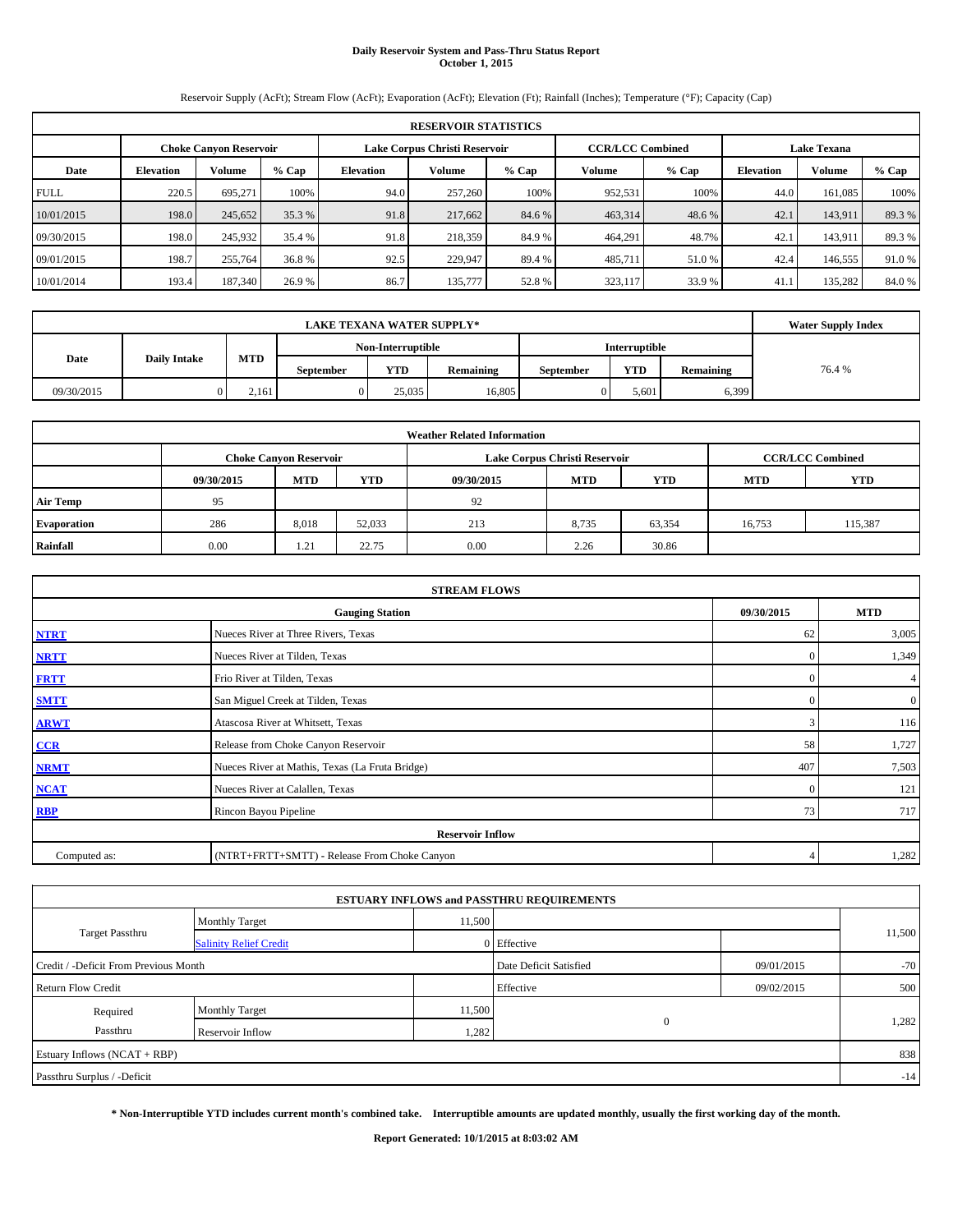# **Daily Reservoir System and Pass-Thru Status Report October 2, 2015**

Reservoir Supply (AcFt); Stream Flow (AcFt); Evaporation (AcFt); Elevation (Ft); Rainfall (Inches); Temperature (°F); Capacity (Cap)

| <b>RESERVOIR STATISTICS</b> |                                                                                                                 |         |        |           |         |        |         |        |      |         |         |  |  |
|-----------------------------|-----------------------------------------------------------------------------------------------------------------|---------|--------|-----------|---------|--------|---------|--------|------|---------|---------|--|--|
|                             | Lake Corpus Christi Reservoir<br><b>CCR/LCC Combined</b><br><b>Lake Texana</b><br><b>Choke Canvon Reservoir</b> |         |        |           |         |        |         |        |      |         |         |  |  |
| Date                        | <b>Volume</b><br>$%$ Cap<br><b>Elevation</b>                                                                    |         |        | Elevation | Volume  | % Cap  | Volume  | % Cap  |      | Volume  | $%$ Cap |  |  |
| <b>FULL</b>                 | 220.5                                                                                                           | 695.271 | 100%   | 94.0      | 257,260 | 100%   | 952,531 | 100%   | 44.0 | 161.085 | 100%    |  |  |
| 10/02/2015                  | 198.0                                                                                                           | 245,652 | 35.3 % | 91.8      | 217,314 | 84.5 % | 462,966 | 48.6 % | 42.1 | 143.911 | 89.3 %  |  |  |
| 10/01/2015                  | 198.0                                                                                                           | 245,652 | 35.3 % | 91.8      | 217.662 | 84.6 % | 463,314 | 48.6%  | 42.1 | 143.911 | 89.3 %  |  |  |
| 09/02/2015                  | 198.7                                                                                                           | 256,198 | 36.8 % | 92.5      | 229,770 | 89.3%  | 485,968 | 51.0%  | 42.2 | 144,790 | 89.9%   |  |  |
| 10/02/2014                  | 193.4                                                                                                           | 186,986 | 26.9 % | 86.6      | 135,080 | 52.5 % | 322,066 | 33.8%  | 41.0 | 134.434 | 83.5%   |  |  |

|            | <b>Water Supply Index</b> |     |                  |                   |           |                  |               |           |       |
|------------|---------------------------|-----|------------------|-------------------|-----------|------------------|---------------|-----------|-------|
|            |                           |     |                  | Non-Interruptible |           |                  | Interruptible |           |       |
| Date       | <b>Daily Intake</b>       | MTD | <b>September</b> | <b>YTD</b>        | Remaining | <b>September</b> | <b>YTD</b>    | Remaining | 76.3% |
| 10/01/2015 |                           |     | 2,161            | 25,035            | 16.805    |                  | 5,601         | 6,399     |       |

| <b>Weather Related Information</b> |            |                               |        |            |                               |                         |            |         |  |  |  |
|------------------------------------|------------|-------------------------------|--------|------------|-------------------------------|-------------------------|------------|---------|--|--|--|
|                                    |            | <b>Choke Canyon Reservoir</b> |        |            | Lake Corpus Christi Reservoir | <b>CCR/LCC Combined</b> |            |         |  |  |  |
|                                    | 10/01/2015 | <b>MTD</b>                    | YTD    | 10/01/2015 | <b>MTD</b>                    | <b>MTD</b>              | <b>YTD</b> |         |  |  |  |
| <b>Air Temp</b>                    | 95         |                               |        | 94         |                               |                         |            |         |  |  |  |
| Evaporation                        | 253        | 253                           | 52,286 | 375        | 375                           | 63,729                  | 628        | 116,015 |  |  |  |
| Rainfall                           | 0.00       | 0.00                          | 22.75  | 0.00       | 0.00                          | 30.86                   |            |         |  |  |  |

| <b>STREAM FLOWS</b>                                |                                                 |                |                |  |  |  |  |  |  |
|----------------------------------------------------|-------------------------------------------------|----------------|----------------|--|--|--|--|--|--|
| 10/01/2015<br><b>Gauging Station</b><br><b>MTD</b> |                                                 |                |                |  |  |  |  |  |  |
| <b>NTRT</b>                                        | Nueces River at Three Rivers, Texas             | 60             | 60             |  |  |  |  |  |  |
| <b>NRTT</b>                                        | Nueces River at Tilden, Texas                   | $\Omega$       | $\overline{0}$ |  |  |  |  |  |  |
| <b>FRTT</b>                                        | Frio River at Tilden, Texas                     | $\Omega$       | $\overline{0}$ |  |  |  |  |  |  |
| <b>SMTT</b>                                        | San Miguel Creek at Tilden, Texas               | $\Omega$       | $\overline{0}$ |  |  |  |  |  |  |
| <b>ARWT</b>                                        | Atascosa River at Whitsett, Texas               | 3              | $\mathbf{3}$   |  |  |  |  |  |  |
| $CCR$                                              | Release from Choke Canyon Reservoir             | 58             | 58             |  |  |  |  |  |  |
| <b>NRMT</b>                                        | Nueces River at Mathis, Texas (La Fruta Bridge) | 353            | 353            |  |  |  |  |  |  |
| <b>NCAT</b>                                        | Nueces River at Calallen, Texas                 | $\Omega$       | $\overline{0}$ |  |  |  |  |  |  |
| <b>RBP</b>                                         | Rincon Bayou Pipeline                           |                |                |  |  |  |  |  |  |
|                                                    | <b>Reservoir Inflow</b>                         |                |                |  |  |  |  |  |  |
| Computed as:                                       | $\gamma$                                        | $\overline{2}$ |                |  |  |  |  |  |  |

|                                       |                               |       | <b>ESTUARY INFLOWS and PASSTHRU REQUIREMENTS</b> |            |       |
|---------------------------------------|-------------------------------|-------|--------------------------------------------------|------------|-------|
|                                       | <b>Monthly Target</b>         | 9,000 |                                                  |            |       |
| <b>Target Passthru</b>                | <b>Salinity Relief Credit</b> |       | 0 Effective                                      |            | 9,000 |
| Credit / -Deficit From Previous Month |                               |       | Date Deficit Satisfied                           | 10/01/2015 | $-14$ |
| <b>Return Flow Credit</b>             |                               |       | Effective                                        | 10/02/2015 | 500   |
| Required                              | <b>Monthly Target</b>         | 9,000 |                                                  |            |       |
| Passthru                              | Reservoir Inflow              | n     | $\mathbf{0}$                                     |            | 2     |
| Estuary Inflows (NCAT + RBP)          |                               |       |                                                  |            | 72    |
| Passthru Surplus / -Deficit           |                               |       |                                                  |            | 556   |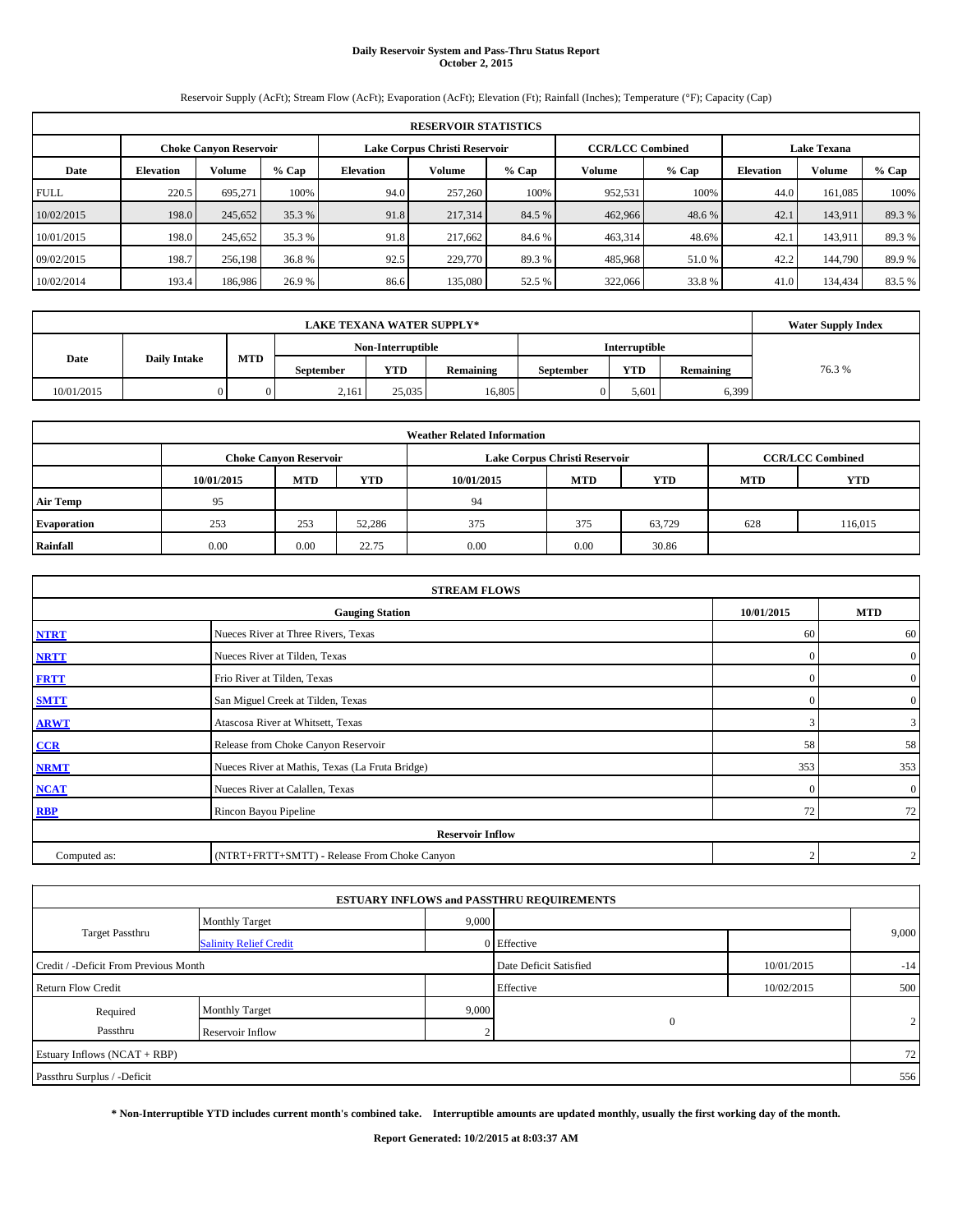# **Daily Reservoir System and Pass-Thru Status Report October 3, 2015**

Reservoir Supply (AcFt); Stream Flow (AcFt); Evaporation (AcFt); Elevation (Ft); Rainfall (Inches); Temperature (°F); Capacity (Cap)

| <b>RESERVOIR STATISTICS</b> |                                                                                                                 |         |         |                  |         |         |                   |        |                  |         |        |  |
|-----------------------------|-----------------------------------------------------------------------------------------------------------------|---------|---------|------------------|---------|---------|-------------------|--------|------------------|---------|--------|--|
|                             | <b>CCR/LCC Combined</b><br>Lake Corpus Christi Reservoir<br><b>Lake Texana</b><br><b>Choke Canyon Reservoir</b> |         |         |                  |         |         |                   |        |                  |         |        |  |
| Date                        | <b>Volume</b><br><b>Elevation</b>                                                                               |         | $%$ Cap | <b>Elevation</b> | Volume  | $%$ Cap | $%$ Cap<br>Volume |        | <b>Elevation</b> | Volume  | % Cap  |  |
| <b>FULL</b>                 | 220.5                                                                                                           | 695.271 | 100%    | 94.0             | 257,260 | 100%    | 952,531           | 100%   | 44.0             | 161.085 | 100%   |  |
| 10/03/2015                  | 197.9                                                                                                           | 245,232 | 35.3 %  | 91.7             | 216,618 | 84.2 %  | 461,850           | 48.5 % | 42.1             | 143.911 | 89.3%  |  |
| 10/02/2015                  | 198.0                                                                                                           | 245,652 | 35.3 %  | 91.8             | 217.314 | 84.5 %  | 462,966           | 48.6%  | 42.1             | 143.911 | 89.3 % |  |
| 09/03/2015                  | 198.7                                                                                                           | 256,053 | 36.8 %  | 92.4             | 229,240 | 89.1 %  | 485,293           | 50.9%  | 42.3             | 145.671 | 90.4 % |  |
| 10/03/2014                  | 193.5                                                                                                           | 187,930 | 27.0 %  | 86.7             | 136,476 | 53.0 %  | 324,406           | 34.1 % | 41.1             | 135,282 | 84.0 % |  |

|            | <b>Water Supply Index</b> |     |                  |                   |           |                  |               |           |       |
|------------|---------------------------|-----|------------------|-------------------|-----------|------------------|---------------|-----------|-------|
|            |                           |     |                  | Non-Interruptible |           |                  | Interruptible |           |       |
| Date       | <b>Daily Intake</b>       | MTD | <b>September</b> | <b>YTD</b>        | Remaining | <b>September</b> | <b>YTD</b>    | Remaining | 76.2% |
| 10/02/2015 |                           |     | 2,161            | 25,035            | 16.805    |                  | 5,601         | 6,399     |       |

| <b>Weather Related Information</b> |            |                               |            |            |                               |                         |            |         |  |  |
|------------------------------------|------------|-------------------------------|------------|------------|-------------------------------|-------------------------|------------|---------|--|--|
|                                    |            | <b>Choke Canyon Reservoir</b> |            |            | Lake Corpus Christi Reservoir | <b>CCR/LCC Combined</b> |            |         |  |  |
|                                    | 10/02/2015 | <b>MTD</b>                    | <b>YTD</b> | 10/02/2015 | <b>MTD</b>                    | <b>YTD</b>              | <b>MTD</b> | YTD     |  |  |
| <b>Air Temp</b>                    | 95         |                               |            | 87         |                               |                         |            |         |  |  |
| <b>Evaporation</b>                 | 294        | 547                           | 52,580     | 193        | 568                           | 63,922                  | 1,115      | 116,502 |  |  |
| Rainfall                           | 0.00       | 0.00                          | 22.75      | 0.00       | 0.00                          | 30.86                   |            |         |  |  |

| <b>STREAM FLOWS</b>                                |                                                 |          |                |  |  |  |  |  |  |
|----------------------------------------------------|-------------------------------------------------|----------|----------------|--|--|--|--|--|--|
| 10/02/2015<br><b>Gauging Station</b><br><b>MTD</b> |                                                 |          |                |  |  |  |  |  |  |
| <b>NTRT</b>                                        | Nueces River at Three Rivers, Texas             | 58       | 117            |  |  |  |  |  |  |
| <b>NRTT</b>                                        | Nueces River at Tilden, Texas                   | $\Omega$ | $\overline{0}$ |  |  |  |  |  |  |
| <b>FRTT</b>                                        | Frio River at Tilden, Texas                     | $\Omega$ | $\overline{0}$ |  |  |  |  |  |  |
| <b>SMTT</b>                                        | San Miguel Creek at Tilden, Texas               | $\Omega$ | $\overline{0}$ |  |  |  |  |  |  |
| <b>ARWT</b>                                        | Atascosa River at Whitsett, Texas               | 3        | 6              |  |  |  |  |  |  |
| $CCR$                                              | Release from Choke Canyon Reservoir             | 58       | 115            |  |  |  |  |  |  |
| <b>NRMT</b>                                        | Nueces River at Mathis, Texas (La Fruta Bridge) | 270      | 623            |  |  |  |  |  |  |
| <b>NCAT</b>                                        | Nueces River at Calallen, Texas                 | 11       | 11             |  |  |  |  |  |  |
| <b>RBP</b>                                         | Rincon Bayou Pipeline                           | $\Omega$ | 72             |  |  |  |  |  |  |
|                                                    | <b>Reservoir Inflow</b>                         |          |                |  |  |  |  |  |  |
| Computed as:                                       | (NTRT+FRTT+SMTT) - Release From Choke Canyon    | $\Omega$ | $\overline{2}$ |  |  |  |  |  |  |

|                                       |                               |       | <b>ESTUARY INFLOWS and PASSTHRU REQUIREMENTS</b> |            |       |  |
|---------------------------------------|-------------------------------|-------|--------------------------------------------------|------------|-------|--|
|                                       | <b>Monthly Target</b>         | 9,000 |                                                  |            |       |  |
| <b>Target Passthru</b>                | <b>Salinity Relief Credit</b> |       | 0 Effective                                      |            | 9,000 |  |
| Credit / -Deficit From Previous Month |                               |       | Date Deficit Satisfied                           | 10/01/2015 | $-14$ |  |
| <b>Return Flow Credit</b>             |                               |       | Effective                                        | 10/02/2015 | 500   |  |
| Required                              | <b>Monthly Target</b>         | 9,000 |                                                  |            |       |  |
| Passthru                              | Reservoir Inflow              | n     | $\mathbf{0}$                                     |            | 2     |  |
| Estuary Inflows (NCAT + RBP)          |                               |       |                                                  |            | 82    |  |
| Passthru Surplus / -Deficit           |                               |       |                                                  |            | 566   |  |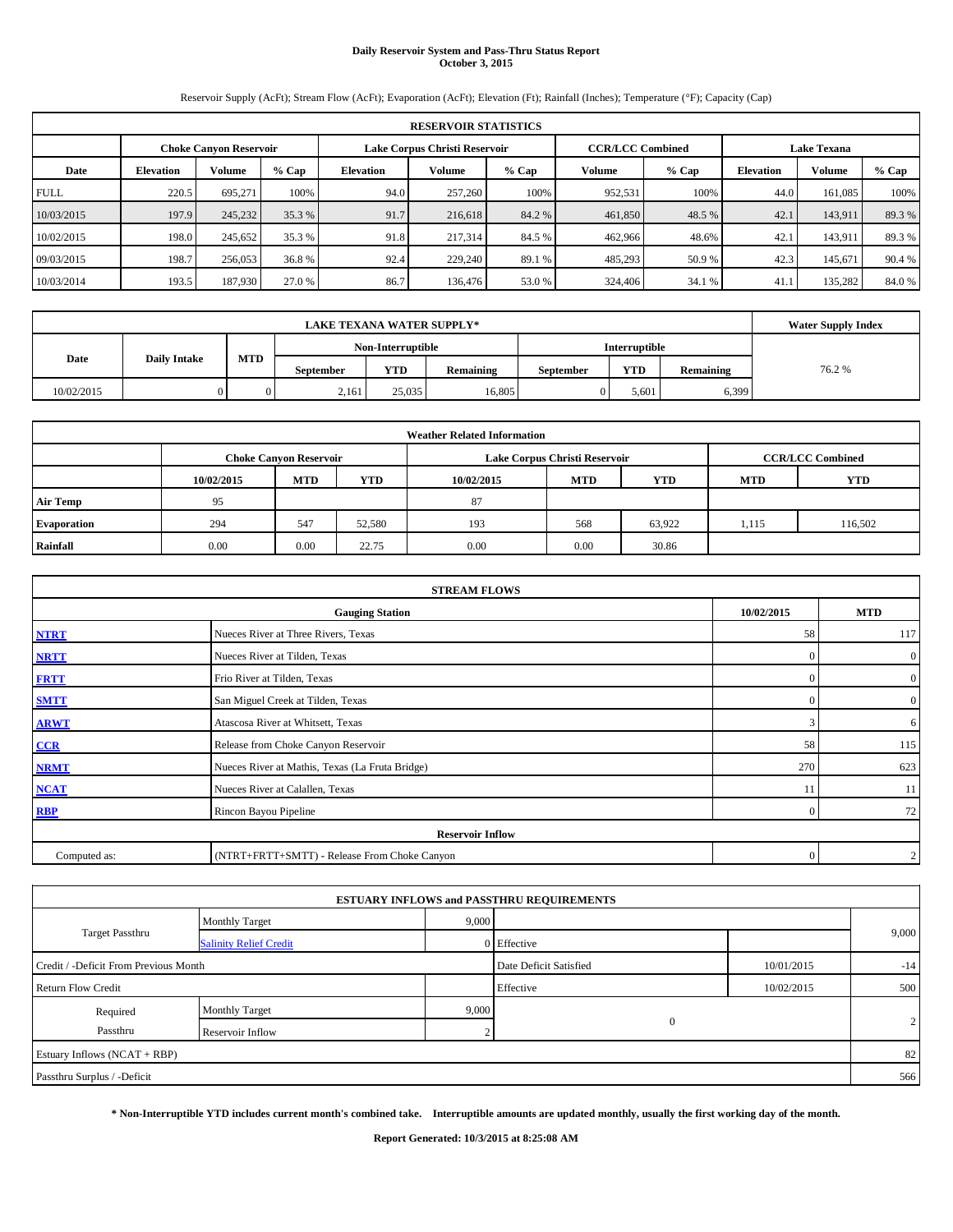# **Daily Reservoir System and Pass-Thru Status Report October 4, 2015**

Reservoir Supply (AcFt); Stream Flow (AcFt); Evaporation (AcFt); Elevation (Ft); Rainfall (Inches); Temperature (°F); Capacity (Cap)

| <b>RESERVOIR STATISTICS</b> |                  |                               |         |                               |         |        |                         |        |                    |         |         |
|-----------------------------|------------------|-------------------------------|---------|-------------------------------|---------|--------|-------------------------|--------|--------------------|---------|---------|
|                             |                  | <b>Choke Canvon Reservoir</b> |         | Lake Corpus Christi Reservoir |         |        | <b>CCR/LCC Combined</b> |        | <b>Lake Texana</b> |         |         |
| Date                        | <b>Elevation</b> | <b>Volume</b>                 | $%$ Cap | Elevation                     | Volume  | % Cap  | Volume                  | % Cap  | <b>Elevation</b>   | Volume  | $%$ Cap |
| <b>FULL</b>                 | 220.5            | 695.271                       | 100%    | 94.0                          | 257,260 | 100%   | 952,531                 | 100%   | 44.0               | 161.085 | 100%    |
| 10/04/2015                  | 197.9            | 244,532                       | 35.2 %  | 91.7                          | 215,923 | 83.9%  | 460,455                 | 48.3 % | 42.1               | 143.911 | 89.3 %  |
| 10/03/2015                  | 197.9            | 245,232                       | 35.3 %  | 91.7                          | 216,618 | 84.2 % | 461,850                 | 48.5%  | 42.1               | 143.911 | 89.3 %  |
| 09/04/2015                  | 198.7            | 255,620                       | 36.8 %  | 92.4                          | 228,533 | 88.8%  | 484,153                 | 50.8%  | 42.3               | 145.671 | 90.4 %  |
| 10/04/2014                  | 193.4            | 186,869                       | 26.9 %  | 86.7                          | 136,056 | 52.9%  | 322,925                 | 33.9%  | 41.2               | 136,132 | 84.5 %  |

|            | <b>Water Supply Index</b> |            |                  |                   |           |                  |                      |           |       |
|------------|---------------------------|------------|------------------|-------------------|-----------|------------------|----------------------|-----------|-------|
|            |                           |            |                  | Non-Interruptible |           |                  | <b>Interruptible</b> |           |       |
| Date       | <b>Daily Intake</b>       | <b>MTD</b> | <b>September</b> | YTD               | Remaining | <b>September</b> | <b>YTD</b>           | Remaining | 75.9% |
| 10/03/2015 |                           |            | 2,161            | 25,035            | 16,805    |                  | 5,601                | 6,399     |       |

| <b>Weather Related Information</b> |            |                               |        |            |                               |                         |            |            |  |  |
|------------------------------------|------------|-------------------------------|--------|------------|-------------------------------|-------------------------|------------|------------|--|--|
|                                    |            | <b>Choke Canyon Reservoir</b> |        |            | Lake Corpus Christi Reservoir | <b>CCR/LCC Combined</b> |            |            |  |  |
|                                    | 10/03/2015 | <b>MTD</b>                    | YTD    | 10/03/2015 | <b>MTD</b>                    | <b>YTD</b>              | <b>MTD</b> | <b>YTD</b> |  |  |
| <b>Air Temp</b>                    | 88         |                               |        | 88         |                               |                         |            |            |  |  |
| <b>Evaporation</b>                 | 260        | 807                           | 52,840 | 263        | 831                           | 64,185                  | 1,638      | 117,025    |  |  |
| Rainfall                           | 0.00       | 0.00                          | 22.75  | 0.00       | 0.00                          | 30.86                   |            |            |  |  |

| <b>STREAM FLOWS</b> |                                                 |            |                |  |  |  |  |  |  |  |
|---------------------|-------------------------------------------------|------------|----------------|--|--|--|--|--|--|--|
|                     | <b>Gauging Station</b>                          | 10/03/2015 | <b>MTD</b>     |  |  |  |  |  |  |  |
| <b>NTRT</b>         | Nueces River at Three Rivers, Texas             | 58         | 175            |  |  |  |  |  |  |  |
| <b>NRTT</b>         | Nueces River at Tilden, Texas                   | $\Omega$   | $\overline{0}$ |  |  |  |  |  |  |  |
| <b>FRTT</b>         | Frio River at Tilden, Texas                     | $\Omega$   | $\overline{0}$ |  |  |  |  |  |  |  |
| <b>SMTT</b>         | San Miguel Creek at Tilden, Texas               | £          | $\overline{0}$ |  |  |  |  |  |  |  |
| <b>ARWT</b>         | Atascosa River at Whitsett, Texas               |            | 10             |  |  |  |  |  |  |  |
| CCR                 | Release from Choke Canyon Reservoir             | 58         | 173            |  |  |  |  |  |  |  |
| <b>NRMT</b>         | Nueces River at Mathis, Texas (La Fruta Bridge) | 264        | 887            |  |  |  |  |  |  |  |
| <b>NCAT</b>         | Nueces River at Calallen, Texas                 | 10         | 20             |  |  |  |  |  |  |  |
| <b>RBP</b>          | Rincon Bayou Pipeline                           | $\Omega$   | 72             |  |  |  |  |  |  |  |
|                     | <b>Reservoir Inflow</b>                         |            |                |  |  |  |  |  |  |  |
| Computed as:        | (NTRT+FRTT+SMTT) - Release From Choke Canyon    | $\Omega$   | $\overline{2}$ |  |  |  |  |  |  |  |

|                                       |                               |       | <b>ESTUARY INFLOWS and PASSTHRU REQUIREMENTS</b> |            |       |  |
|---------------------------------------|-------------------------------|-------|--------------------------------------------------|------------|-------|--|
|                                       | <b>Monthly Target</b>         | 9,000 |                                                  |            |       |  |
| <b>Target Passthru</b>                | <b>Salinity Relief Credit</b> |       | 0 Effective                                      |            | 9,000 |  |
| Credit / -Deficit From Previous Month |                               |       | Date Deficit Satisfied                           | 10/01/2015 | $-14$ |  |
| <b>Return Flow Credit</b>             |                               |       | Effective                                        | 10/02/2015 | 500   |  |
| Required                              | <b>Monthly Target</b>         | 9,000 |                                                  |            |       |  |
| Passthru                              | Reservoir Inflow              | n     | $\mathbf{0}$                                     |            | 2     |  |
| Estuary Inflows (NCAT + RBP)          |                               |       |                                                  |            | 92    |  |
| Passthru Surplus / -Deficit           |                               |       |                                                  |            | 576   |  |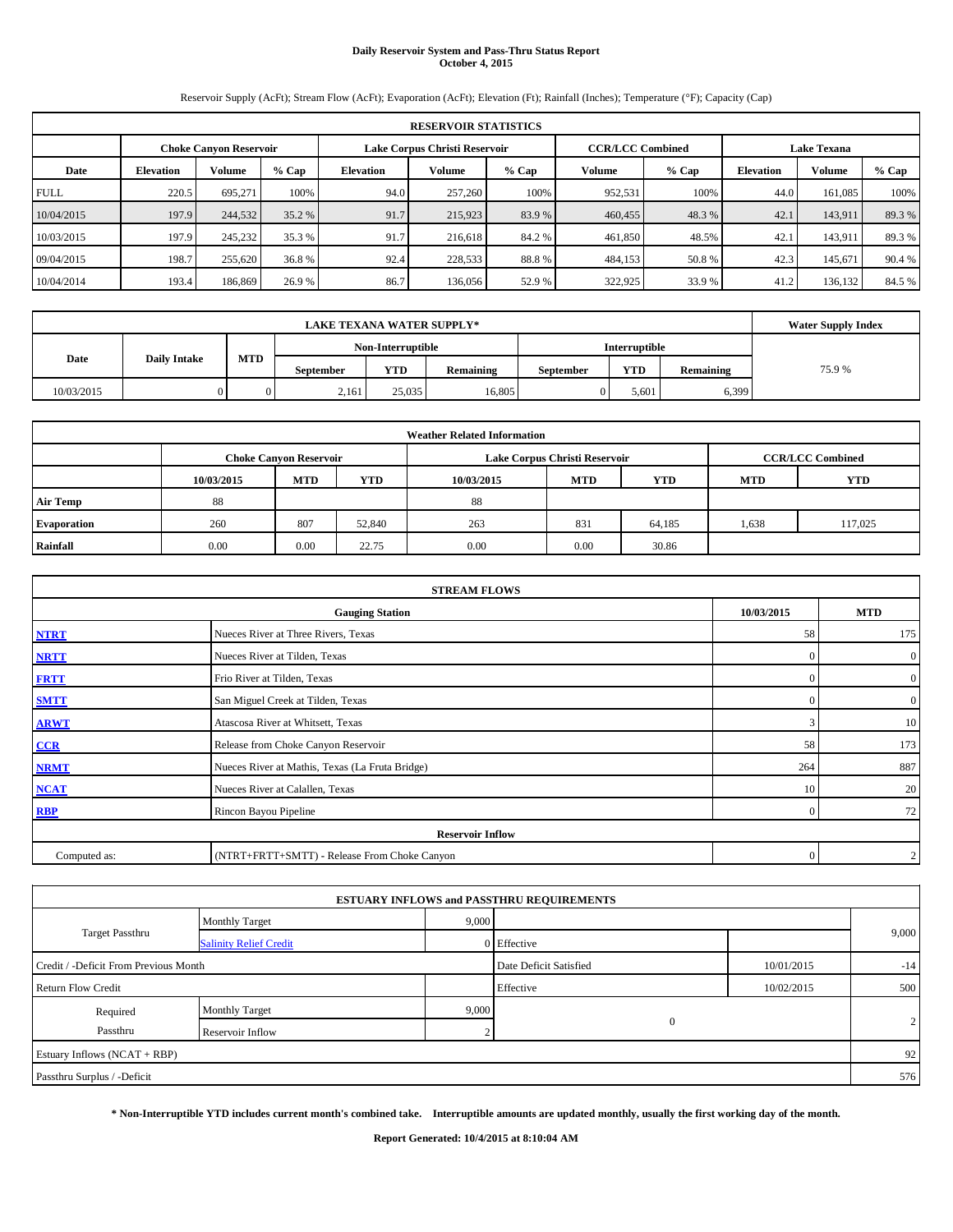# **Daily Reservoir System and Pass-Thru Status Report October 5, 2015**

Reservoir Supply (AcFt); Stream Flow (AcFt); Evaporation (AcFt); Elevation (Ft); Rainfall (Inches); Temperature (°F); Capacity (Cap)

| <b>RESERVOIR STATISTICS</b> |                  |                               |         |           |                               |        |                         |        |                    |         |         |
|-----------------------------|------------------|-------------------------------|---------|-----------|-------------------------------|--------|-------------------------|--------|--------------------|---------|---------|
|                             |                  | <b>Choke Canvon Reservoir</b> |         |           | Lake Corpus Christi Reservoir |        | <b>CCR/LCC Combined</b> |        | <b>Lake Texana</b> |         |         |
| Date                        | <b>Elevation</b> | <b>Volume</b>                 | $%$ Cap | Elevation | Volume                        | % Cap  | Volume                  | % Cap  | <b>Elevation</b>   | Volume  | $%$ Cap |
| <b>FULL</b>                 | 220.5            | 695.271                       | 100%    | 94.0      | 257,260                       | 100%   | 952,531                 | 100%   | 44.0               | 161.085 | 100%    |
| 10/05/2015                  | 197.9            | 244,952                       | 35.2 %  | 91.7      | 215,402                       | 83.7 % | 460,354                 | 48.3 % | 42.1               | 143,911 | 89.3 %  |
| 10/04/2015                  | 197.9            | 244,532                       | 35.2 %  | 91.7      | 215,923                       | 83.9%  | 460,455                 | 48.3%  | 42.1               | 143.911 | 89.3 %  |
| 09/05/2015                  | 198.6            | 254,463                       | 36.6 %  | 92.4      | 228,004                       | 88.6%  | 482,467                 | 50.7 % | 42.2               | 144,790 | 89.9%   |
| 10/05/2014                  | 193.4            | 186,634                       | 26.8 %  | 86.7      | 135,219                       | 52.6 % | 321,853                 | 33.8%  | 41.1               | 135,282 | 84.0 %  |

|            | <b>Water Supply Index</b> |     |                  |                   |           |                  |               |           |       |
|------------|---------------------------|-----|------------------|-------------------|-----------|------------------|---------------|-----------|-------|
|            |                           |     |                  | Non-Interruptible |           |                  | Interruptible |           |       |
| Date       | <b>Daily Intake</b>       | MTD | <b>September</b> | <b>YTD</b>        | Remaining | <b>September</b> | <b>YTD</b>    | Remaining | 75.9% |
| 10/04/2015 |                           |     | 2,161            | 25,035            | 16,805    |                  | 5.601         | 6,399     |       |

| <b>Weather Related Information</b> |            |                               |        |            |                               |                         |            |         |  |  |
|------------------------------------|------------|-------------------------------|--------|------------|-------------------------------|-------------------------|------------|---------|--|--|
|                                    |            | <b>Choke Canyon Reservoir</b> |        |            | Lake Corpus Christi Reservoir | <b>CCR/LCC Combined</b> |            |         |  |  |
|                                    | 10/04/2015 | <b>MTD</b>                    | YTD    | 10/04/2015 | <b>MTD</b>                    | <b>YTD</b>              | <b>MTD</b> | YTD     |  |  |
| <b>Air Temp</b>                    | 88         |                               |        | 87         |                               |                         |            |         |  |  |
| <b>Evaporation</b>                 | 212        | 1,019                         | 53.052 | 263        | 1,094                         | 64,448                  | 2,113      | 117,500 |  |  |
| Rainfall                           | 0.00       | 0.00                          | 22.75  | 0.00       | 0.00                          | 30.86                   |            |         |  |  |

| <b>STREAM FLOWS</b> |                                                 |              |                  |  |  |  |  |  |  |  |
|---------------------|-------------------------------------------------|--------------|------------------|--|--|--|--|--|--|--|
|                     | <b>Gauging Station</b>                          | 10/04/2015   | <b>MTD</b>       |  |  |  |  |  |  |  |
| <b>NTRT</b>         | Nueces River at Three Rivers, Texas             | 58           | 232              |  |  |  |  |  |  |  |
| <b>NRTT</b>         | Nueces River at Tilden, Texas                   | $\mathbf{0}$ | $\boldsymbol{0}$ |  |  |  |  |  |  |  |
| <b>FRTT</b>         | Frio River at Tilden, Texas                     | $\mathbf{0}$ | $\boldsymbol{0}$ |  |  |  |  |  |  |  |
| <b>SMTT</b>         | San Miguel Creek at Tilden, Texas               | $\mathbf{0}$ | $\boldsymbol{0}$ |  |  |  |  |  |  |  |
| <b>ARWT</b>         | Atascosa River at Whitsett, Texas               | 3            | 13               |  |  |  |  |  |  |  |
| CCR                 | Release from Choke Canyon Reservoir             | 58           | 230              |  |  |  |  |  |  |  |
| <b>NRMT</b>         | Nueces River at Mathis, Texas (La Fruta Bridge) | 260          | 1,147            |  |  |  |  |  |  |  |
| <b>NCAT</b>         | Nueces River at Calallen, Texas                 | $\mathbf{0}$ | 20               |  |  |  |  |  |  |  |
| <b>RBP</b>          | Rincon Bayou Pipeline                           | $\Omega$     | 72               |  |  |  |  |  |  |  |
|                     | <b>Reservoir Inflow</b>                         |              |                  |  |  |  |  |  |  |  |
| Computed as:        | (NTRT+FRTT+SMTT) - Release From Choke Canyon    | $\Omega$     | $\mathbf{2}$     |  |  |  |  |  |  |  |

|                                       |                               |       | <b>ESTUARY INFLOWS and PASSTHRU REQUIREMENTS</b> |            |       |
|---------------------------------------|-------------------------------|-------|--------------------------------------------------|------------|-------|
|                                       | <b>Monthly Target</b>         | 9,000 |                                                  |            |       |
| <b>Target Passthru</b>                | <b>Salinity Relief Credit</b> |       | 0 Effective                                      |            | 9,000 |
| Credit / -Deficit From Previous Month |                               |       | Date Deficit Satisfied                           | 10/01/2015 | $-14$ |
| <b>Return Flow Credit</b>             |                               |       | Effective                                        | 10/02/2015 | 500   |
| Required                              | Monthly Target                | 9,000 |                                                  |            |       |
| Passthru                              | Reservoir Inflow              | ◠     | $\mathbf{0}$                                     |            | 2     |
| Estuary Inflows (NCAT + RBP)          |                               |       |                                                  |            | 92    |
| Passthru Surplus / -Deficit           |                               |       |                                                  |            | 576   |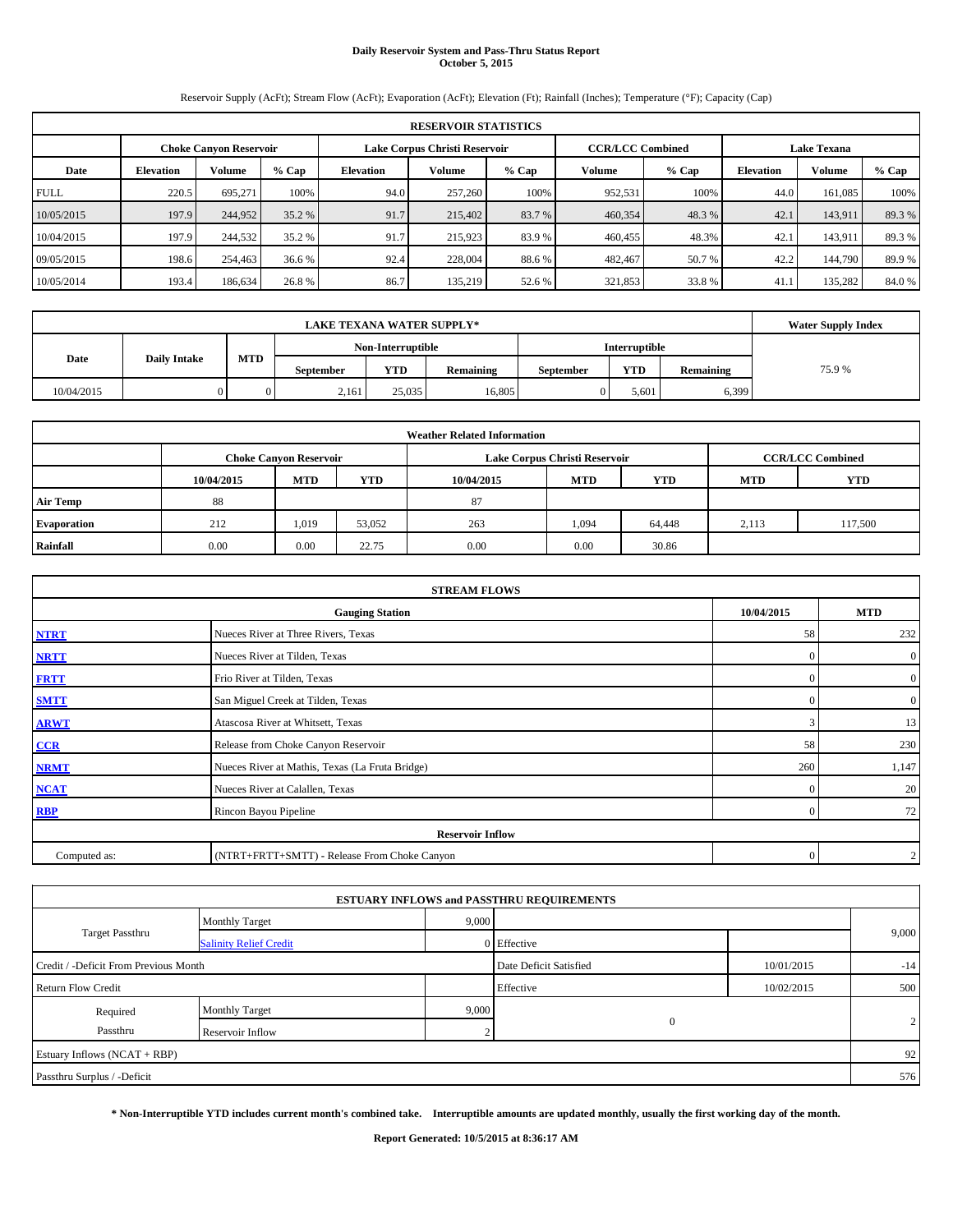# **Daily Reservoir System and Pass-Thru Status Report October 6, 2015**

Reservoir Supply (AcFt); Stream Flow (AcFt); Evaporation (AcFt); Elevation (Ft); Rainfall (Inches); Temperature (°F); Capacity (Cap)

|             | <b>RESERVOIR STATISTICS</b> |                               |         |           |                               |         |                                               |         |                  |         |       |  |  |
|-------------|-----------------------------|-------------------------------|---------|-----------|-------------------------------|---------|-----------------------------------------------|---------|------------------|---------|-------|--|--|
|             |                             | <b>Choke Canyon Reservoir</b> |         |           | Lake Corpus Christi Reservoir |         | <b>Lake Texana</b><br><b>CCR/LCC Combined</b> |         |                  |         |       |  |  |
| Date        | <b>Elevation</b>            | <b>Volume</b>                 | $%$ Cap | Elevation | Volume                        | $%$ Cap | Volume                                        | $%$ Cap | <b>Elevation</b> | Volume  | % Cap |  |  |
| <b>FULL</b> | 220.5                       | 695,271                       | 100%    | 94.0      | 257,260                       | 100%    | 952,531                                       | 100%    | 44.0             | 161,085 | 100%  |  |  |
| 10/06/2015  | 197.9                       | 244,392                       | 35.2%   | 91.6      | 214,707                       | 83.5%   | 459,099                                       | 48.2%   | 42.0             | 143,036 | 88.8% |  |  |
| 10/05/2015  | 197.9                       | 244,952                       | 35.2%   | 91.7      | 215,402                       | 83.7%   | 460,354                                       | 48.3%   | 42.1             | 143,911 | 89.3% |  |  |
| 09/06/2015  | 198.6                       | 255,041                       | 36.7%   | 92.3      | 227,475                       | 88.4%   | 482,516                                       | 50.7%   | 42.2             | 144,790 | 89.9% |  |  |
| 10/06/2014  | 193.4                       | 186,986                       | 26.9%   | 86.6      | 135,080                       | 52.5%   | 322,066                                       | 33.8%   | 41.1             | 135,282 | 84.0% |  |  |

|                             | <b>Water Supply Index</b> |     |                  |                   |           |                  |               |           |       |
|-----------------------------|---------------------------|-----|------------------|-------------------|-----------|------------------|---------------|-----------|-------|
|                             |                           |     |                  | Non-Interruptible |           |                  | Interruptible |           |       |
| <b>Daily Intake</b><br>Date |                           | MTD | <b>September</b> | <b>YTD</b>        | Remaining | <b>September</b> | <b>YTD</b>    | Remaining | 75.7% |
| 10/05/2015                  |                           |     | 2,161            | 25,035            | 16.805    |                  | 5,601         | 6,399     |       |

| <b>Weather Related Information</b> |            |                               |        |                          |                               |                         |       |         |  |  |  |
|------------------------------------|------------|-------------------------------|--------|--------------------------|-------------------------------|-------------------------|-------|---------|--|--|--|
|                                    |            | <b>Choke Canyon Reservoir</b> |        |                          | Lake Corpus Christi Reservoir | <b>CCR/LCC Combined</b> |       |         |  |  |  |
|                                    | 10/05/2015 | <b>MTD</b>                    | YTD    | <b>YTD</b><br><b>MTD</b> |                               |                         |       |         |  |  |  |
| <b>Air Temp</b>                    | 88         |                               |        | 88                       |                               |                         |       |         |  |  |  |
| <b>Evaporation</b>                 | 203        | 1.222                         | 53,255 | 263                      | 1,357                         | 64,711                  | 2,579 | 117,966 |  |  |  |
| Rainfall                           | 0.00       |                               | 22.75  | 0.00                     |                               | 30.86                   |       |         |  |  |  |

|              | <b>STREAM FLOWS</b>                             |            |                |  |  |  |  |  |
|--------------|-------------------------------------------------|------------|----------------|--|--|--|--|--|
|              | <b>Gauging Station</b>                          | 10/05/2015 | <b>MTD</b>     |  |  |  |  |  |
| <b>NTRT</b>  | Nueces River at Three Rivers, Texas             | 58         | 290            |  |  |  |  |  |
| <b>NRTT</b>  | Nueces River at Tilden, Texas                   | $\Omega$   | $\overline{0}$ |  |  |  |  |  |
| <b>FRTT</b>  | Frio River at Tilden, Texas                     | $\Omega$   | $\overline{0}$ |  |  |  |  |  |
| <b>SMTT</b>  | San Miguel Creek at Tilden, Texas               | £          | $\overline{0}$ |  |  |  |  |  |
| <b>ARWT</b>  | Atascosa River at Whitsett, Texas               |            | 16             |  |  |  |  |  |
| CCR          | Release from Choke Canyon Reservoir             | 58         | 288            |  |  |  |  |  |
| <b>NRMT</b>  | Nueces River at Mathis, Texas (La Fruta Bridge) | 260        | 1,407          |  |  |  |  |  |
| <b>NCAT</b>  | Nueces River at Calallen, Texas                 | $\Omega$   | 20             |  |  |  |  |  |
| <b>RBP</b>   | Rincon Bayou Pipeline                           | $\Omega$   | 72             |  |  |  |  |  |
|              | <b>Reservoir Inflow</b>                         |            |                |  |  |  |  |  |
| Computed as: | (NTRT+FRTT+SMTT) - Release From Choke Canyon    |            |                |  |  |  |  |  |

|                                       |                               |       | <b>ESTUARY INFLOWS and PASSTHRU REQUIREMENTS</b> |            |       |
|---------------------------------------|-------------------------------|-------|--------------------------------------------------|------------|-------|
|                                       | <b>Monthly Target</b>         | 9,000 |                                                  |            |       |
| <b>Target Passthru</b>                | <b>Salinity Relief Credit</b> |       | 0 Effective                                      |            | 9,000 |
| Credit / -Deficit From Previous Month |                               |       | Date Deficit Satisfied                           | 10/01/2015 | (14)  |
| <b>Return Flow Credit</b>             |                               |       | Effective                                        | 10/02/2015 | 500   |
| Required                              | <b>Monthly Target</b>         | 9,000 |                                                  |            |       |
| Passthru                              | Reservoir Inflow              | n     | $\mathbf{0}$                                     |            | 2     |
| Estuary Inflows (NCAT + RBP)          |                               |       |                                                  |            | 92    |
| Passthru Surplus / -Deficit           |                               |       |                                                  |            | 576   |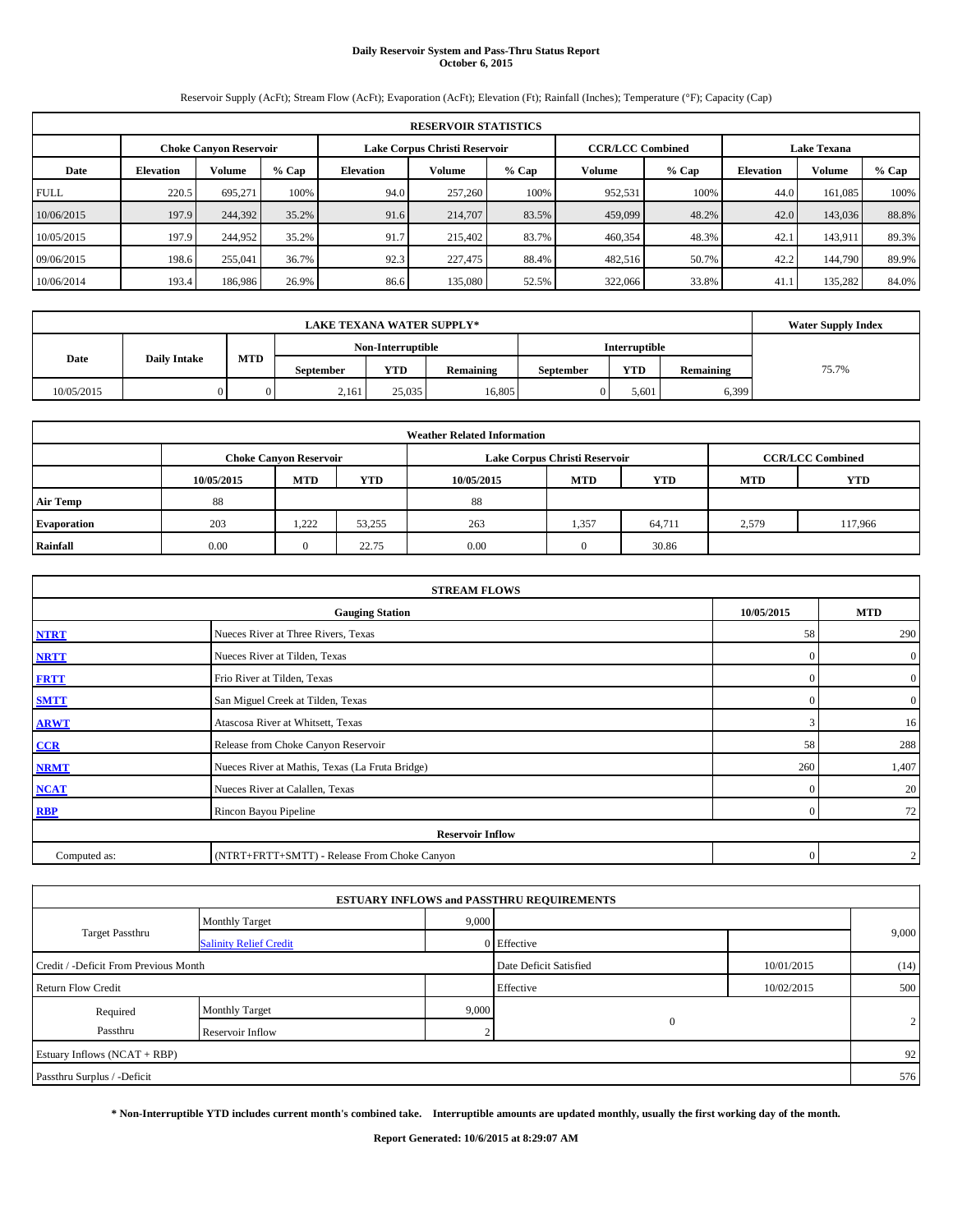# **Daily Reservoir System and Pass-Thru Status Report October 7, 2015**

Reservoir Supply (AcFt); Stream Flow (AcFt); Evaporation (AcFt); Elevation (Ft); Rainfall (Inches); Temperature (°F); Capacity (Cap)

|             | <b>RESERVOIR STATISTICS</b> |                               |         |           |                               |        |         |                         |                    |         |         |  |  |
|-------------|-----------------------------|-------------------------------|---------|-----------|-------------------------------|--------|---------|-------------------------|--------------------|---------|---------|--|--|
|             |                             | <b>Choke Canvon Reservoir</b> |         |           | Lake Corpus Christi Reservoir |        |         | <b>CCR/LCC Combined</b> | <b>Lake Texana</b> |         |         |  |  |
| Date        | <b>Elevation</b>            | <b>Volume</b>                 | $%$ Cap | Elevation | Volume                        | % Cap  | Volume  | % Cap                   | <b>Elevation</b>   | Volume  | $%$ Cap |  |  |
| <b>FULL</b> | 220.5                       | 695.271                       | 100%    | 94.0      | 257,260                       | 100%   | 952,531 | 100%                    | 44.0               | 161.085 | 100%    |  |  |
| 10/07/2015  | 197.9                       | 244,392                       | 35.2 %  | 91.6      | 214,360                       | 83.3 % | 458,752 | 48.2 %                  | 41.9               | 142,163 | 88.3%   |  |  |
| 10/06/2015  | 197.9                       | 244,392                       | 35.2 %  | 91.6      | 214,707                       | 83.5 % | 459,099 | 48.2%                   | 42.0               | 143,036 | 88.8%   |  |  |
| 09/07/2015  | 198.6                       | 254,607                       | 36.6 %  | 92.3      | 227,122                       | 88.3%  | 481,729 | 50.6 %                  | 42.2               | 144,790 | 89.9%   |  |  |
| 10/07/2014  | 193.3                       | 186,282                       | 26.8%   | 86.6      | 134,941                       | 52.5 % | 321,223 | 33.7 %                  | 41.1               | 135,282 | 84.0 %  |  |  |

|                             | <b>Water Supply Index</b> |     |                  |                   |           |                  |               |           |       |
|-----------------------------|---------------------------|-----|------------------|-------------------|-----------|------------------|---------------|-----------|-------|
|                             |                           |     |                  | Non-Interruptible |           |                  | Interruptible |           |       |
| <b>Daily Intake</b><br>Date |                           | MTD | <b>September</b> | <b>YTD</b>        | Remaining | <b>September</b> | <b>YTD</b>    | Remaining | 75.7% |
| 10/06/2015                  |                           |     | 2,161            | 25,035            | 16.805    |                  | 5,601         | 6,399     |       |

|                    |            |                               |        | <b>Weather Related Information</b> |                               |                         |            |         |
|--------------------|------------|-------------------------------|--------|------------------------------------|-------------------------------|-------------------------|------------|---------|
|                    |            | <b>Choke Canyon Reservoir</b> |        |                                    | Lake Corpus Christi Reservoir | <b>CCR/LCC Combined</b> |            |         |
|                    | 10/06/2015 | <b>MTD</b>                    | YTD    | 10/06/2015                         | <b>MTD</b>                    | <b>YTD</b>              | <b>MTD</b> | YTD     |
| <b>Air Temp</b>    | 90         |                               |        | 88                                 |                               |                         |            |         |
| <b>Evaporation</b> | 236        | 1,458                         | 53,491 | 253                                | 1,610                         | 64,964                  | 3,068      | 118,455 |
| Rainfall           | 0.00       | 0.00                          | 22.75  | 0.00                               | 0.00                          | 30.86                   |            |         |

|              | <b>STREAM FLOWS</b>                             |                  |                  |  |  |  |  |  |  |  |
|--------------|-------------------------------------------------|------------------|------------------|--|--|--|--|--|--|--|
|              | <b>Gauging Station</b>                          |                  |                  |  |  |  |  |  |  |  |
| <b>NTRT</b>  | Nueces River at Three Rivers, Texas             |                  |                  |  |  |  |  |  |  |  |
| <b>NRTT</b>  | $\mathbf{0}$                                    | $\boldsymbol{0}$ |                  |  |  |  |  |  |  |  |
| <b>FRTT</b>  | Frio River at Tilden, Texas                     | $\mathbf{0}$     | $\boldsymbol{0}$ |  |  |  |  |  |  |  |
| <b>SMTT</b>  | San Miguel Creek at Tilden, Texas               | $\mathbf{0}$     | $\boldsymbol{0}$ |  |  |  |  |  |  |  |
| <b>ARWT</b>  | 3                                               | 19               |                  |  |  |  |  |  |  |  |
| CCR          | Release from Choke Canyon Reservoir             | 58               | 345              |  |  |  |  |  |  |  |
| <b>NRMT</b>  | Nueces River at Mathis, Texas (La Fruta Bridge) | 260              | 1,667            |  |  |  |  |  |  |  |
| <b>NCAT</b>  | Nueces River at Calallen, Texas                 | $\mathbf{0}$     | 20               |  |  |  |  |  |  |  |
| <b>RBP</b>   | Rincon Bayou Pipeline                           | $\Omega$         | 72               |  |  |  |  |  |  |  |
|              | <b>Reservoir Inflow</b>                         |                  |                  |  |  |  |  |  |  |  |
| Computed as: | (NTRT+FRTT+SMTT) - Release From Choke Canyon    |                  |                  |  |  |  |  |  |  |  |

|                                       |                               |       | <b>ESTUARY INFLOWS and PASSTHRU REQUIREMENTS</b> |            |       |
|---------------------------------------|-------------------------------|-------|--------------------------------------------------|------------|-------|
|                                       | <b>Monthly Target</b>         | 9,000 |                                                  |            |       |
| <b>Target Passthru</b>                | <b>Salinity Relief Credit</b> |       | 0 Effective                                      |            | 9,000 |
| Credit / -Deficit From Previous Month |                               |       | Date Deficit Satisfied                           | 10/01/2015 | $-14$ |
| <b>Return Flow Credit</b>             |                               |       | Effective                                        | 10/02/2015 | 500   |
| Required                              | <b>Monthly Target</b>         | 9,000 |                                                  |            |       |
| Passthru                              | Reservoir Inflow              | n     | $\mathbf{0}$                                     |            | 2     |
| Estuary Inflows (NCAT + RBP)          |                               |       |                                                  |            | 92    |
| Passthru Surplus / -Deficit           |                               |       |                                                  |            | 576   |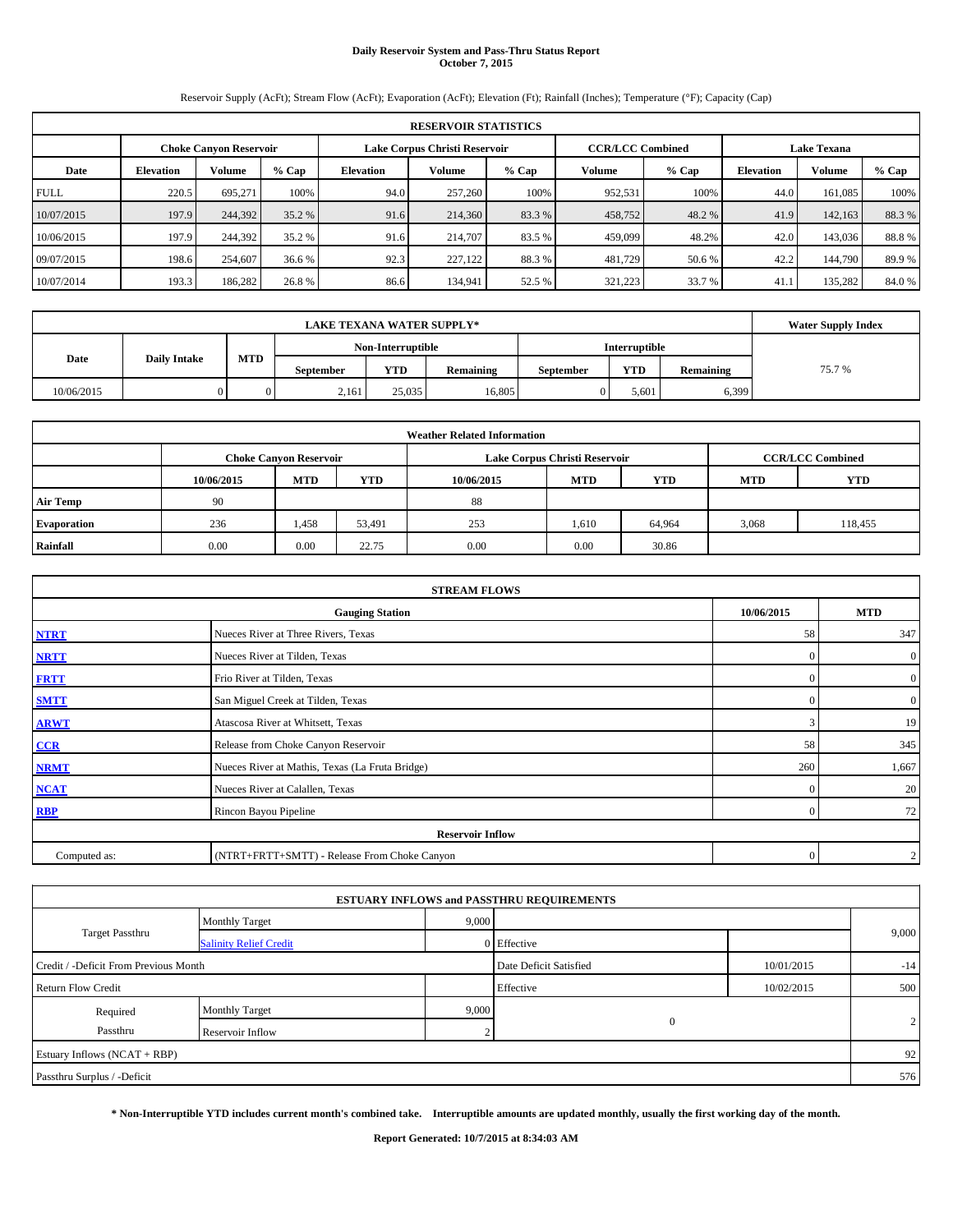# **Daily Reservoir System and Pass-Thru Status Report October 8, 2015**

Reservoir Supply (AcFt); Stream Flow (AcFt); Evaporation (AcFt); Elevation (Ft); Rainfall (Inches); Temperature (°F); Capacity (Cap)

|             | <b>RESERVOIR STATISTICS</b> |                               |         |                               |         |        |                         |        |                    |         |         |  |  |
|-------------|-----------------------------|-------------------------------|---------|-------------------------------|---------|--------|-------------------------|--------|--------------------|---------|---------|--|--|
|             |                             | <b>Choke Canvon Reservoir</b> |         | Lake Corpus Christi Reservoir |         |        | <b>CCR/LCC Combined</b> |        | <b>Lake Texana</b> |         |         |  |  |
| Date        | <b>Elevation</b>            | <b>Volume</b>                 | $%$ Cap | Elevation                     | Volume  | % Cap  | Volume                  | % Cap  | <b>Elevation</b>   | Volume  | $%$ Cap |  |  |
| <b>FULL</b> | 220.5                       | 695.271                       | 100%    | 94.0                          | 257,260 | 100%   | 952,531                 | 100%   | 44.0               | 161.085 | 100%    |  |  |
| 10/08/2015  | 197.8                       | 244,112                       | 35.1%   | 91.6                          | 213,840 | 83.1 % | 457,952                 | 48.1 % | 41.9               | 142,163 | 88.3%   |  |  |
| 10/07/2015  | 197.9                       | 244,392                       | 35.2 %  | 91.6                          | 214,360 | 83.3 % | 458,752                 | 48.2%  | 41.9               | 142,163 | 88.3%   |  |  |
| 09/08/2015  | 198.6                       | 254,174                       | 36.6 %  | 92.3                          | 226,418 | 88.0%  | 480,592                 | 50.5 % | 42.2               | 144,790 | 89.9%   |  |  |
| 10/08/2014  | 193.3                       | 185,813                       | 26.7 %  | 86.6                          | 134,663 | 52.3 % | 320,476                 | 33.6 % | 41.0               | 134.434 | 83.5%   |  |  |

|            | <b>Water Supply Index</b> |     |                  |                   |           |                  |               |           |        |
|------------|---------------------------|-----|------------------|-------------------|-----------|------------------|---------------|-----------|--------|
|            |                           |     |                  | Non-Interruptible |           |                  | Interruptible |           |        |
| Date       | <b>Daily Intake</b>       | MTD | <b>September</b> | <b>YTD</b>        | Remaining | <b>September</b> | <b>YTD</b>    | Remaining | 75.5 % |
| 10/07/2015 |                           |     | 2,161            | 25,035            | 16.805    |                  | 5,601         | 6,399     |        |

|                    | <b>Weather Related Information</b> |                                                                                           |        |            |            |            |            |            |  |  |  |  |  |  |
|--------------------|------------------------------------|-------------------------------------------------------------------------------------------|--------|------------|------------|------------|------------|------------|--|--|--|--|--|--|
|                    |                                    | <b>CCR/LCC Combined</b><br>Lake Corpus Christi Reservoir<br><b>Choke Canyon Reservoir</b> |        |            |            |            |            |            |  |  |  |  |  |  |
|                    | 10/07/2015                         | <b>MTD</b>                                                                                | YTD    | 10/07/2015 | <b>MTD</b> | <b>YTD</b> | <b>MTD</b> | <b>YTD</b> |  |  |  |  |  |  |
| <b>Air Temp</b>    | 89                                 |                                                                                           |        | 90         |            |            |            |            |  |  |  |  |  |  |
| <b>Evaporation</b> | 219                                | 1,677                                                                                     | 53,710 | 263        | 1,873      | 65,227     | 3,550      | 118,937    |  |  |  |  |  |  |
| Rainfall           | 0.00                               | 0.00                                                                                      | 22.75  | 0.00       | 0.00       | 30.86      |            |            |  |  |  |  |  |  |

|              | <b>STREAM FLOWS</b>                             |            |                |
|--------------|-------------------------------------------------|------------|----------------|
|              | <b>Gauging Station</b>                          | 10/07/2015 | <b>MTD</b>     |
| <b>NTRT</b>  | Nueces River at Three Rivers, Texas             | 58         | 405            |
| <b>NRTT</b>  | Nueces River at Tilden, Texas                   | $\Omega$   | $\overline{0}$ |
| <b>FRTT</b>  | Frio River at Tilden, Texas                     | $\Omega$   | $\overline{0}$ |
| <b>SMTT</b>  | San Miguel Creek at Tilden, Texas               | $\Omega$   | $\overline{0}$ |
| <b>ARWT</b>  | Atascosa River at Whitsett, Texas               | 3          | 22             |
| $CCR$        | Release from Choke Canyon Reservoir             | 58         | 403            |
| <b>NRMT</b>  | Nueces River at Mathis, Texas (La Fruta Bridge) | 274        | 1,941          |
| <b>NCAT</b>  | Nueces River at Calallen, Texas                 | $\Omega$   | 20             |
| <b>RBP</b>   | Rincon Bayou Pipeline                           | $\Omega$   | 72             |
|              | <b>Reservoir Inflow</b>                         |            |                |
| Computed as: | (NTRT+FRTT+SMTT) - Release From Choke Canyon    | $\Omega$   | $\overline{2}$ |

|                                       |                               |       | <b>ESTUARY INFLOWS and PASSTHRU REQUIREMENTS</b> |            |       |
|---------------------------------------|-------------------------------|-------|--------------------------------------------------|------------|-------|
|                                       | <b>Monthly Target</b>         | 9,000 |                                                  |            |       |
| <b>Target Passthru</b>                | <b>Salinity Relief Credit</b> |       | 0 Effective                                      |            | 9,000 |
| Credit / -Deficit From Previous Month |                               |       | Date Deficit Satisfied                           | 10/01/2015 | $-14$ |
| <b>Return Flow Credit</b>             |                               |       | Effective                                        | 10/02/2015 | 500   |
| Required                              | <b>Monthly Target</b>         | 9,000 |                                                  |            |       |
| Passthru                              | Reservoir Inflow              | n     | $\mathbf{0}$                                     |            | 2     |
| Estuary Inflows (NCAT + RBP)          |                               |       |                                                  |            | 92    |
| Passthru Surplus / -Deficit           |                               |       |                                                  |            | 576   |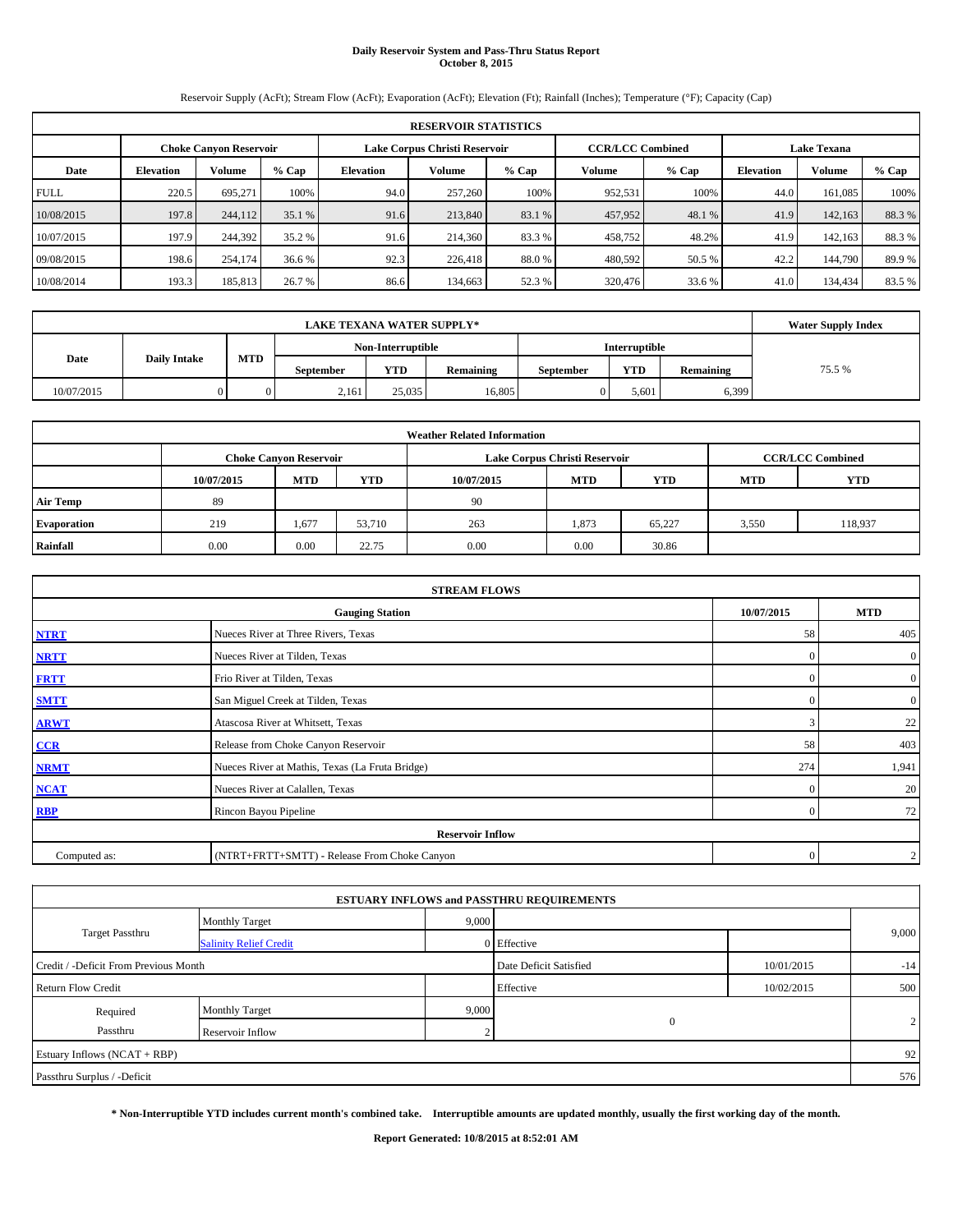# **Daily Reservoir System and Pass-Thru Status Report October 9, 2015**

Reservoir Supply (AcFt); Stream Flow (AcFt); Evaporation (AcFt); Elevation (Ft); Rainfall (Inches); Temperature (°F); Capacity (Cap)

|             | <b>RESERVOIR STATISTICS</b>                                                                                     |               |         |           |         |        |         |         |                  |         |         |  |  |  |  |
|-------------|-----------------------------------------------------------------------------------------------------------------|---------------|---------|-----------|---------|--------|---------|---------|------------------|---------|---------|--|--|--|--|
|             | Lake Corpus Christi Reservoir<br><b>CCR/LCC Combined</b><br><b>Lake Texana</b><br><b>Choke Canvon Reservoir</b> |               |         |           |         |        |         |         |                  |         |         |  |  |  |  |
| Date        | <b>Elevation</b>                                                                                                | <b>Volume</b> | $%$ Cap | Elevation | Volume  | % Cap  | Volume  | $%$ Cap | <b>Elevation</b> | Volume  | $%$ Cap |  |  |  |  |
| <b>FULL</b> | 220.5                                                                                                           | 695.271       | 100%    | 94.0      | 257,260 | 100%   | 952,531 | 100%    | 44.0             | 161.085 | 100%    |  |  |  |  |
| 10/09/2015  | 197.8                                                                                                           | 243,131       | 35.0 %  | 91.5      | 213,667 | 83.1 % | 456,798 | 48.0 %  | 41.9             | 142,163 | 88.3%   |  |  |  |  |
| 10/08/2015  | 197.8                                                                                                           | 244,112       | 35.1 %  | 91.6      | 213,840 | 83.1 % | 457,952 | 48.1%   | 41.9             | 142,163 | 88.3 %  |  |  |  |  |
| 09/09/2015  | 198.5                                                                                                           | 253,740       | 36.5 %  | 92.3      | 225,890 | 87.8%  | 479,630 | 50.4 %  | 42.3             | 145.671 | 90.4 %  |  |  |  |  |
| 10/09/2014  | 193.3                                                                                                           | 185,579       | 26.7 %  | 86.6      | 134,108 | 52.1 % | 319,687 | 33.6 %  | 42.0             | 134.434 | 83.5%   |  |  |  |  |

|            | <b>Water Supply Index</b> |            |                  |                   |           |                  |                      |           |       |
|------------|---------------------------|------------|------------------|-------------------|-----------|------------------|----------------------|-----------|-------|
|            |                           |            |                  | Non-Interruptible |           |                  | <b>Interruptible</b> |           |       |
| Date       | <b>Daily Intake</b>       | <b>MTD</b> | <b>September</b> | YTD               | Remaining | <b>September</b> | <b>YTD</b>           | Remaining | 75.3% |
| 10/08/2015 |                           |            | 2,161            | 25,035            | 16,805    |                  | 5,601                | 6,399     |       |

|                    |            |                                                                                           |            | <b>Weather Related Information</b> |            |            |            |            |  |  |  |  |
|--------------------|------------|-------------------------------------------------------------------------------------------|------------|------------------------------------|------------|------------|------------|------------|--|--|--|--|
|                    |            | <b>CCR/LCC Combined</b><br>Lake Corpus Christi Reservoir<br><b>Choke Canyon Reservoir</b> |            |                                    |            |            |            |            |  |  |  |  |
|                    | 10/08/2015 | <b>MTD</b>                                                                                | <b>YTD</b> | 10/08/2015                         | <b>MTD</b> | <b>YTD</b> | <b>MTD</b> | <b>YTD</b> |  |  |  |  |
| <b>Air Temp</b>    | 89         |                                                                                           |            | 89                                 |            |            |            |            |  |  |  |  |
| <b>Evaporation</b> | 138        | 1,815                                                                                     | 53,848     | 50                                 | 1.923      | 65,277     | 3,738      | 119,125    |  |  |  |  |
| Rainfall           | 0.19       | 0.19                                                                                      | 22.94      | 0.25                               | 0.25       | 31.11      |            |            |  |  |  |  |

|              | <b>STREAM FLOWS</b>                                |          |                |  |  |  |  |  |  |  |
|--------------|----------------------------------------------------|----------|----------------|--|--|--|--|--|--|--|
|              | 10/08/2015<br><b>Gauging Station</b><br><b>MTD</b> |          |                |  |  |  |  |  |  |  |
| <b>NTRT</b>  | Nueces River at Three Rivers, Texas                | 54       | 459            |  |  |  |  |  |  |  |
| <b>NRTT</b>  | Nueces River at Tilden, Texas                      | $\Omega$ | $\overline{0}$ |  |  |  |  |  |  |  |
| <b>FRTT</b>  | Frio River at Tilden, Texas                        | $\Omega$ | $\overline{0}$ |  |  |  |  |  |  |  |
| <b>SMTT</b>  | San Miguel Creek at Tilden, Texas                  | $\Omega$ | $\overline{0}$ |  |  |  |  |  |  |  |
| <b>ARWT</b>  | Atascosa River at Whitsett, Texas                  | 3        | 26             |  |  |  |  |  |  |  |
| $CCR$        | Release from Choke Canyon Reservoir                | 58       | 461            |  |  |  |  |  |  |  |
| <b>NRMT</b>  | Nueces River at Mathis, Texas (La Fruta Bridge)    | 298      | 2,239          |  |  |  |  |  |  |  |
| <b>NCAT</b>  | Nueces River at Calallen, Texas                    | $\Omega$ | 20             |  |  |  |  |  |  |  |
| <b>RBP</b>   | Rincon Bayou Pipeline                              | $\Omega$ | 72             |  |  |  |  |  |  |  |
|              | <b>Reservoir Inflow</b>                            |          |                |  |  |  |  |  |  |  |
| Computed as: | (NTRT+FRTT+SMTT) - Release From Choke Canyon       | 3        | 5              |  |  |  |  |  |  |  |

|                                       |                               |       | <b>ESTUARY INFLOWS and PASSTHRU REQUIREMENTS</b> |            |       |
|---------------------------------------|-------------------------------|-------|--------------------------------------------------|------------|-------|
|                                       | <b>Monthly Target</b>         | 9,000 |                                                  |            |       |
| <b>Target Passthru</b>                | <b>Salinity Relief Credit</b> |       | 0 Effective                                      |            | 9,000 |
| Credit / -Deficit From Previous Month |                               |       | Date Deficit Satisfied                           | 10/01/2015 | $-14$ |
| <b>Return Flow Credit</b>             |                               |       | Effective                                        | 10/02/2015 | 500   |
| Required                              | <b>Monthly Target</b>         | 9,000 |                                                  |            |       |
| Passthru                              | Reservoir Inflow              |       | $\mathbf{0}$                                     |            |       |
| Estuary Inflows (NCAT + RBP)          |                               |       |                                                  |            | 92    |
| Passthru Surplus / -Deficit           |                               |       |                                                  |            | 573   |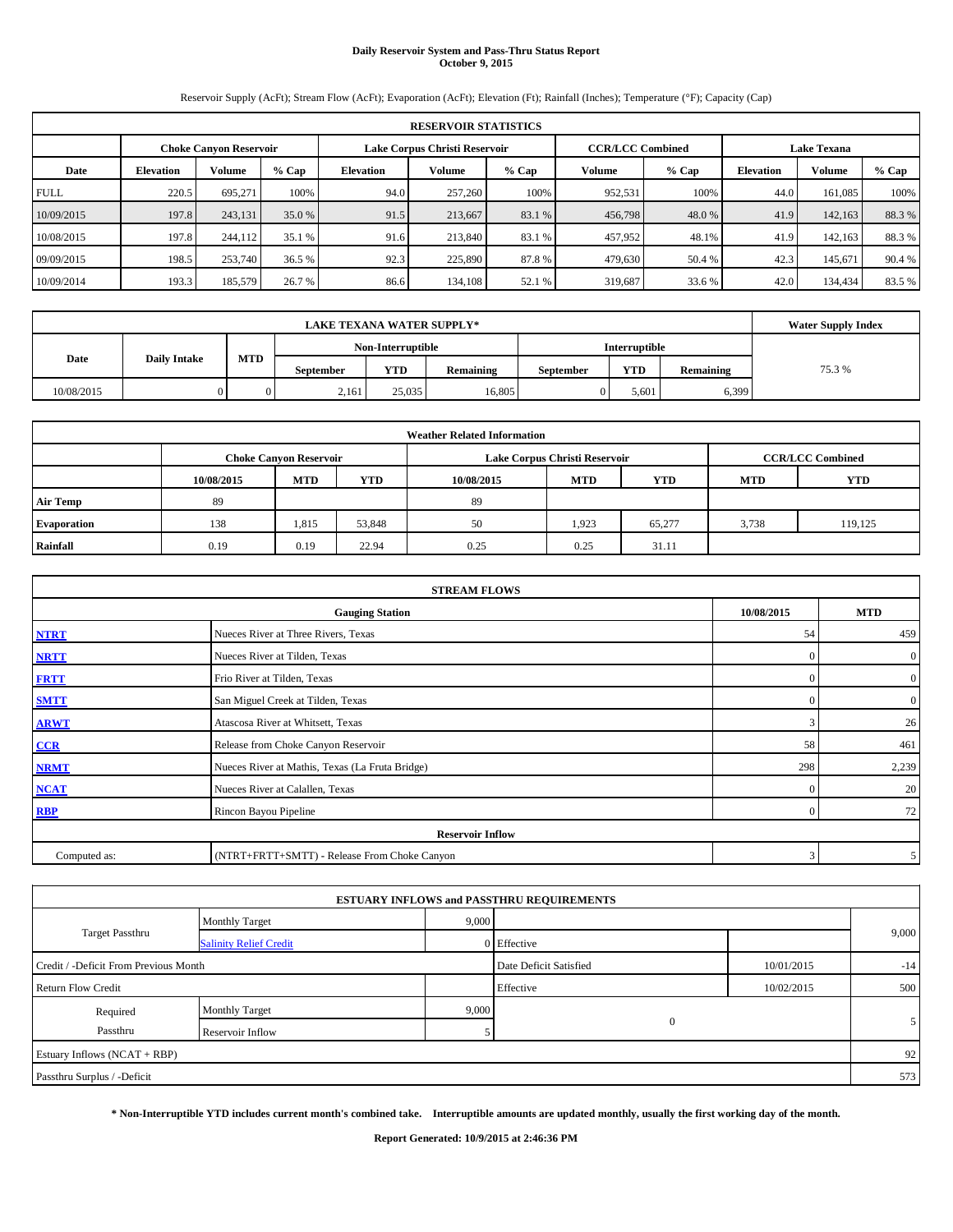# **Daily Reservoir System and Pass-Thru Status Report October 10, 2015**

Reservoir Supply (AcFt); Stream Flow (AcFt); Evaporation (AcFt); Elevation (Ft); Rainfall (Inches); Temperature (°F); Capacity (Cap)

|             | <b>RESERVOIR STATISTICS</b>                                                                                     |               |         |                  |         |         |         |         |                  |         |        |  |  |  |  |
|-------------|-----------------------------------------------------------------------------------------------------------------|---------------|---------|------------------|---------|---------|---------|---------|------------------|---------|--------|--|--|--|--|
|             | <b>CCR/LCC Combined</b><br>Lake Corpus Christi Reservoir<br><b>Lake Texana</b><br><b>Choke Canyon Reservoir</b> |               |         |                  |         |         |         |         |                  |         |        |  |  |  |  |
| Date        | <b>Elevation</b>                                                                                                | <b>Volume</b> | $%$ Cap | <b>Elevation</b> | Volume  | $%$ Cap | Volume  | $%$ Cap | <b>Elevation</b> | Volume  | % Cap  |  |  |  |  |
| <b>FULL</b> | 220.5                                                                                                           | 695.271       | 100%    | 94.0             | 257,260 | 100%    | 952,531 | 100%    | 44.0             | 161.085 | 100%   |  |  |  |  |
| 10/10/2015  | 197.8                                                                                                           | 242,851       | 34.9 %  | 91.5             | 213,320 | 82.9%   | 456,171 | 47.9 %  | 41.8             | 141,293 | 87.7 % |  |  |  |  |
| 10/09/2015  | 197.8                                                                                                           | 243.131       | 35.0 %  | 91.5             | 213,667 | 83.1 %  | 456,798 | 48.0%   | 41.9             | 142.163 | 88.3 % |  |  |  |  |
| 09/10/2015  | 198.5                                                                                                           | 253,306       | 36.4 %  | 92.2             | 225,538 | 87.7 %  | 478,844 | 50.3 %  | 42.3             | 145.671 | 90.4 % |  |  |  |  |
| 10/10/2014  | 193.3                                                                                                           | 185,579       | 26.7 %  | 86.6             | 133,969 | 52.1 %  | 319,548 | 33.5 %  | 40.9             | 133,588 | 82.9 % |  |  |  |  |

|            | <b>Water Supply Index</b> |     |                  |                   |           |                  |               |           |        |
|------------|---------------------------|-----|------------------|-------------------|-----------|------------------|---------------|-----------|--------|
|            |                           |     |                  | Non-Interruptible |           |                  | Interruptible |           |        |
| Date       | <b>Daily Intake</b>       | MTD | <b>September</b> | <b>YTD</b>        | Remaining | <b>September</b> | <b>YTD</b>    | Remaining | 75.2 % |
| 10/09/2015 |                           |     | 2,161            | 25,035            | 16.805    |                  | 5,601         | 6,399     |        |

|                    |            |                                                                                           |            | <b>Weather Related Information</b> |            |            |            |         |  |  |  |  |  |
|--------------------|------------|-------------------------------------------------------------------------------------------|------------|------------------------------------|------------|------------|------------|---------|--|--|--|--|--|
|                    |            | Lake Corpus Christi Reservoir<br><b>CCR/LCC Combined</b><br><b>Choke Canyon Reservoir</b> |            |                                    |            |            |            |         |  |  |  |  |  |
|                    | 10/09/2015 | <b>MTD</b>                                                                                | <b>YTD</b> | 10/09/2015                         | <b>MTD</b> | <b>YTD</b> | <b>MTD</b> | YTD     |  |  |  |  |  |
| <b>Air Temp</b>    | 79         |                                                                                           |            | 78                                 |            |            |            |         |  |  |  |  |  |
| <b>Evaporation</b> | 65         | 1,880                                                                                     | 53,913     | 81                                 | 2,004      | 65,358     | 3,884      | 119,271 |  |  |  |  |  |
| Rainfall           | 0.12       | 0.31                                                                                      | 23.06      | 0.07                               | 0.32       | 31.18      |            |         |  |  |  |  |  |

|              | <b>STREAM FLOWS</b>                             |            |                |  |  |  |  |  |  |  |
|--------------|-------------------------------------------------|------------|----------------|--|--|--|--|--|--|--|
|              | <b>Gauging Station</b>                          | 10/09/2015 | <b>MTD</b>     |  |  |  |  |  |  |  |
| <b>NTRT</b>  | Nueces River at Three Rivers, Texas             | 58         | 516            |  |  |  |  |  |  |  |
| <b>NRTT</b>  | Nueces River at Tilden, Texas                   | $\Omega$   | $\overline{0}$ |  |  |  |  |  |  |  |
| <b>FRTT</b>  | Frio River at Tilden, Texas                     | 228        | 228            |  |  |  |  |  |  |  |
| <b>SMTT</b>  | San Miguel Creek at Tilden, Texas               | $\Omega$   | $\overline{0}$ |  |  |  |  |  |  |  |
| <b>ARWT</b>  | Atascosa River at Whitsett, Texas               |            | 29             |  |  |  |  |  |  |  |
| $CCR$        | Release from Choke Canyon Reservoir             | 58         | 518            |  |  |  |  |  |  |  |
| <b>NRMT</b>  | Nueces River at Mathis, Texas (La Fruta Bridge) | 300        | 2,539          |  |  |  |  |  |  |  |
| <b>NCAT</b>  | Nueces River at Calallen, Texas                 | $\Omega$   | 20             |  |  |  |  |  |  |  |
| <b>RBP</b>   | Rincon Bayou Pipeline                           | $\Omega$   | 72             |  |  |  |  |  |  |  |
|              | <b>Reservoir Inflow</b>                         |            |                |  |  |  |  |  |  |  |
| Computed as: | (NTRT+FRTT+SMTT) - Release From Choke Canyon    | 228        | 234            |  |  |  |  |  |  |  |

| <b>ESTUARY INFLOWS and PASSTHRU REQUIREMENTS</b> |                               |       |                        |            |       |  |  |  |  |  |  |
|--------------------------------------------------|-------------------------------|-------|------------------------|------------|-------|--|--|--|--|--|--|
|                                                  | <b>Monthly Target</b>         | 9,000 |                        |            | 9,000 |  |  |  |  |  |  |
| Target Passthru                                  | <b>Salinity Relief Credit</b> |       | 0 Effective            |            |       |  |  |  |  |  |  |
| Credit / -Deficit From Previous Month            |                               |       | Date Deficit Satisfied | 10/01/2015 | $-14$ |  |  |  |  |  |  |
| <b>Return Flow Credit</b>                        |                               |       | Effective              | 10/02/2015 | 500   |  |  |  |  |  |  |
| Required                                         | <b>Monthly Target</b>         | 9,000 |                        |            |       |  |  |  |  |  |  |
| Passthru                                         | Reservoir Inflow              | 234   | $\mathbf{0}$           |            | 234   |  |  |  |  |  |  |
| Estuary Inflows (NCAT + RBP)                     |                               |       |                        |            | 92    |  |  |  |  |  |  |
| Passthru Surplus / -Deficit                      |                               |       |                        |            | 344   |  |  |  |  |  |  |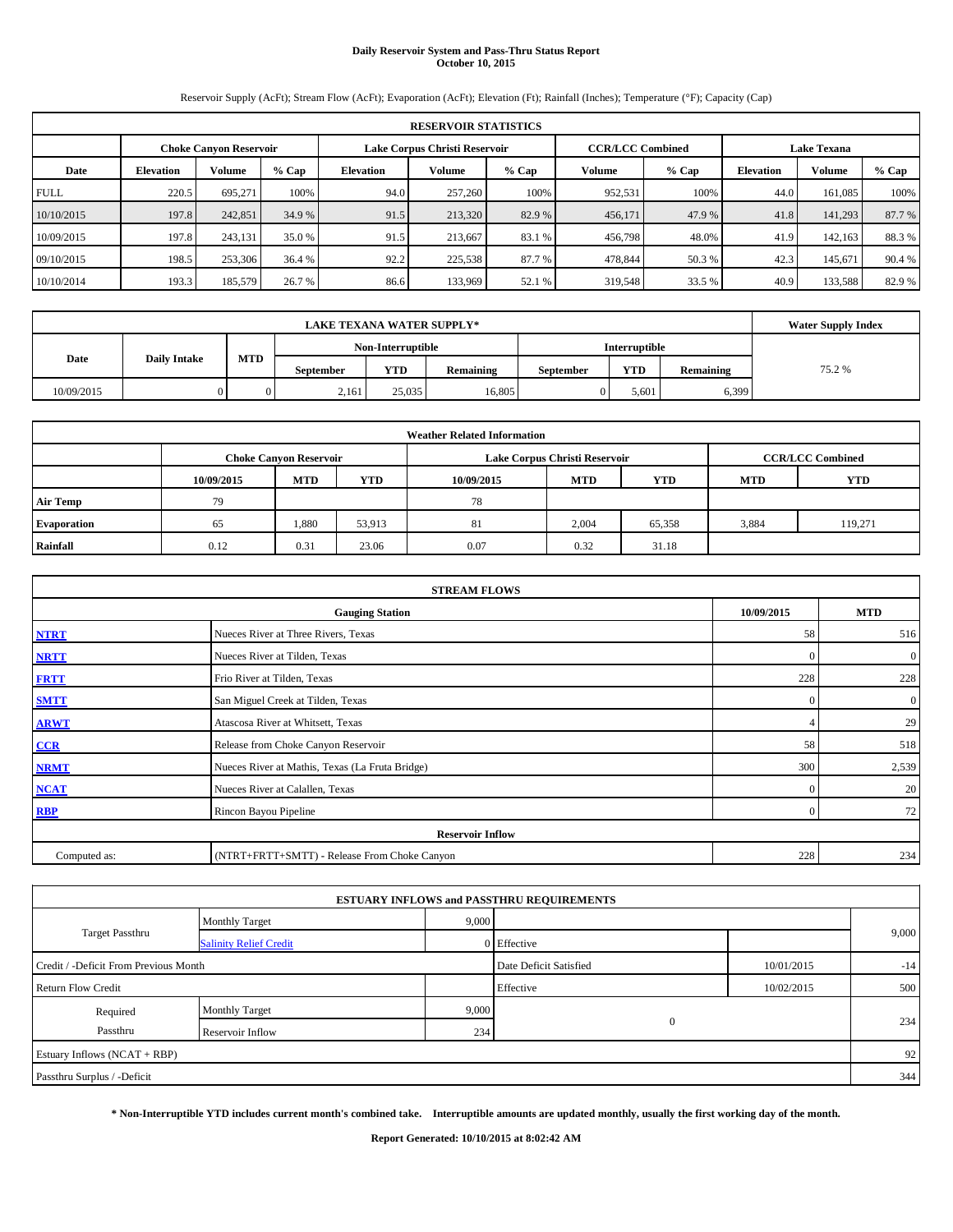# **Daily Reservoir System and Pass-Thru Status Report October 11, 2015**

Reservoir Supply (AcFt); Stream Flow (AcFt); Evaporation (AcFt); Elevation (Ft); Rainfall (Inches); Temperature (°F); Capacity (Cap)

|             | <b>RESERVOIR STATISTICS</b>   |               |         |                               |         |         |                         |         |                    |         |        |  |  |  |
|-------------|-------------------------------|---------------|---------|-------------------------------|---------|---------|-------------------------|---------|--------------------|---------|--------|--|--|--|
|             | <b>Choke Canyon Reservoir</b> |               |         | Lake Corpus Christi Reservoir |         |         | <b>CCR/LCC Combined</b> |         | <b>Lake Texana</b> |         |        |  |  |  |
| Date        | <b>Elevation</b>              | <b>Volume</b> | $%$ Cap | <b>Elevation</b>              | Volume  | $%$ Cap | Volume                  | $%$ Cap | <b>Elevation</b>   | Volume  | % Cap  |  |  |  |
| <b>FULL</b> | 220.5                         | 695.271       | 100%    | 94.0                          | 257,260 | 100%    | 952,531                 | 100%    | 44.0               | 161.085 | 100%   |  |  |  |
| 10/11/2015  | 197.8                         | 243,831       | 35.1%   | 91.5                          | 212,628 | 82.7 %  | 456,459                 | 47.9 %  | 41.8               | 141,293 | 87.7%  |  |  |  |
| 10/10/2015  | 197.8                         | 242,851       | 34.9 %  | 91.5                          | 213.320 | 82.9 %  | 456,171                 | 47.9%   | 41.8               | 141.293 | 87.7 % |  |  |  |
| 09/11/2015  | 198.5                         | 253,017       | 36.4 %  | 92.2                          | 225,186 | 87.5 %  | 478,203                 | 50.2 %  | 42.3               | 145.671 | 90.4 % |  |  |  |
| 10/11/2014  | 193.3                         | 185,930       | 26.7 %  | 86.6                          | 133,831 | 52.0 %  | 319,761                 | 33.6 %  | 40.9               | 133,588 | 82.9 % |  |  |  |

|            | <b>Water Supply Index</b> |     |                  |                   |           |                  |               |           |        |
|------------|---------------------------|-----|------------------|-------------------|-----------|------------------|---------------|-----------|--------|
|            |                           |     |                  | Non-Interruptible |           |                  | Interruptible |           |        |
| Date       | <b>Daily Intake</b>       | MTD | <b>September</b> | <b>YTD</b>        | Remaining | <b>September</b> | <b>YTD</b>    | Remaining | 75.3 % |
| 10/10/2015 |                           |     | 2,161            | 25,035            | 16.805    |                  | 5,601         | 6,399     |        |

| <b>Weather Related Information</b> |            |                               |        |            |                               |                         |            |            |  |  |  |
|------------------------------------|------------|-------------------------------|--------|------------|-------------------------------|-------------------------|------------|------------|--|--|--|
|                                    |            | <b>Choke Canyon Reservoir</b> |        |            | Lake Corpus Christi Reservoir | <b>CCR/LCC Combined</b> |            |            |  |  |  |
|                                    | 10/10/2015 | <b>MTD</b>                    | YTD    | 10/10/2015 | <b>MTD</b>                    | <b>YTD</b>              | <b>MTD</b> | <b>YTD</b> |  |  |  |
| <b>Air Temp</b>                    | 91         |                               |        | -90        |                               |                         |            |            |  |  |  |
| <b>Evaporation</b>                 | 211        | 2,091                         | 54,124 | 222        | 2.226                         | 65,580                  | 4,317      | 119,704    |  |  |  |
| Rainfall                           | 0.00       | 0.31                          | 23.06  | 0.00       | 0.32                          | 31.18                   |            |            |  |  |  |

|              | <b>STREAM FLOWS</b>                             |            |            |  |  |  |  |  |  |  |
|--------------|-------------------------------------------------|------------|------------|--|--|--|--|--|--|--|
|              | <b>Gauging Station</b>                          | 10/10/2015 | <b>MTD</b> |  |  |  |  |  |  |  |
| <b>NTRT</b>  | Nueces River at Three Rivers, Texas             | 60         | 576        |  |  |  |  |  |  |  |
| <b>NRTT</b>  | Nueces River at Tilden, Texas                   |            |            |  |  |  |  |  |  |  |
| <b>FRTT</b>  | Frio River at Tilden, Texas                     | 214        | 443        |  |  |  |  |  |  |  |
| <b>SMTT</b>  | San Miguel Creek at Tilden, Texas               |            |            |  |  |  |  |  |  |  |
| <b>ARWT</b>  | Atascosa River at Whitsett, Texas               |            | 33         |  |  |  |  |  |  |  |
| $CCR$        | Release from Choke Canyon Reservoir             | 58         | 576        |  |  |  |  |  |  |  |
| <b>NRMT</b>  | Nueces River at Mathis, Texas (La Fruta Bridge) | 300        | 2,839      |  |  |  |  |  |  |  |
| <b>NCAT</b>  | Nueces River at Calallen, Texas                 | $\Omega$   | 20         |  |  |  |  |  |  |  |
| <b>RBP</b>   | Rincon Bayou Pipeline                           | $\Omega$   | 72         |  |  |  |  |  |  |  |
|              | <b>Reservoir Inflow</b>                         |            |            |  |  |  |  |  |  |  |
| Computed as: | (NTRT+FRTT+SMTT) - Release From Choke Canyon    | 217        | 451        |  |  |  |  |  |  |  |

| <b>ESTUARY INFLOWS and PASSTHRU REQUIREMENTS</b> |                               |                        |              |            |       |  |  |  |  |  |  |  |
|--------------------------------------------------|-------------------------------|------------------------|--------------|------------|-------|--|--|--|--|--|--|--|
|                                                  | <b>Monthly Target</b>         | 9,000                  |              |            |       |  |  |  |  |  |  |  |
| <b>Target Passthru</b>                           | <b>Salinity Relief Credit</b> |                        | 0 Effective  |            | 9,000 |  |  |  |  |  |  |  |
| Credit / -Deficit From Previous Month            |                               | Date Deficit Satisfied | 10/01/2015   | $-14$      |       |  |  |  |  |  |  |  |
| <b>Return Flow Credit</b>                        |                               |                        | Effective    | 10/02/2015 | 500   |  |  |  |  |  |  |  |
| Required                                         | <b>Monthly Target</b>         | 9,000                  |              |            |       |  |  |  |  |  |  |  |
| Passthru                                         | Reservoir Inflow              | 451                    | $\mathbf{0}$ |            | 451   |  |  |  |  |  |  |  |
| Estuary Inflows (NCAT + RBP)                     |                               |                        |              |            | 92    |  |  |  |  |  |  |  |
| Passthru Surplus / -Deficit                      |                               |                        |              |            | 127   |  |  |  |  |  |  |  |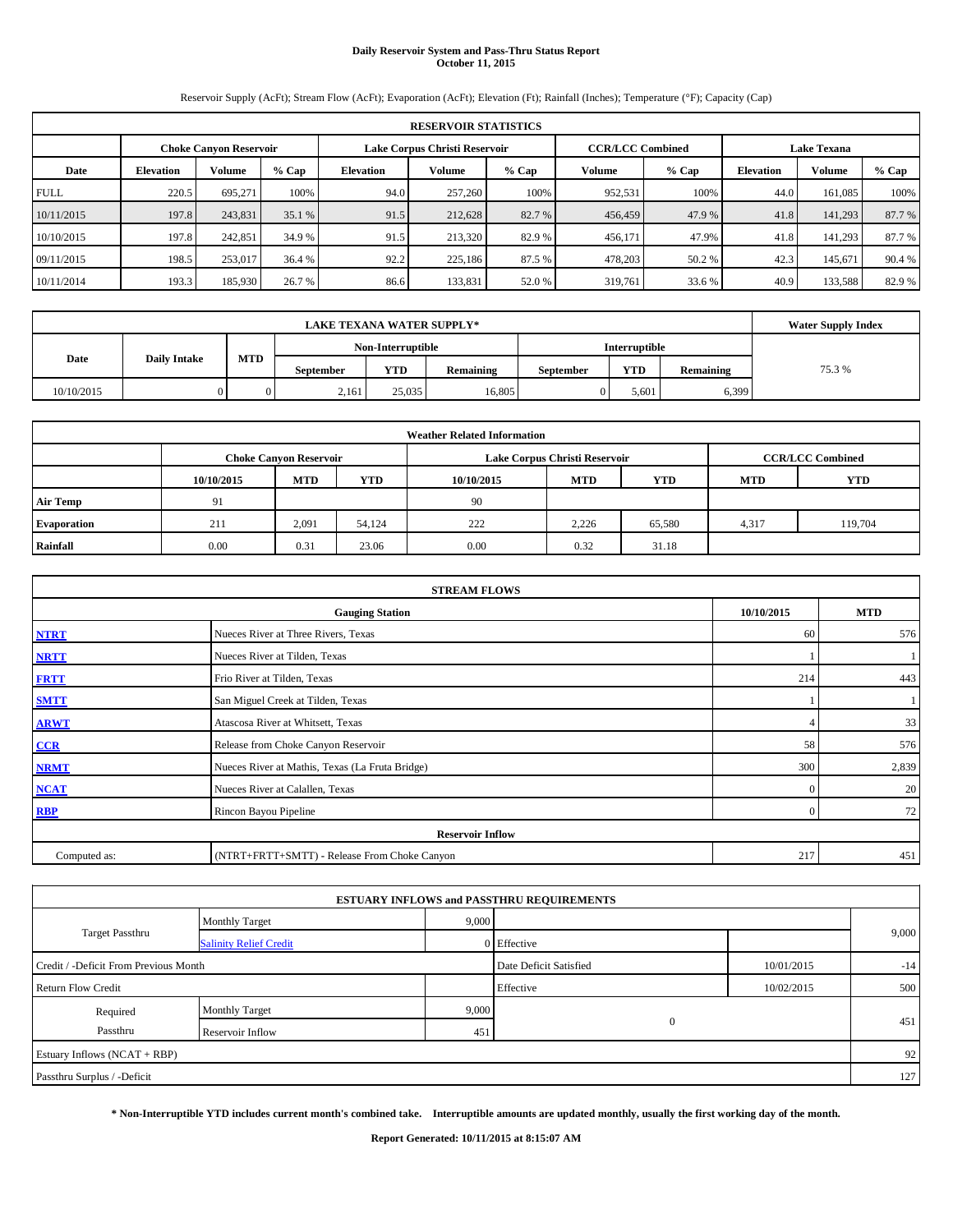# **Daily Reservoir System and Pass-Thru Status Report October 12, 2015**

Reservoir Supply (AcFt); Stream Flow (AcFt); Evaporation (AcFt); Elevation (Ft); Rainfall (Inches); Temperature (°F); Capacity (Cap)

|             | <b>RESERVOIR STATISTICS</b>   |               |         |                               |         |         |                         |         |                    |         |         |  |  |  |
|-------------|-------------------------------|---------------|---------|-------------------------------|---------|---------|-------------------------|---------|--------------------|---------|---------|--|--|--|
|             | <b>Choke Canvon Reservoir</b> |               |         | Lake Corpus Christi Reservoir |         |         | <b>CCR/LCC Combined</b> |         | <b>Lake Texana</b> |         |         |  |  |  |
| Date        | <b>Elevation</b>              | <b>Volume</b> | $%$ Cap | Elevation                     | Volume  | $%$ Cap | Volume                  | $%$ Cap | <b>Elevation</b>   | Volume  | $%$ Cap |  |  |  |
| <b>FULL</b> | 220.5                         | 695.271       | 100%    | 94.0                          | 257,260 | 100%    | 952,531                 | 100%    | 44.0               | 161.085 | 100%    |  |  |  |
| 10/12/2015  | 197.8                         | 243,131       | 35.0 %  | 91.4                          | 211,590 | 82.2 %  | 454,721                 | 47.7 %  | 41.8               | 141,293 | 87.7 %  |  |  |  |
| 10/11/2015  | 197.8                         | 243,831       | 35.1 %  | 91.5                          | 212,628 | 82.7 %  | 456,459                 | 47.9%   | 41.8               | 141.293 | 87.7 %  |  |  |  |
| 09/12/2015  | 198.4                         | 251,575       | 36.2 %  | 92.3                          | 226,418 | 88.0%   | 477,993                 | 50.2 %  | 42.4               | 146,555 | 91.0 %  |  |  |  |
| 10/12/2014  | 193.3                         | 185,579       | 26.7 %  | 86.6                          | 134,108 | 52.1 %  | 319,687                 | 33.6 %  | 40.9               | 133,588 | 82.9 %  |  |  |  |

|            | <b>Water Supply Index</b> |     |                  |                   |           |                  |               |           |        |
|------------|---------------------------|-----|------------------|-------------------|-----------|------------------|---------------|-----------|--------|
|            |                           |     |                  | Non-Interruptible |           |                  | Interruptible |           |        |
| Date       | <b>Daily Intake</b>       | MTD | <b>September</b> | <b>YTD</b>        | Remaining | <b>September</b> | <b>YTD</b>    | Remaining | 75.0 % |
| 10/11/2015 |                           |     | 2,161            | 25,035            | 16.805    |                  | 5,601         | 6,399     |        |

| <b>Weather Related Information</b> |            |                               |        |            |                               |                         |            |         |  |  |  |
|------------------------------------|------------|-------------------------------|--------|------------|-------------------------------|-------------------------|------------|---------|--|--|--|
|                                    |            | <b>Choke Canyon Reservoir</b> |        |            | Lake Corpus Christi Reservoir | <b>CCR/LCC Combined</b> |            |         |  |  |  |
|                                    | 10/11/2015 | <b>MTD</b>                    | YTD    | 10/11/2015 | <b>MTD</b>                    | <b>YTD</b>              | <b>MTD</b> | YTD     |  |  |  |
| <b>Air Temp</b>                    | 93         |                               |        | 91         |                               |                         |            |         |  |  |  |
| <b>Evaporation</b>                 | 195        | 2,286                         | 54,319 | 292        | 2,518                         | 65,872                  | 4,804      | 120,191 |  |  |  |
| Rainfall                           | 0.00       | 0.31                          | 23.06  | 0.00       | 0.32                          | 31.18                   |            |         |  |  |  |

|              | <b>STREAM FLOWS</b>                             |            |            |  |  |  |  |  |  |  |
|--------------|-------------------------------------------------|------------|------------|--|--|--|--|--|--|--|
|              | <b>Gauging Station</b>                          | 10/11/2015 | <b>MTD</b> |  |  |  |  |  |  |  |
| <b>NTRT</b>  | Nueces River at Three Rivers, Texas             | 58         | 633        |  |  |  |  |  |  |  |
| <b>NRTT</b>  | Nueces River at Tilden, Texas                   | $\Omega$   |            |  |  |  |  |  |  |  |
| <b>FRTT</b>  | Frio River at Tilden, Texas                     | 34         | 476        |  |  |  |  |  |  |  |
| <b>SMTT</b>  | San Miguel Creek at Tilden, Texas               | $\Omega$   |            |  |  |  |  |  |  |  |
| <b>ARWT</b>  | Atascosa River at Whitsett, Texas               |            | 37         |  |  |  |  |  |  |  |
| $CCR$        | Release from Choke Canyon Reservoir             | 58         | 633        |  |  |  |  |  |  |  |
| <b>NRMT</b>  | Nueces River at Mathis, Texas (La Fruta Bridge) | 294        | 3,132      |  |  |  |  |  |  |  |
| <b>NCAT</b>  | Nueces River at Calallen, Texas                 | $\Omega$   | 20         |  |  |  |  |  |  |  |
| <b>RBP</b>   | Rincon Bayou Pipeline                           | $\Omega$   | 72         |  |  |  |  |  |  |  |
|              | <b>Reservoir Inflow</b>                         |            |            |  |  |  |  |  |  |  |
| Computed as: | (NTRT+FRTT+SMTT) - Release From Choke Canyon    | 34         | 485        |  |  |  |  |  |  |  |

| <b>ESTUARY INFLOWS and PASSTHRU REQUIREMENTS</b> |  |                                                                             |            |  |  |  |  |  |  |  |  |
|--------------------------------------------------|--|-----------------------------------------------------------------------------|------------|--|--|--|--|--|--|--|--|
|                                                  |  |                                                                             |            |  |  |  |  |  |  |  |  |
|                                                  |  |                                                                             | 9,000      |  |  |  |  |  |  |  |  |
|                                                  |  | 10/01/2015                                                                  | $-14$      |  |  |  |  |  |  |  |  |
| <b>Return Flow Credit</b>                        |  |                                                                             | 500        |  |  |  |  |  |  |  |  |
| 9,000                                            |  |                                                                             |            |  |  |  |  |  |  |  |  |
| 485                                              |  |                                                                             | 485        |  |  |  |  |  |  |  |  |
|                                                  |  |                                                                             | 92         |  |  |  |  |  |  |  |  |
|                                                  |  |                                                                             | 93         |  |  |  |  |  |  |  |  |
|                                                  |  | 9,000<br>0 Effective<br>Date Deficit Satisfied<br>Effective<br>$\mathbf{0}$ | 10/02/2015 |  |  |  |  |  |  |  |  |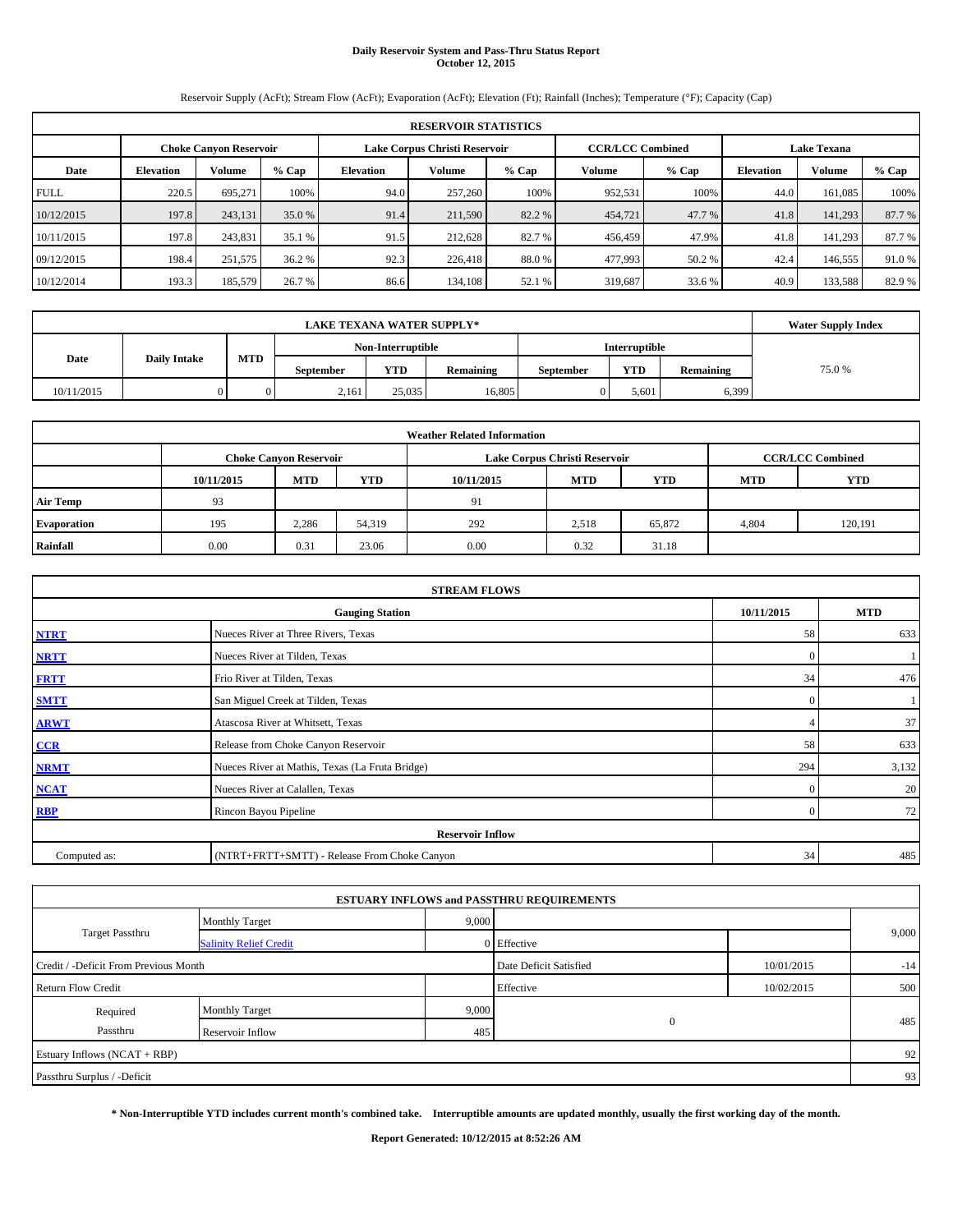# **Daily Reservoir System and Pass-Thru Status Report October 13, 2015**

Reservoir Supply (AcFt); Stream Flow (AcFt); Evaporation (AcFt); Elevation (Ft); Rainfall (Inches); Temperature (°F); Capacity (Cap)

|             | <b>RESERVOIR STATISTICS</b>                                                                                     |               |         |                                                            |         |        |         |                  |        |         |        |  |
|-------------|-----------------------------------------------------------------------------------------------------------------|---------------|---------|------------------------------------------------------------|---------|--------|---------|------------------|--------|---------|--------|--|
|             | <b>CCR/LCC Combined</b><br>Lake Corpus Christi Reservoir<br><b>Lake Texana</b><br><b>Choke Canyon Reservoir</b> |               |         |                                                            |         |        |         |                  |        |         |        |  |
| Date        | <b>Elevation</b>                                                                                                | <b>Volume</b> | $%$ Cap | Volume<br>$%$ Cap<br>$%$ Cap<br><b>Elevation</b><br>Volume |         |        |         | <b>Elevation</b> | Volume | % Cap   |        |  |
| <b>FULL</b> | 220.5                                                                                                           | 695.271       | 100%    | 94.0                                                       | 257,260 | 100%   | 952,531 | 100%             | 44.0   | 161.085 | 100%   |  |
| 10/13/2015  | 197.8                                                                                                           | 243.411       | 35.0 %  | 91.4                                                       | 211,763 | 82.3%  | 455,174 | 47.8%            | 41.7   | 140,426 | 87.2 % |  |
| 10/12/2015  | 197.8                                                                                                           | 243.131       | 35.0 %  | 91.4                                                       | 211.590 | 82.2 % | 454,721 | 47.7%            | 41.8   | 141.293 | 87.7 % |  |
| 09/13/2015  | 198.4                                                                                                           | 252,149       | 36.3%   | 92.3                                                       | 225,890 | 87.8%  | 478,039 | 50.2 %           | 42.4   | 146,555 | 91.0%  |  |
| 10/13/2014  | 193.2                                                                                                           | 184,178       | 26.5 %  | 86.4                                                       | 131.764 | 51.2%  | 315,942 | 33.2 %           | 40.8   | 132,746 | 82.4 % |  |

|            | <b>Water Supply Index</b> |     |                  |                   |           |                  |               |           |        |
|------------|---------------------------|-----|------------------|-------------------|-----------|------------------|---------------|-----------|--------|
|            |                           |     |                  | Non-Interruptible |           |                  | Interruptible |           |        |
| Date       | <b>Daily Intake</b>       | MTD | <b>September</b> | <b>YTD</b>        | Remaining | <b>September</b> | <b>YTD</b>    | Remaining | 75.1 % |
| 10/12/2015 |                           |     | 2,161            | 25,035            | 16.805    |                  | 5,601         | 6,399     |        |

| <b>Weather Related Information</b> |            |                               |            |      |                               |                         |       |         |  |  |  |
|------------------------------------|------------|-------------------------------|------------|------|-------------------------------|-------------------------|-------|---------|--|--|--|
|                                    |            | <b>Choke Canyon Reservoir</b> |            |      | Lake Corpus Christi Reservoir | <b>CCR/LCC Combined</b> |       |         |  |  |  |
|                                    | 10/12/2015 | <b>MTD</b>                    | <b>MTD</b> | YTD  |                               |                         |       |         |  |  |  |
| <b>Air Temp</b>                    | 97         |                               |            | 95   |                               |                         |       |         |  |  |  |
| <b>Evaporation</b>                 | 251        | 2,537                         | 54,570     | 252  | 2.770                         | 66,124                  | 5,307 | 120,694 |  |  |  |
| Rainfall                           | 0.00       | 0.31                          | 23.06      | 0.00 | 0.32                          | 31.18                   |       |         |  |  |  |

| <b>STREAM FLOWS</b> |                                                    |          |                |  |  |  |  |  |  |
|---------------------|----------------------------------------------------|----------|----------------|--|--|--|--|--|--|
|                     | 10/12/2015<br><b>MTD</b><br><b>Gauging Station</b> |          |                |  |  |  |  |  |  |
| <b>NTRT</b>         | Nueces River at Three Rivers, Texas                | 58       | 691            |  |  |  |  |  |  |
| <b>NRTT</b>         | Nueces River at Tilden, Texas                      |          | $\overline{2}$ |  |  |  |  |  |  |
| <b>FRTT</b>         | Frio River at Tilden, Texas                        |          | 483            |  |  |  |  |  |  |
| <b>SMTT</b>         | San Miguel Creek at Tilden, Texas                  | $\Omega$ |                |  |  |  |  |  |  |
| <b>ARWT</b>         | Atascosa River at Whitsett, Texas                  |          | 41             |  |  |  |  |  |  |
| CCR                 | Release from Choke Canyon Reservoir                | 58       | 691            |  |  |  |  |  |  |
| <b>NRMT</b>         | Nueces River at Mathis, Texas (La Fruta Bridge)    | 290      | 3,422          |  |  |  |  |  |  |
| <b>NCAT</b>         | Nueces River at Calallen, Texas                    | $\Omega$ | 20             |  |  |  |  |  |  |
| <b>RBP</b>          | Rincon Bayou Pipeline                              | $\Omega$ | 72             |  |  |  |  |  |  |
|                     | <b>Reservoir Inflow</b>                            |          |                |  |  |  |  |  |  |
| Computed as:        | (NTRT+FRTT+SMTT) - Release From Choke Canyon       |          | 492            |  |  |  |  |  |  |

| <b>Monthly Target</b>                                           |  |           |                                                                                                          |            |  |
|-----------------------------------------------------------------|--|-----------|----------------------------------------------------------------------------------------------------------|------------|--|
| <b>Salinity Relief Credit</b>                                   |  |           |                                                                                                          | 9,000      |  |
| Date Deficit Satisfied<br>Credit / -Deficit From Previous Month |  |           |                                                                                                          |            |  |
|                                                                 |  | Effective | 10/02/2015                                                                                               | 500        |  |
| <b>Monthly Target</b>                                           |  |           |                                                                                                          |            |  |
| Reservoir Inflow                                                |  |           |                                                                                                          | 492        |  |
|                                                                 |  |           |                                                                                                          | 92         |  |
|                                                                 |  |           |                                                                                                          | 86         |  |
|                                                                 |  |           | <b>ESTUARY INFLOWS and PASSTHRU REQUIREMENTS</b><br>9,000<br>0 Effective<br>9,000<br>$\mathbf{0}$<br>492 | 10/01/2015 |  |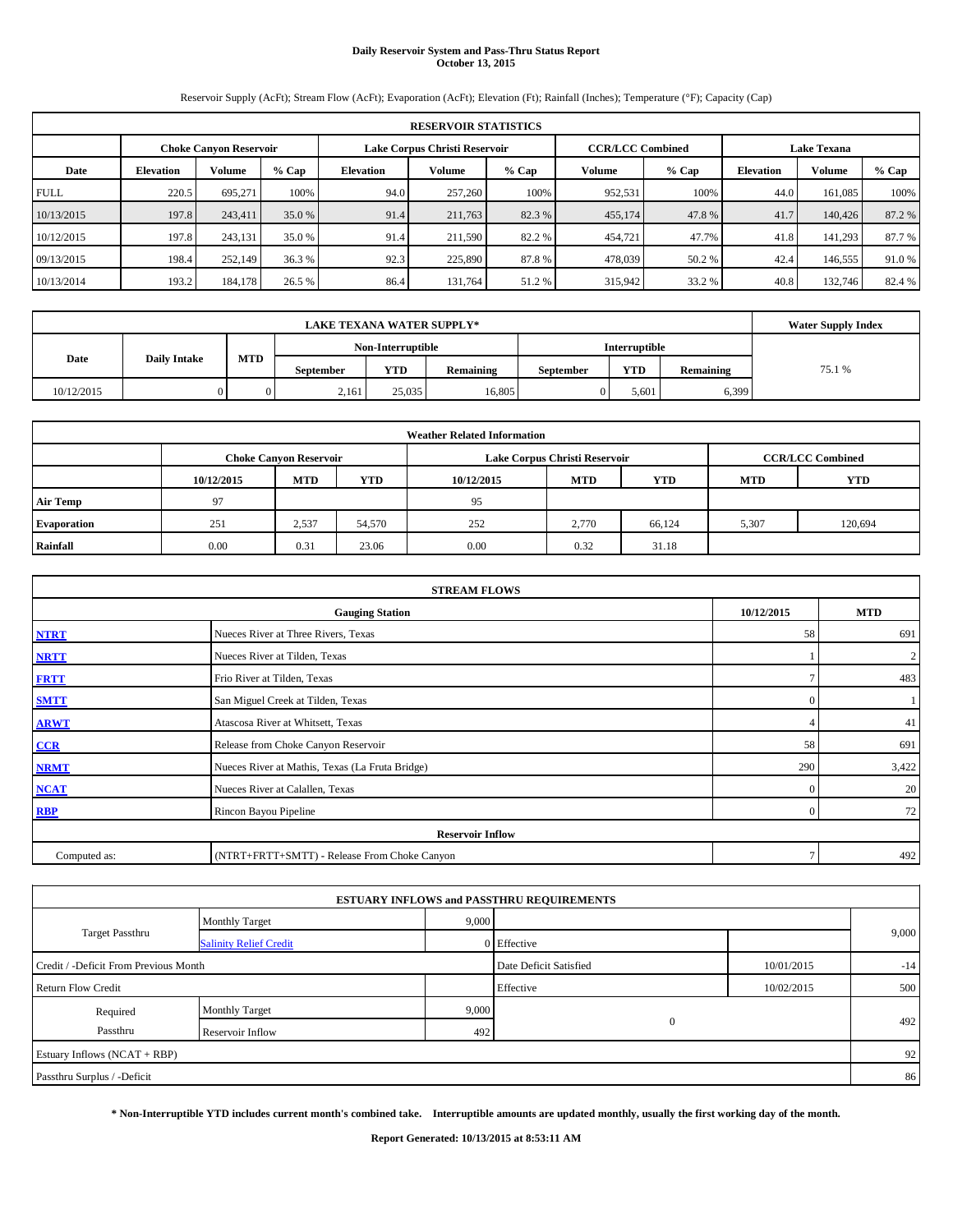# **Daily Reservoir System and Pass-Thru Status Report October 14, 2015**

Reservoir Supply (AcFt); Stream Flow (AcFt); Evaporation (AcFt); Elevation (Ft); Rainfall (Inches); Temperature (°F); Capacity (Cap)

|             | <b>RESERVOIR STATISTICS</b>                                                                                     |               |         |                                                            |         |        |         |        |                  |         |        |  |
|-------------|-----------------------------------------------------------------------------------------------------------------|---------------|---------|------------------------------------------------------------|---------|--------|---------|--------|------------------|---------|--------|--|
|             | <b>CCR/LCC Combined</b><br>Lake Corpus Christi Reservoir<br><b>Lake Texana</b><br><b>Choke Canyon Reservoir</b> |               |         |                                                            |         |        |         |        |                  |         |        |  |
| Date        | <b>Elevation</b>                                                                                                | <b>Volume</b> | $%$ Cap | Volume<br>$%$ Cap<br>$%$ Cap<br><b>Elevation</b><br>Volume |         |        |         |        | <b>Elevation</b> | Volume  | % Cap  |  |
| <b>FULL</b> | 220.5                                                                                                           | 695.271       | 100%    | 94.0                                                       | 257,260 | 100%   | 952,531 | 100%   | 44.0             | 161.085 | 100%   |  |
| 10/14/2015  | 197.8                                                                                                           | 243,131       | 35.0 %  | 91.4                                                       | 211,417 | 82.2 % | 454,548 | 47.7 % | 41.8             | 141,293 | 87.7%  |  |
| 10/13/2015  | 197.8                                                                                                           | 243,411       | 35.0 %  | 91.4                                                       | 211.763 | 82.3 % | 455,174 | 47.8%  | 41.7             | 140,426 | 87.2 % |  |
| 09/14/2015  | 198.4                                                                                                           | 252,005       | 36.2 %  | 92.2                                                       | 225,186 | 87.5 % | 477,191 | 50.1 % | 42.4             | 146,555 | 91.0%  |  |
| 10/14/2014  | 193.2                                                                                                           | 184,411       | 26.5 %  | 86.5                                                       | 132,864 | 51.6%  | 317,275 | 33.3 % | 40.9             | 133,588 | 82.9 % |  |

|            | <b>Water Supply Index</b> |     |                  |                   |                  |                  |               |           |        |
|------------|---------------------------|-----|------------------|-------------------|------------------|------------------|---------------|-----------|--------|
|            |                           |     |                  | Non-Interruptible |                  |                  | Interruptible |           |        |
| Date       | <b>Daily Intake</b>       | MTD | <b>September</b> | <b>YTD</b>        | <b>Remaining</b> | <b>September</b> | <b>YTD</b>    | Remaining | 75.0 % |
| 10/13/2015 |                           |     | 2,161            | 25,035            | 16.805           |                  | 5,601         | 6,399     |        |

| <b>Weather Related Information</b> |                                                                           |                               |        |      |                               |                         |       |         |  |  |  |
|------------------------------------|---------------------------------------------------------------------------|-------------------------------|--------|------|-------------------------------|-------------------------|-------|---------|--|--|--|
|                                    |                                                                           | <b>Choke Canyon Reservoir</b> |        |      | Lake Corpus Christi Reservoir | <b>CCR/LCC Combined</b> |       |         |  |  |  |
|                                    | <b>MTD</b><br>YTD<br><b>MTD</b><br><b>YTD</b><br>10/13/2015<br>10/13/2015 |                               |        |      |                               |                         |       | YTD     |  |  |  |
| <b>Air Temp</b>                    | 93                                                                        |                               |        | 92   |                               |                         |       |         |  |  |  |
| <b>Evaporation</b>                 | 195                                                                       | 2.732                         | 54,765 | 111  | 2,881                         | 66,235                  | 5,613 | 121,000 |  |  |  |
| Rainfall                           | 0.00                                                                      | 0.31                          | 23.06  | 0.00 | 0.32                          | 31.18                   |       |         |  |  |  |

| <b>STREAM FLOWS</b> |                                                    |             |              |  |  |  |  |  |  |
|---------------------|----------------------------------------------------|-------------|--------------|--|--|--|--|--|--|
|                     | 10/13/2015<br><b>Gauging Station</b><br><b>MTD</b> |             |              |  |  |  |  |  |  |
| <b>NTRT</b>         | Nueces River at Three Rivers, Texas                | 58          | 748          |  |  |  |  |  |  |
| <b>NRTT</b>         | Nueces River at Tilden, Texas                      |             | $\mathbf{3}$ |  |  |  |  |  |  |
| <b>FRTT</b>         | Frio River at Tilden, Texas                        |             | 485          |  |  |  |  |  |  |
| <b>SMTT</b>         | San Miguel Creek at Tilden, Texas                  | $\Omega$    |              |  |  |  |  |  |  |
| <b>ARWT</b>         | Atascosa River at Whitsett, Texas                  |             | 44           |  |  |  |  |  |  |
| $CCR$               | Release from Choke Canyon Reservoir                | 58          | 748          |  |  |  |  |  |  |
| <b>NRMT</b>         | Nueces River at Mathis, Texas (La Fruta Bridge)    | 290         | 3,712        |  |  |  |  |  |  |
| <b>NCAT</b>         | Nueces River at Calallen, Texas                    | $\mathbf Q$ | 29           |  |  |  |  |  |  |
| <b>RBP</b>          | Rincon Bayou Pipeline                              | $\Omega$    | 72           |  |  |  |  |  |  |
|                     | <b>Reservoir Inflow</b>                            |             |              |  |  |  |  |  |  |
| Computed as:        | (NTRT+FRTT+SMTT) - Release From Choke Canyon       | $\gamma$    | 493          |  |  |  |  |  |  |

|                                                                               |                               |       | <b>ESTUARY INFLOWS and PASSTHRU REQUIREMENTS</b> |            |       |  |  |
|-------------------------------------------------------------------------------|-------------------------------|-------|--------------------------------------------------|------------|-------|--|--|
|                                                                               | <b>Monthly Target</b>         | 9,000 |                                                  |            |       |  |  |
| <b>Target Passthru</b>                                                        | <b>Salinity Relief Credit</b> |       | 0 Effective                                      |            | 9,000 |  |  |
| Date Deficit Satisfied<br>10/01/2015<br>Credit / -Deficit From Previous Month |                               |       |                                                  |            |       |  |  |
| <b>Return Flow Credit</b>                                                     |                               |       | Effective                                        | 10/02/2015 | 500   |  |  |
| Required                                                                      | <b>Monthly Target</b>         | 9,000 |                                                  |            |       |  |  |
| Passthru                                                                      | Reservoir Inflow              | 493   | $\mathbf{0}$                                     |            | 493   |  |  |
| Estuary Inflows (NCAT + RBP)                                                  |                               |       |                                                  |            | 101   |  |  |
| Passthru Surplus / -Deficit                                                   |                               |       |                                                  |            | 93    |  |  |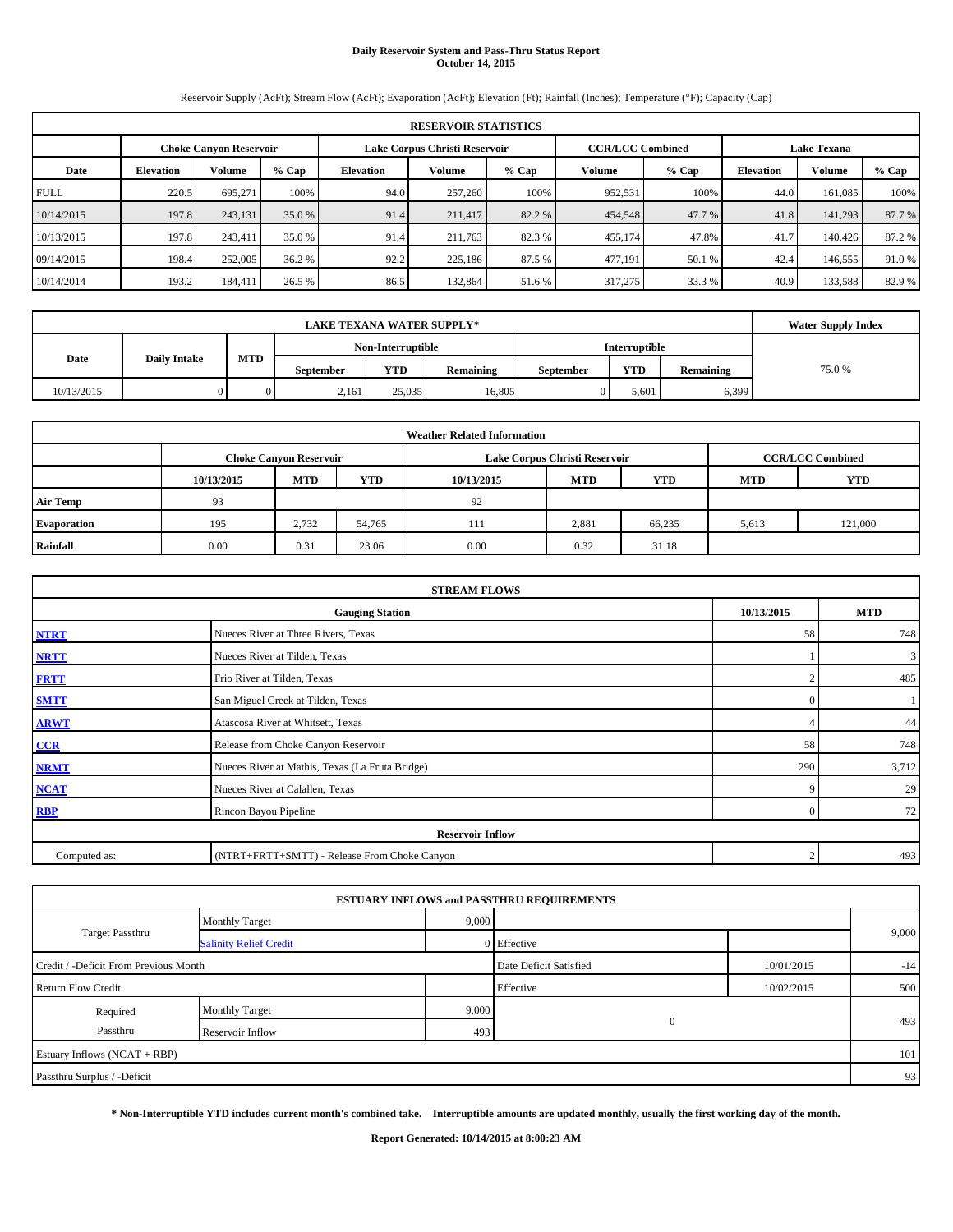# **Daily Reservoir System and Pass-Thru Status Report October 15, 2015**

Reservoir Supply (AcFt); Stream Flow (AcFt); Evaporation (AcFt); Elevation (Ft); Rainfall (Inches); Temperature (°F); Capacity (Cap)

|             | <b>RESERVOIR STATISTICS</b>                                                                                     |               |         |                                                            |         |        |         |                  |        |         |        |  |
|-------------|-----------------------------------------------------------------------------------------------------------------|---------------|---------|------------------------------------------------------------|---------|--------|---------|------------------|--------|---------|--------|--|
|             | <b>CCR/LCC Combined</b><br>Lake Corpus Christi Reservoir<br><b>Lake Texana</b><br><b>Choke Canyon Reservoir</b> |               |         |                                                            |         |        |         |                  |        |         |        |  |
| Date        | <b>Elevation</b>                                                                                                | <b>Volume</b> | $%$ Cap | Volume<br>$%$ Cap<br>$%$ Cap<br><b>Elevation</b><br>Volume |         |        |         | <b>Elevation</b> | Volume | % Cap   |        |  |
| <b>FULL</b> | 220.5                                                                                                           | 695.271       | 100%    | 94.0                                                       | 257,260 | 100%   | 952,531 | 100%             | 44.0   | 161.085 | 100%   |  |
| 10/15/2015  | 197.8                                                                                                           | 242.991       | 34.9 %  | 91.4                                                       | 210,726 | 81.9%  | 453,717 | 47.6 %           | 41.8   | 141,293 | 87.7 % |  |
| 10/14/2015  | 197.8                                                                                                           | 243.131       | 35.0 %  | 91.4                                                       | 211.417 | 82.2 % | 454,548 | 47.7%            | 41.8   | 141.293 | 87.7 % |  |
| 09/15/2015  | 198.4                                                                                                           | 251,433       | 36.2 %  | 92.2                                                       | 224,308 | 87.2%  | 475,741 | 49.9%            | 43.1   | 152,823 | 94.9 % |  |
| 10/15/2014  | 193.2                                                                                                           | 184,062       | 26.5 %  | 86.4                                                       | 132,314 | 51.4 % | 316,376 | 33.2 %           | 40.8   | 132,746 | 82.4 % |  |

|            | <b>Water Supply Index</b> |     |                  |                   |           |                  |               |           |       |
|------------|---------------------------|-----|------------------|-------------------|-----------|------------------|---------------|-----------|-------|
|            |                           |     |                  | Non-Interruptible |           |                  | Interruptible |           |       |
| Date       | <b>Daily Intake</b>       | MTD | <b>September</b> | <b>YTD</b>        | Remaining | <b>September</b> | <b>YTD</b>    | Remaining | 74.8% |
| 10/14/2015 | 46                        | 46  | 2,161            | 25,081            | 16.759    |                  | 5,601         | 6,399     |       |

| <b>Weather Related Information</b> |            |                               |        |            |                               |                         |            |         |  |  |
|------------------------------------|------------|-------------------------------|--------|------------|-------------------------------|-------------------------|------------|---------|--|--|
|                                    |            | <b>Choke Canyon Reservoir</b> |        |            | Lake Corpus Christi Reservoir | <b>CCR/LCC Combined</b> |            |         |  |  |
|                                    | 10/14/2015 | <b>MTD</b>                    | YTD    | 10/14/2015 | <b>MTD</b>                    | <b>YTD</b>              | <b>MTD</b> | YTD     |  |  |
| <b>Air Temp</b>                    | 95         |                               |        | 94         |                               |                         |            |         |  |  |
| <b>Evaporation</b>                 | 251        | 2,983                         | 55,016 | 352        | 3.233                         | 66,587                  | 6,216      | 121,603 |  |  |
| Rainfall                           | 0.00       | 0.31                          | 23.06  | 0.00       | 0.32                          | 31.18                   |            |         |  |  |

| <b>STREAM FLOWS</b> |                                                 |            |            |  |  |  |  |  |  |
|---------------------|-------------------------------------------------|------------|------------|--|--|--|--|--|--|
|                     | <b>Gauging Station</b>                          | 10/14/2015 | <b>MTD</b> |  |  |  |  |  |  |
| <b>NTRT</b>         | Nueces River at Three Rivers, Texas             | 58         | 806        |  |  |  |  |  |  |
| <b>NRTT</b>         | Nueces River at Tilden, Texas                   | 48         | 50         |  |  |  |  |  |  |
| <b>FRTT</b>         | Frio River at Tilden, Texas                     | $\Omega$   | 485        |  |  |  |  |  |  |
| <b>SMTT</b>         | San Miguel Creek at Tilden, Texas               | $\Omega$   |            |  |  |  |  |  |  |
| <b>ARWT</b>         | Atascosa River at Whitsett, Texas               | 3          | 48         |  |  |  |  |  |  |
| CCR                 | Release from Choke Canyon Reservoir             | 58         | 806        |  |  |  |  |  |  |
| <b>NRMT</b>         | Nueces River at Mathis, Texas (La Fruta Bridge) | 276        | 3,988      |  |  |  |  |  |  |
| <b>NCAT</b>         | Nueces River at Calallen, Texas                 | $\Omega$   | 30         |  |  |  |  |  |  |
| <b>RBP</b>          | Rincon Bayou Pipeline                           | $\Omega$   | 72         |  |  |  |  |  |  |
|                     | <b>Reservoir Inflow</b>                         |            |            |  |  |  |  |  |  |
| Computed as:        | (NTRT+FRTT+SMTT) - Release From Choke Canyon    | $\Omega$   | 494        |  |  |  |  |  |  |

|                                       |                               |                        | <b>ESTUARY INFLOWS and PASSTHRU REQUIREMENTS</b> |            |       |  |
|---------------------------------------|-------------------------------|------------------------|--------------------------------------------------|------------|-------|--|
|                                       | <b>Monthly Target</b>         | 9,000                  |                                                  |            |       |  |
| <b>Target Passthru</b>                | <b>Salinity Relief Credit</b> |                        | 0 Effective                                      |            | 9,000 |  |
| Credit / -Deficit From Previous Month |                               | Date Deficit Satisfied | 10/01/2015                                       | $-14$      |       |  |
| <b>Return Flow Credit</b>             |                               |                        | Effective                                        | 10/02/2015 | 500   |  |
| Required                              | <b>Monthly Target</b>         | 9,000                  |                                                  |            |       |  |
| Passthru                              | Reservoir Inflow              | 494                    | $\mathbf{0}$                                     |            | 494   |  |
| Estuary Inflows (NCAT + RBP)          |                               |                        |                                                  |            | 101   |  |
| Passthru Surplus / -Deficit           |                               |                        |                                                  |            | 93    |  |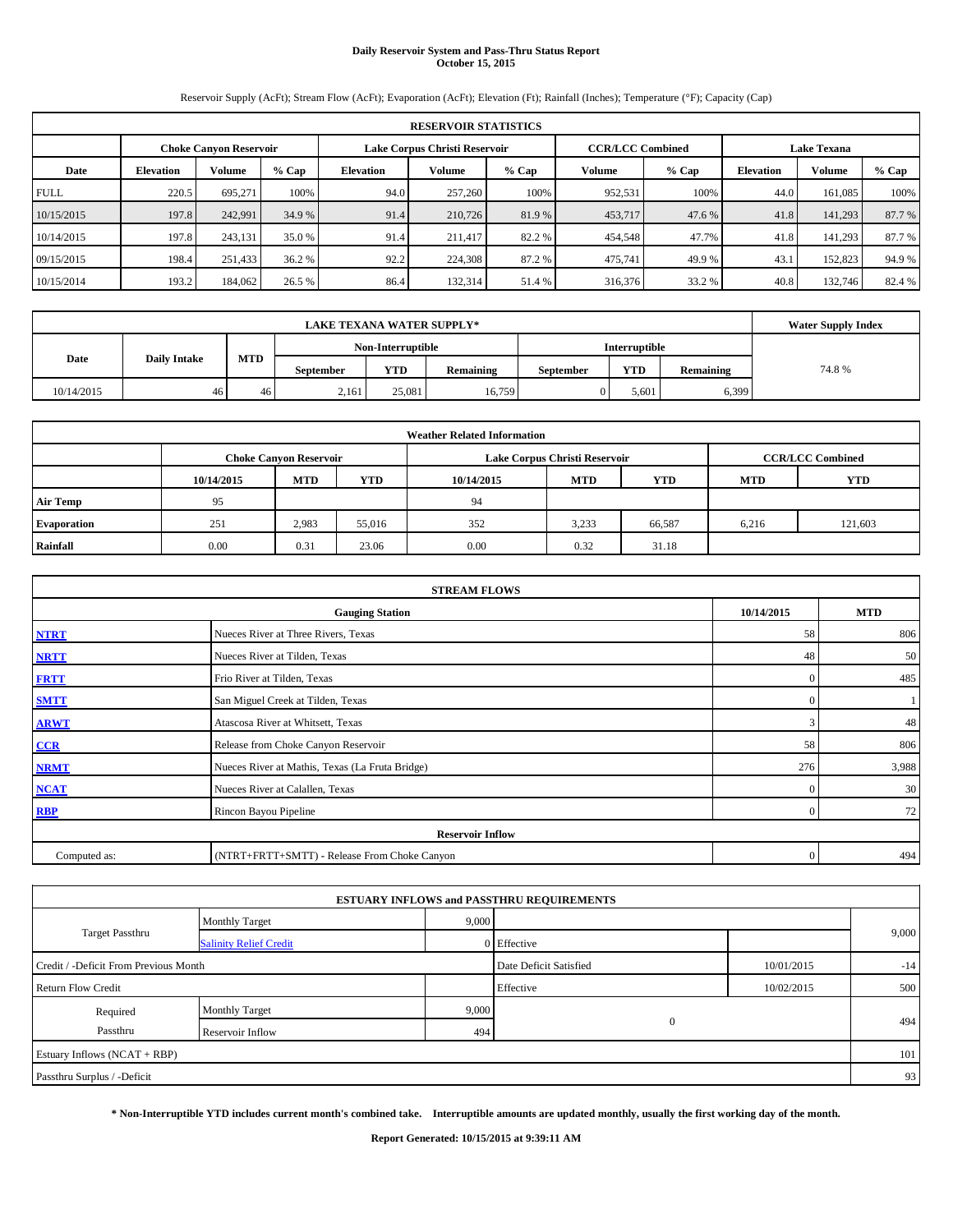# **Daily Reservoir System and Pass-Thru Status Report October 16, 2015**

Reservoir Supply (AcFt); Stream Flow (AcFt); Evaporation (AcFt); Elevation (Ft); Rainfall (Inches); Temperature (°F); Capacity (Cap)

| <b>RESERVOIR STATISTICS</b> |                  |                               |         |                               |         |         |                         |        |                    |         |         |
|-----------------------------|------------------|-------------------------------|---------|-------------------------------|---------|---------|-------------------------|--------|--------------------|---------|---------|
|                             |                  | <b>Choke Canvon Reservoir</b> |         | Lake Corpus Christi Reservoir |         |         | <b>CCR/LCC Combined</b> |        | <b>Lake Texana</b> |         |         |
| Date                        | <b>Elevation</b> | <b>Volume</b>                 | $%$ Cap | Elevation                     | Volume  | $%$ Cap | Volume                  | % Cap  | <b>Elevation</b>   | Volume  | $%$ Cap |
| <b>FULL</b>                 | 220.5            | 695.271                       | 100%    | 94.0                          | 257,260 | 100%    | 952,531                 | 100%   | 44.0               | 161.085 | 100%    |
| 10/16/2015                  | 197.7            | 242,431                       | 34.9 %  | 91.4                          | 210,381 | 81.8%   | 452,812                 | 47.5 % | 41.7               | 140,426 | 87.2 %  |
| 10/15/2015                  | 197.8            | 242.991                       | 34.9 %  | 91.4                          | 210,726 | 81.9 %  | 453,717                 | 47.6%  | 41.8               | 141.293 | 87.7 %  |
| 09/16/2015                  | 198.3            | 250,436                       | 36.0%   | 92.2                          | 224,132 | 87.1 %  | 474,568                 | 49.8%  | 43.2               | 153,730 | 95.4 %  |
| 10/16/2014                  | 193.1            | 183,596                       | 26.4 %  | 86.4                          | 131,627 | 51.2%   | 315,223                 | 33.1 % | 40.7               | 131.905 | 81.9%   |

|            | <b>Water Supply Index</b> |     |                  |                   |                  |                  |               |           |        |
|------------|---------------------------|-----|------------------|-------------------|------------------|------------------|---------------|-----------|--------|
|            |                           |     |                  | Non-Interruptible |                  |                  | Interruptible |           |        |
| Date       | <b>Daily Intake</b>       | MTD | <b>September</b> | <b>YTD</b>        | <b>Remaining</b> | <b>September</b> | <b>YTD</b>    | Remaining | 74.7 % |
| 10/15/2015 | 105                       | 151 | 2,161            | 25.186            | 16.654           |                  | 5,601         | 6,399     |        |

| <b>Weather Related Information</b> |            |                               |        |            |                               |                         |            |            |  |  |
|------------------------------------|------------|-------------------------------|--------|------------|-------------------------------|-------------------------|------------|------------|--|--|
|                                    |            | <b>Choke Canyon Reservoir</b> |        |            | Lake Corpus Christi Reservoir | <b>CCR/LCC Combined</b> |            |            |  |  |
|                                    | 10/15/2015 | <b>MTD</b>                    | YTD    | 10/15/2015 | <b>MTD</b>                    | <b>YTD</b>              | <b>MTD</b> | <b>YTD</b> |  |  |
| <b>Air Temp</b>                    | 92         |                               |        | 91         |                               |                         |            |            |  |  |
| <b>Evaporation</b>                 | 259        | 3.242                         | 55.275 | 322        | 3,555                         | 66,909                  | 6,797      | 122,184    |  |  |
| Rainfall                           | 0.00       | 0.31                          | 23.06  | 0.00       | 0.32                          | 31.18                   |            |            |  |  |

| <b>STREAM FLOWS</b>                                |                                                 |          |       |  |  |  |  |  |  |  |
|----------------------------------------------------|-------------------------------------------------|----------|-------|--|--|--|--|--|--|--|
| 10/15/2015<br><b>MTD</b><br><b>Gauging Station</b> |                                                 |          |       |  |  |  |  |  |  |  |
| <b>NTRT</b>                                        | Nueces River at Three Rivers, Texas             | 58       | 863   |  |  |  |  |  |  |  |
| <b>NRTT</b>                                        | Nueces River at Tilden, Texas                   | 28       | 78    |  |  |  |  |  |  |  |
| <b>FRTT</b>                                        | Frio River at Tilden, Texas                     | $\Omega$ | 485   |  |  |  |  |  |  |  |
| <b>SMTT</b>                                        | San Miguel Creek at Tilden, Texas               | $\Omega$ |       |  |  |  |  |  |  |  |
| <b>ARWT</b>                                        | Atascosa River at Whitsett, Texas               |          | 51    |  |  |  |  |  |  |  |
| CCR                                                | Release from Choke Canyon Reservoir             | 58       | 863   |  |  |  |  |  |  |  |
| <b>NRMT</b>                                        | Nueces River at Mathis, Texas (La Fruta Bridge) | 240      | 4,228 |  |  |  |  |  |  |  |
| <b>NCAT</b>                                        | Nueces River at Calallen, Texas                 | 54       | 83    |  |  |  |  |  |  |  |
| <b>RBP</b>                                         | Rincon Bayou Pipeline                           | $\Omega$ | 72    |  |  |  |  |  |  |  |
|                                                    | <b>Reservoir Inflow</b>                         |          |       |  |  |  |  |  |  |  |
| Computed as:                                       | (NTRT+FRTT+SMTT) - Release From Choke Canyon    | $\Omega$ | 494   |  |  |  |  |  |  |  |

|                                       |                               |                        | <b>ESTUARY INFLOWS and PASSTHRU REQUIREMENTS</b> |            |       |  |
|---------------------------------------|-------------------------------|------------------------|--------------------------------------------------|------------|-------|--|
|                                       | <b>Monthly Target</b>         | 9,000                  |                                                  |            |       |  |
| Target Passthru                       | <b>Salinity Relief Credit</b> |                        | 0 Effective                                      |            | 9,000 |  |
| Credit / -Deficit From Previous Month |                               | Date Deficit Satisfied | 10/01/2015                                       | $-14$      |       |  |
| <b>Return Flow Credit</b>             |                               |                        | Effective                                        | 10/02/2015 | 500   |  |
| Required                              | <b>Monthly Target</b>         | 9,000                  |                                                  |            |       |  |
| Passthru                              | Reservoir Inflow              | 494                    | $\mathbf{0}$                                     |            | 494   |  |
| Estuary Inflows (NCAT + RBP)          |                               |                        |                                                  |            | 155   |  |
| Passthru Surplus / -Deficit           |                               |                        |                                                  |            | 147   |  |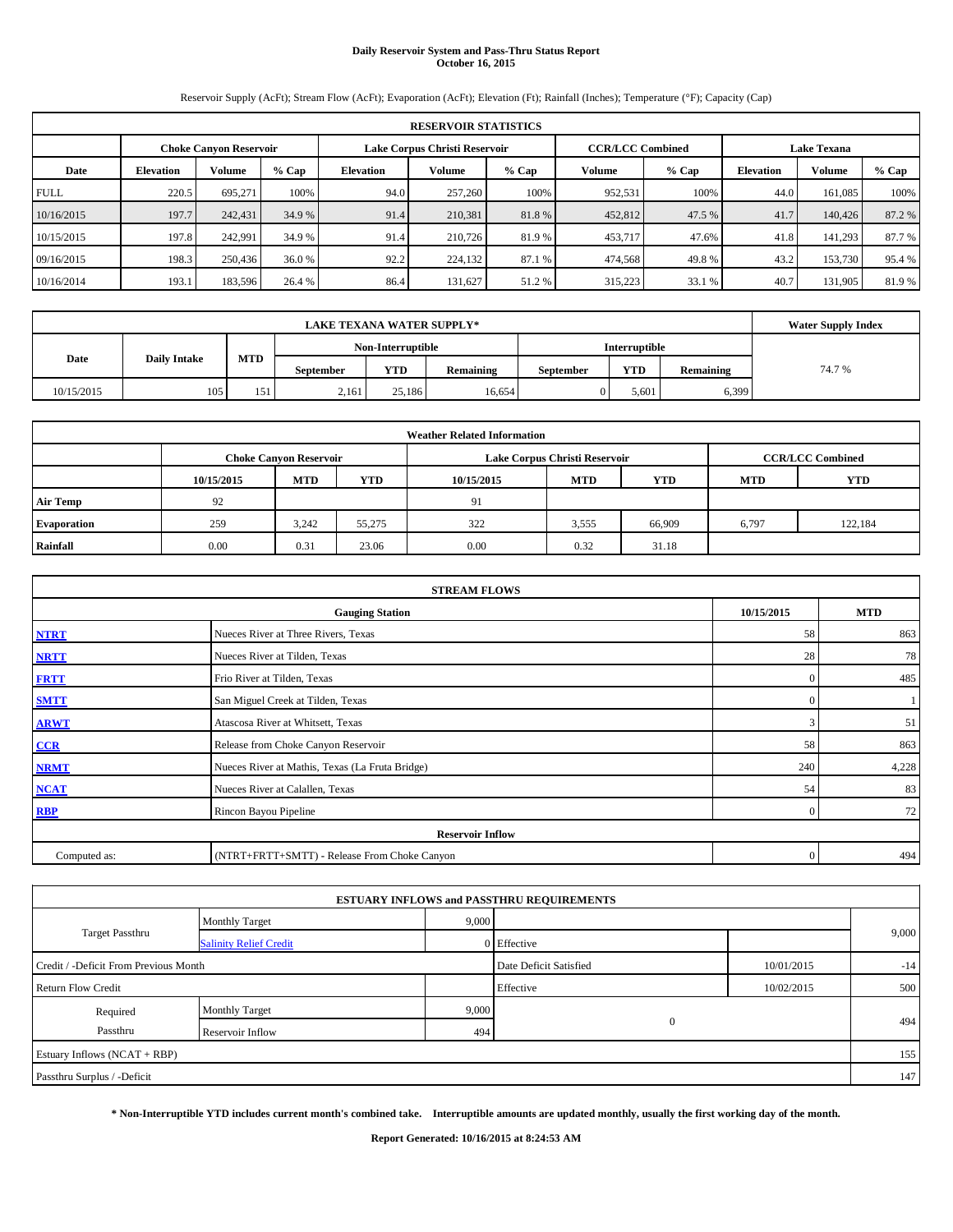# **Daily Reservoir System and Pass-Thru Status Report October 17, 2015**

Reservoir Supply (AcFt); Stream Flow (AcFt); Evaporation (AcFt); Elevation (Ft); Rainfall (Inches); Temperature (°F); Capacity (Cap)

| <b>RESERVOIR STATISTICS</b> |                  |                               |         |                               |         |         |                         |         |                    |         |         |
|-----------------------------|------------------|-------------------------------|---------|-------------------------------|---------|---------|-------------------------|---------|--------------------|---------|---------|
|                             |                  | <b>Choke Canvon Reservoir</b> |         | Lake Corpus Christi Reservoir |         |         | <b>CCR/LCC Combined</b> |         | <b>Lake Texana</b> |         |         |
| Date                        | <b>Elevation</b> | <b>Volume</b>                 | $%$ Cap | Elevation                     | Volume  | $%$ Cap | Volume                  | $%$ Cap | <b>Elevation</b>   | Volume  | $%$ Cap |
| <b>FULL</b>                 | 220.5            | 695.271                       | 100%    | 94.0                          | 257,260 | 100%    | 952,531                 | 100%    | 44.0               | 161.085 | 100%    |
| 10/17/2015                  | 197.7            | 241,873                       | 34.8 %  | 91.3                          | 209,691 | 81.5 %  | 451,564                 | 47.4 %  | 41.7               | 140,426 | 87.2 %  |
| 10/16/2015                  | 197.7            | 242,431                       | 34.9 %  | 91.4                          | 210.381 | 81.8%   | 452,812                 | 47.5%   | 41.7               | 140,426 | 87.2 %  |
| 09/17/2015                  | 198.3            | 250,863                       | 36.1%   | 92.2                          | 224,132 | 87.1 %  | 474,995                 | 49.9%   | 43.1               | 152,823 | 94.9 %  |
| 10/17/2014                  | 193.2            | 184,062                       | 26.5 %  | 86.4                          | 131,216 | 51.0%   | 315,278                 | 33.1 %  | 40.7               | 131.905 | 81.9%   |

|            | <b>Water Supply Index</b> |            |                  |                   |           |                  |                      |           |        |
|------------|---------------------------|------------|------------------|-------------------|-----------|------------------|----------------------|-----------|--------|
|            |                           |            |                  | Non-Interruptible |           |                  | <b>Interruptible</b> |           |        |
| Date       | <b>Daily Intake</b>       | <b>MTD</b> | <b>September</b> | YTD               | Remaining | <b>September</b> | <b>YTD</b>           | Remaining | 74.5 % |
| 10/16/2015 | 131                       | 282        | 2,161            | 25.316            | 16,524    |                  | 5,601                | 6,399     |        |

| <b>Weather Related Information</b> |            |                               |        |            |                               |                         |            |         |  |  |
|------------------------------------|------------|-------------------------------|--------|------------|-------------------------------|-------------------------|------------|---------|--|--|
|                                    |            | <b>Choke Canyon Reservoir</b> |        |            | Lake Corpus Christi Reservoir | <b>CCR/LCC Combined</b> |            |         |  |  |
|                                    | 10/16/2015 | <b>MTD</b>                    | YTD    | 10/16/2015 | <b>MTD</b>                    | <b>YTD</b>              | <b>MTD</b> | YTD     |  |  |
| <b>Air Temp</b>                    | 90         |                               |        | 89         |                               |                         |            |         |  |  |
| <b>Evaporation</b>                 | 218        | 3,460                         | 55,493 | 341        | 3,896                         | 67,250                  | 7,356      | 122,743 |  |  |
| Rainfall                           | 0.00       | 0.31                          | 23.06  | 0.00       | 0.32                          | 31.18                   |            |         |  |  |

| <b>STREAM FLOWS</b> |                                                 |            |            |  |  |  |  |  |  |  |
|---------------------|-------------------------------------------------|------------|------------|--|--|--|--|--|--|--|
|                     | <b>Gauging Station</b>                          | 10/16/2015 | <b>MTD</b> |  |  |  |  |  |  |  |
| <b>NTRT</b>         | Nueces River at Three Rivers, Texas             | 58         | 921        |  |  |  |  |  |  |  |
| <b>NRTT</b>         | Nueces River at Tilden, Texas                   | 10         | 88         |  |  |  |  |  |  |  |
| <b>FRTT</b>         | Frio River at Tilden, Texas                     | 331        | 817        |  |  |  |  |  |  |  |
| <b>SMTT</b>         | San Miguel Creek at Tilden, Texas               | $\Omega$   |            |  |  |  |  |  |  |  |
| <b>ARWT</b>         | Atascosa River at Whitsett, Texas               | 3          | 54         |  |  |  |  |  |  |  |
| CCR                 | Release from Choke Canyon Reservoir             | 58         | 921        |  |  |  |  |  |  |  |
| <b>NRMT</b>         | Nueces River at Mathis, Texas (La Fruta Bridge) | 228        | 4,456      |  |  |  |  |  |  |  |
| <b>NCAT</b>         | Nueces River at Calallen, Texas                 | 93         | 176        |  |  |  |  |  |  |  |
| <b>RBP</b>          | Rincon Bayou Pipeline                           | $\Omega$   | 72         |  |  |  |  |  |  |  |
|                     | <b>Reservoir Inflow</b>                         |            |            |  |  |  |  |  |  |  |
| Computed as:        | (NTRT+FRTT+SMTT) - Release From Choke Canyon    | 331        | 825        |  |  |  |  |  |  |  |

|                                       |                               |       | <b>ESTUARY INFLOWS and PASSTHRU REQUIREMENTS</b> |            |       |
|---------------------------------------|-------------------------------|-------|--------------------------------------------------|------------|-------|
|                                       | <b>Monthly Target</b>         | 9,000 |                                                  |            |       |
| <b>Target Passthru</b>                | <b>Salinity Relief Credit</b> |       | 0 Effective                                      |            | 9,000 |
| Credit / -Deficit From Previous Month |                               |       | Date Deficit Satisfied                           | 10/01/2015 | $-14$ |
| <b>Return Flow Credit</b>             |                               |       | Effective                                        | 10/02/2015 | 500   |
| Required                              | <b>Monthly Target</b>         | 9,000 |                                                  |            |       |
| Passthru                              | Reservoir Inflow              | 825   | $\mathbf{0}$                                     |            | 825   |
| Estuary Inflows (NCAT + RBP)          |                               |       |                                                  |            | 248   |
| Passthru Surplus / -Deficit           |                               |       |                                                  |            | $-91$ |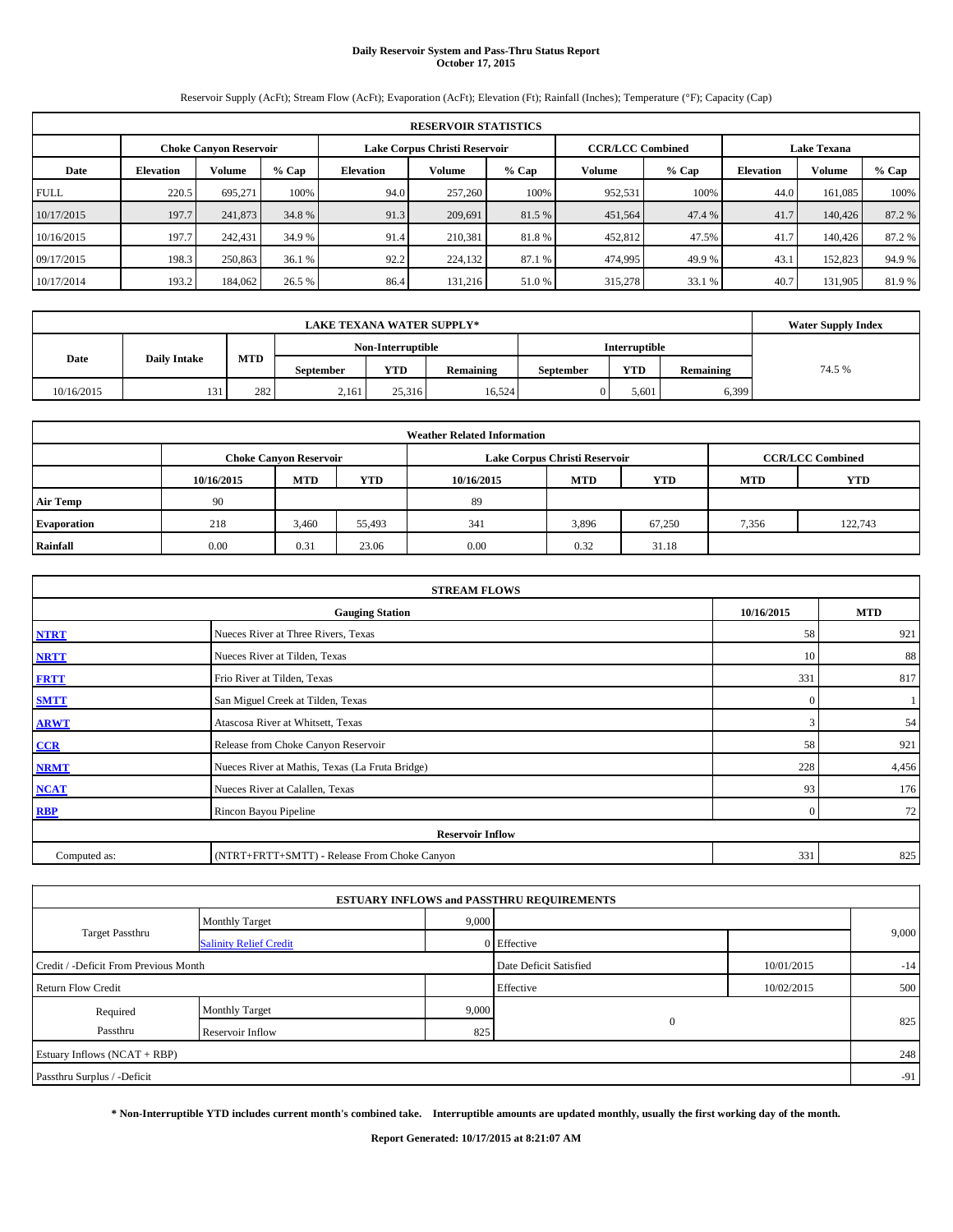# **Daily Reservoir System and Pass-Thru Status Report October 18, 2015**

Reservoir Supply (AcFt); Stream Flow (AcFt); Evaporation (AcFt); Elevation (Ft); Rainfall (Inches); Temperature (°F); Capacity (Cap)

|             | <b>RESERVOIR STATISTICS</b> |                               |         |                  |                               |         |                                               |         |                  |         |        |  |  |
|-------------|-----------------------------|-------------------------------|---------|------------------|-------------------------------|---------|-----------------------------------------------|---------|------------------|---------|--------|--|--|
|             |                             | <b>Choke Canyon Reservoir</b> |         |                  | Lake Corpus Christi Reservoir |         | <b>CCR/LCC Combined</b><br><b>Lake Texana</b> |         |                  |         |        |  |  |
| Date        | <b>Elevation</b>            | <b>Volume</b>                 | $%$ Cap | <b>Elevation</b> | Volume                        | $%$ Cap | Volume                                        | $%$ Cap | <b>Elevation</b> | Volume  | % Cap  |  |  |
| <b>FULL</b> | 220.5                       | 695.271                       | 100%    | 94.0             | 257,260                       | 100%    | 952,531                                       | 100%    | 44.0             | 161.085 | 100%   |  |  |
| 10/18/2015  | 197.7                       | 242,571                       | 34.9 %  | 91.3             | 209,347                       | 81.4 %  | 451,918                                       | 47.4 %  | 41.7             | 140,426 | 87.2 % |  |  |
| 10/17/2015  | 197.7                       | 241,873                       | 34.8 %  | 91.3             | 209,691                       | 81.5 %  | 451,564                                       | 47.4%   | 41.7             | 140,426 | 87.2 % |  |  |
| 09/18/2015  | 198.3                       | 250,578                       | 36.0%   | 92.1             | 223.781                       | 87.0%   | 474,359                                       | 49.8%   | 43.0             | 151.919 | 94.3%  |  |  |
| 10/18/2014  | 193.1                       | 183,829                       | 26.4 %  | 86.4             | 131,080                       | 51.0%   | 314,909                                       | 33.1 %  | 40.7             | 131.905 | 81.9%  |  |  |

|            | <b>Water Supply Index</b>                 |     |                  |                   |           |                  |                      |           |        |
|------------|-------------------------------------------|-----|------------------|-------------------|-----------|------------------|----------------------|-----------|--------|
|            |                                           |     |                  | Non-Interruptible |           |                  | <b>Interruptible</b> |           |        |
|            | <b>MTD</b><br><b>Daily Intake</b><br>Date |     | <b>September</b> | YTD               | Remaining | <b>September</b> | <b>YTD</b>           | Remaining | 74.5 % |
| 10/17/2015 | 131                                       | 412 | 2,161            | 25,447            | 16,393    |                  | 5,601                | 6,399     |        |

|                    |            |                               |        | <b>Weather Related Information</b> |                               |                         |            |         |
|--------------------|------------|-------------------------------|--------|------------------------------------|-------------------------------|-------------------------|------------|---------|
|                    |            | <b>Choke Canyon Reservoir</b> |        |                                    | Lake Corpus Christi Reservoir | <b>CCR/LCC Combined</b> |            |         |
|                    | 10/17/2015 | <b>MTD</b>                    | YTD    | 10/17/2015                         | <b>MTD</b>                    | <b>YTD</b>              | <b>MTD</b> | YTD     |
| <b>Air Temp</b>    | 90         |                               |        | 89                                 |                               |                         |            |         |
| <b>Evaporation</b> | 235        | 3,695                         | 55.728 | 301                                | 4,197                         | 67,551                  | 7,892      | 123,279 |
| Rainfall           | 0.00       | 0.31                          | 23.06  | 0.00                               | 0.32                          | 31.18                   |            |         |

| <b>STREAM FLOWS</b> |                                                 |              |       |  |  |  |  |  |  |  |
|---------------------|-------------------------------------------------|--------------|-------|--|--|--|--|--|--|--|
|                     | 10/17/2015                                      | <b>MTD</b>   |       |  |  |  |  |  |  |  |
| <b>NTRT</b>         | Nueces River at Three Rivers, Texas             |              |       |  |  |  |  |  |  |  |
| <b>NRTT</b>         | 3                                               | 91           |       |  |  |  |  |  |  |  |
| <b>FRTT</b>         | Frio River at Tilden, Texas                     | 822          | 1,639 |  |  |  |  |  |  |  |
| <b>SMTT</b>         | San Miguel Creek at Tilden, Texas               | $\mathbf{0}$ |       |  |  |  |  |  |  |  |
| <b>ARWT</b>         | 3                                               | 57           |       |  |  |  |  |  |  |  |
| $CCR$               | Release from Choke Canyon Reservoir             | 58           | 979   |  |  |  |  |  |  |  |
| <b>NRMT</b>         | Nueces River at Mathis, Texas (La Fruta Bridge) | 228          | 4,685 |  |  |  |  |  |  |  |
| <b>NCAT</b>         | Nueces River at Calallen, Texas                 | 34           | 210   |  |  |  |  |  |  |  |
| RBP                 | Rincon Bayou Pipeline                           | 35           | 107   |  |  |  |  |  |  |  |
|                     | <b>Reservoir Inflow</b>                         |              |       |  |  |  |  |  |  |  |
| Computed as:        | (NTRT+FRTT+SMTT) - Release From Choke Canyon    |              |       |  |  |  |  |  |  |  |

|                                       |                               |       | <b>ESTUARY INFLOWS and PASSTHRU REQUIREMENTS</b> |            |          |
|---------------------------------------|-------------------------------|-------|--------------------------------------------------|------------|----------|
|                                       | <b>Monthly Target</b>         | 9,000 |                                                  |            |          |
| <b>Target Passthru</b>                | <b>Salinity Relief Credit</b> |       | 0 Effective                                      |            | 9,000    |
| Credit / -Deficit From Previous Month |                               |       | Date Deficit Satisfied                           | 10/01/2015 | $-14$    |
| <b>Return Flow Credit</b>             |                               |       | Effective                                        | 10/02/2015 | 500      |
| Required                              | <b>Monthly Target</b>         | 9,000 |                                                  |            |          |
| Passthru                              | Reservoir Inflow              | 1,645 | $\mathbf{0}$                                     |            | 1,645    |
| Estuary Inflows (NCAT + RBP)          |                               |       |                                                  |            | 317      |
| Passthru Surplus / -Deficit           |                               |       |                                                  |            | $-0.842$ |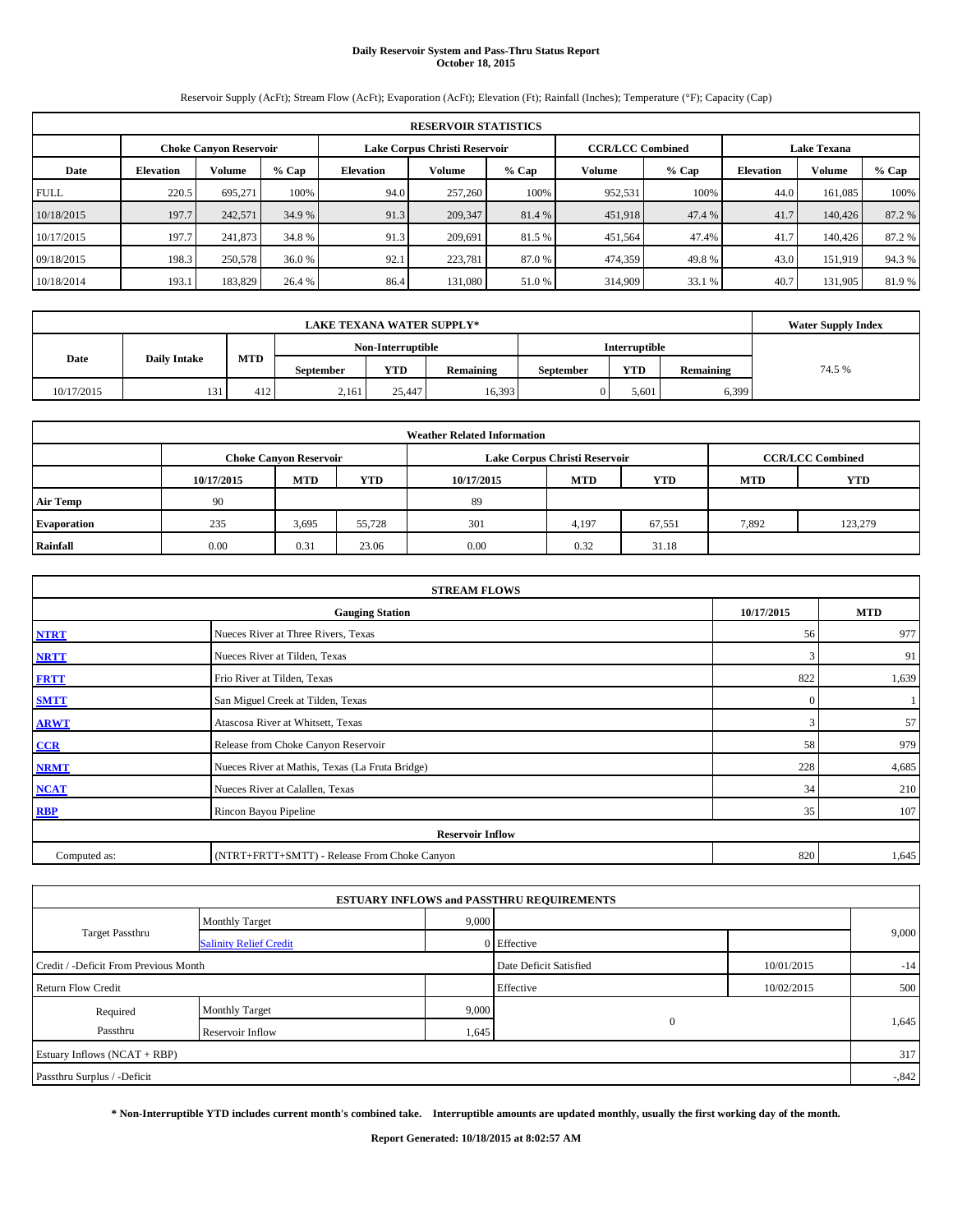# **Daily Reservoir System and Pass-Thru Status Report October 19, 2015**

Reservoir Supply (AcFt); Stream Flow (AcFt); Evaporation (AcFt); Elevation (Ft); Rainfall (Inches); Temperature (°F); Capacity (Cap)

|             | <b>RESERVOIR STATISTICS</b> |                               |         |           |                               |                                               |         |        |                  |         |         |  |  |
|-------------|-----------------------------|-------------------------------|---------|-----------|-------------------------------|-----------------------------------------------|---------|--------|------------------|---------|---------|--|--|
|             |                             | <b>Choke Canvon Reservoir</b> |         |           | Lake Corpus Christi Reservoir | <b>CCR/LCC Combined</b><br><b>Lake Texana</b> |         |        |                  |         |         |  |  |
| Date        | <b>Elevation</b>            | <b>Volume</b>                 | $%$ Cap | Elevation | Volume                        | % Cap                                         | Volume  | % Cap  | <b>Elevation</b> | Volume  | $%$ Cap |  |  |
| <b>FULL</b> | 220.5                       | 695.271                       | 100%    | 94.0      | 257,260                       | 100%                                          | 952,531 | 100%   | 44.0             | 161.085 | 100%    |  |  |
| 10/19/2015  | 197.8                       | 242,711                       | 34.9 %  | 91.2      | 208,485                       | 81.0 %                                        | 451,196 | 47.4 % | 41.7             | 140,426 | 87.2 %  |  |  |
| 10/18/2015  | 197.7                       | 242,571                       | 34.9 %  | 91.3      | 209,347                       | 81.4 %                                        | 451,918 | 47.4%  | 41.7             | 140,426 | 87.2 %  |  |  |
| 09/19/2015  | 198.3                       | 250,294                       | 36.0%   | 92.1      | 223,606                       | 86.9%                                         | 473,900 | 49.8%  | 42.9             | 151,018 | 93.8%   |  |  |
| 10/19/2014  | 193.1                       | 183,596                       | 26.4 %  | 86.4      | 131,353                       | 51.1 %                                        | 314,949 | 33.1 % | 40.7             | 131.905 | 81.9%   |  |  |

|                             | <b>Water Supply Index</b> |     |                  |                   |                  |                  |               |           |        |
|-----------------------------|---------------------------|-----|------------------|-------------------|------------------|------------------|---------------|-----------|--------|
|                             |                           |     |                  | Non-Interruptible |                  |                  | Interruptible |           |        |
| <b>Daily Intake</b><br>Date |                           | MTD | <b>September</b> | <b>YTD</b>        | <b>Remaining</b> | <b>September</b> | <b>YTD</b>    | Remaining | 74.4 % |
| 10/18/2015                  | 139                       | 551 | 2,161            | 25.586            | 16.254           |                  | 5,601         | 6,399     |        |

| <b>Weather Related Information</b> |            |                               |        |            |                               |                         |            |         |  |  |  |
|------------------------------------|------------|-------------------------------|--------|------------|-------------------------------|-------------------------|------------|---------|--|--|--|
|                                    |            | <b>Choke Canyon Reservoir</b> |        |            | Lake Corpus Christi Reservoir | <b>CCR/LCC Combined</b> |            |         |  |  |  |
|                                    | 10/18/2015 | <b>MTD</b>                    | YTD    | 10/18/2015 | <b>MTD</b>                    | <b>YTD</b>              | <b>MTD</b> | YTD     |  |  |  |
| <b>Air Temp</b>                    | 85         |                               |        | 84         |                               |                         |            |         |  |  |  |
| <b>Evaporation</b>                 | 243        | 3.938                         | 55,971 | 271        | 4,468                         | 67,822                  | 8.406      | 123,793 |  |  |  |
| Rainfall                           | 0.00       | 0.31                          | 23.06  | 0.00       | 0.32                          | 31.18                   |            |         |  |  |  |

|              | <b>STREAM FLOWS</b>                             |            |       |  |  |  |  |  |
|--------------|-------------------------------------------------|------------|-------|--|--|--|--|--|
|              | 10/18/2015                                      | <b>MTD</b> |       |  |  |  |  |  |
| <b>NTRT</b>  | 56                                              | 1,032      |       |  |  |  |  |  |
| <b>NRTT</b>  | Nueces River at Tilden, Texas                   |            |       |  |  |  |  |  |
| <b>FRTT</b>  | Frio River at Tilden, Texas                     | 687        | 2,325 |  |  |  |  |  |
| <b>SMTT</b>  | San Miguel Creek at Tilden, Texas               | $\Omega$   |       |  |  |  |  |  |
| <b>ARWT</b>  | Atascosa River at Whitsett, Texas               | 3          | 60    |  |  |  |  |  |
| CCR          | Release from Choke Canyon Reservoir             | 58         | 1,036 |  |  |  |  |  |
| <b>NRMT</b>  | Nueces River at Mathis, Texas (La Fruta Bridge) | 228        | 4,913 |  |  |  |  |  |
| <b>NCAT</b>  | Nueces River at Calallen, Texas                 | 12         | 222   |  |  |  |  |  |
| RBP          | Rincon Bayou Pipeline                           | 113        | 220   |  |  |  |  |  |
|              | <b>Reservoir Inflow</b>                         |            |       |  |  |  |  |  |
| Computed as: | (NTRT+FRTT+SMTT) - Release From Choke Canyon    |            |       |  |  |  |  |  |

|                                       |                               |       | <b>ESTUARY INFLOWS and PASSTHRU REQUIREMENTS</b> |            |       |  |  |  |
|---------------------------------------|-------------------------------|-------|--------------------------------------------------|------------|-------|--|--|--|
|                                       | <b>Monthly Target</b>         | 9,000 |                                                  |            |       |  |  |  |
| Target Passthru                       | <b>Salinity Relief Credit</b> |       | 0 Effective                                      |            | 9,000 |  |  |  |
| Credit / -Deficit From Previous Month |                               |       | Date Deficit Satisfied                           | 10/01/2015 | $-14$ |  |  |  |
| <b>Return Flow Credit</b>             |                               |       | Effective                                        | 10/02/2015 | 500   |  |  |  |
| Required                              | <b>Monthly Target</b>         | 9,000 |                                                  |            |       |  |  |  |
| Passthru                              | Reservoir Inflow              | 2,330 | $\mathbf{0}$                                     |            | 2,330 |  |  |  |
| Estuary Inflows (NCAT + RBP)          |                               |       |                                                  |            | 442   |  |  |  |
| Passthru Surplus / -Deficit           |                               |       |                                                  |            |       |  |  |  |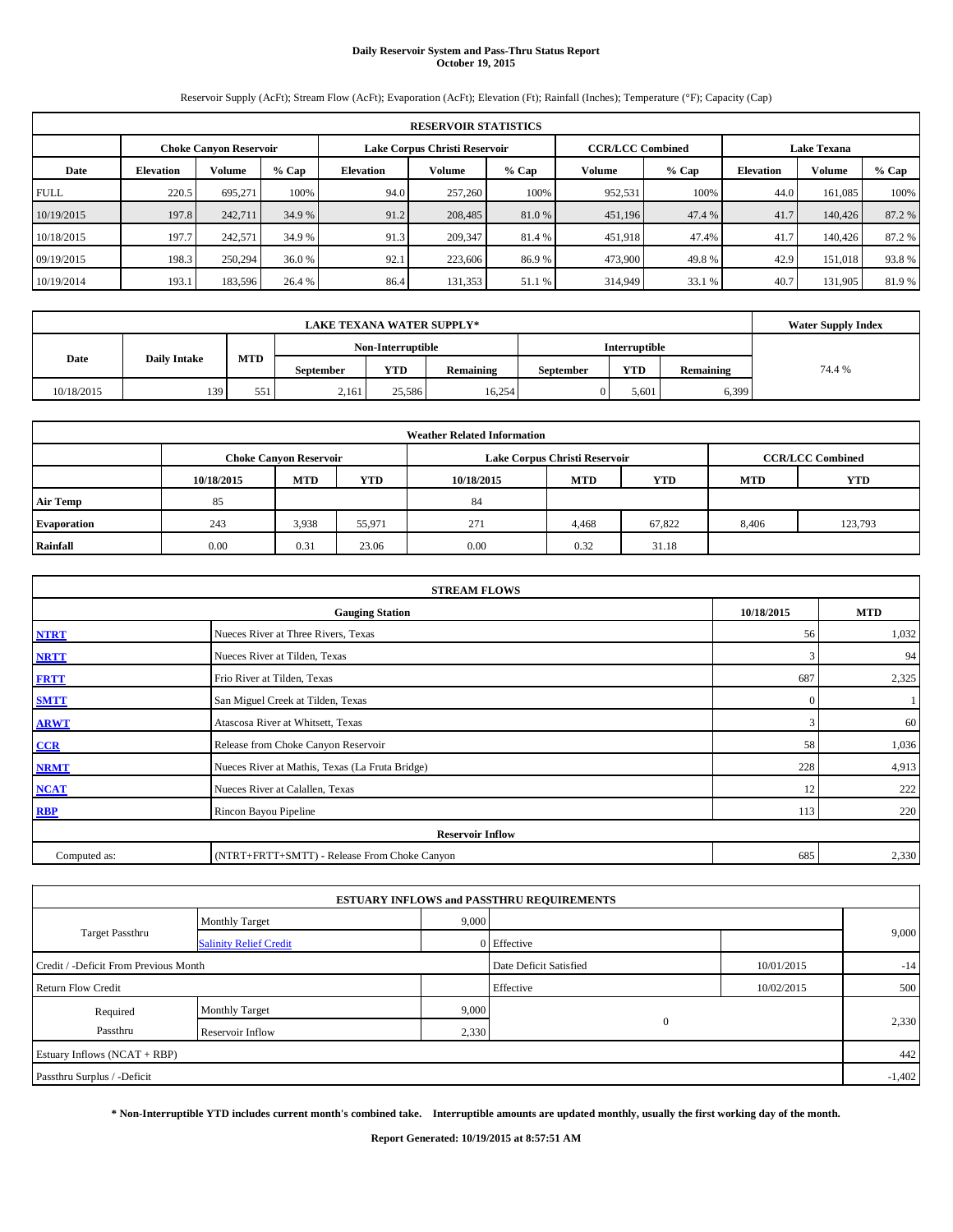# **Daily Reservoir System and Pass-Thru Status Report October 20, 2015**

Reservoir Supply (AcFt); Stream Flow (AcFt); Evaporation (AcFt); Elevation (Ft); Rainfall (Inches); Temperature (°F); Capacity (Cap)

|             | <b>RESERVOIR STATISTICS</b> |                               |         |                  |                               |         |                         |         |                    |         |        |  |  |
|-------------|-----------------------------|-------------------------------|---------|------------------|-------------------------------|---------|-------------------------|---------|--------------------|---------|--------|--|--|
|             |                             | <b>Choke Canyon Reservoir</b> |         |                  | Lake Corpus Christi Reservoir |         | <b>CCR/LCC Combined</b> |         | <b>Lake Texana</b> |         |        |  |  |
| Date        | <b>Elevation</b>            | <b>Volume</b>                 | $%$ Cap | <b>Elevation</b> | Volume                        | $%$ Cap | Volume                  | $%$ Cap | <b>Elevation</b>   | Volume  | % Cap  |  |  |
| <b>FULL</b> | 220.5                       | 695.271                       | 100%    | 94.0             | 257,260                       | 100%    | 952,531                 | 100%    | 44.0               | 161.085 | 100%   |  |  |
| 10/20/2015  | 197.7                       | 242,151                       | 34.8 %  | 91.2             | 207,625                       | 80.7%   | 449,776                 | 47.2 %  | 41.6               | 139,562 | 86.6 % |  |  |
| 10/19/2015  | 197.8                       | 242.711                       | 34.9 %  | 91.2             | 208,485                       | 81.0 %  | 451,196                 | 47.4%   | 41.7               | 140,426 | 87.2 % |  |  |
| 09/20/2015  | 198.3                       | 250,009                       | 36.0%   | 92.1             | 223,606                       | 86.9%   | 473,615                 | 49.7 %  | 42.9               | 151,018 | 93.8%  |  |  |
| 10/20/2014  | 193.1                       | 183,248                       | 26.4 %  | 86.4             | 131.080                       | 51.0%   | 314,328                 | 33.0 %  | 40.6               | 131.068 | 81.4 % |  |  |

|            | <b>Water Supply Index</b> |     |                  |                   |                  |                  |               |           |        |
|------------|---------------------------|-----|------------------|-------------------|------------------|------------------|---------------|-----------|--------|
|            |                           |     |                  | Non-Interruptible |                  |                  | Interruptible |           |        |
| Date       | <b>Daily Intake</b>       | MTD | <b>September</b> | <b>YTD</b>        | <b>Remaining</b> | <b>September</b> | <b>YTD</b>    | Remaining | 74.2 % |
| 10/19/2015 | 139                       | 690 | 2,161            | 25,725            | 16,115           |                  | 5,601         | 6,399     |        |

|                    |            |                                                                                           |        | <b>Weather Related Information</b> |            |            |            |         |  |  |  |  |  |
|--------------------|------------|-------------------------------------------------------------------------------------------|--------|------------------------------------|------------|------------|------------|---------|--|--|--|--|--|
|                    |            | <b>CCR/LCC Combined</b><br>Lake Corpus Christi Reservoir<br><b>Choke Canyon Reservoir</b> |        |                                    |            |            |            |         |  |  |  |  |  |
|                    | 10/19/2015 | <b>MTD</b>                                                                                | YTD    | 10/19/2015                         | <b>MTD</b> | <b>YTD</b> | <b>MTD</b> | YTD     |  |  |  |  |  |
| <b>Air Temp</b>    | 86         |                                                                                           |        | 84                                 |            |            |            |         |  |  |  |  |  |
| <b>Evaporation</b> | 234        | 4,172                                                                                     | 56,205 | 220                                | 4,688      | 68,042     | 8.860      | 124,247 |  |  |  |  |  |
| Rainfall           | 0.00       | 0.31                                                                                      | 23.06  | 0.00                               | 0.32       | 31.18      |            |         |  |  |  |  |  |

|              | <b>STREAM FLOWS</b>                                |              |       |  |  |  |  |  |  |  |
|--------------|----------------------------------------------------|--------------|-------|--|--|--|--|--|--|--|
|              | 10/19/2015<br><b>MTD</b><br><b>Gauging Station</b> |              |       |  |  |  |  |  |  |  |
| <b>NTRT</b>  | Nueces River at Three Rivers, Texas                | 56           | 1,088 |  |  |  |  |  |  |  |
| <b>NRTT</b>  | Nueces River at Tilden, Texas                      | 538          | 632   |  |  |  |  |  |  |  |
| <b>FRTT</b>  | Frio River at Tilden, Texas                        |              |       |  |  |  |  |  |  |  |
| <b>SMTT</b>  | $\mathbf{0}$                                       |              |       |  |  |  |  |  |  |  |
| <b>ARWT</b>  | Atascosa River at Whitsett, Texas                  | 3            | 63    |  |  |  |  |  |  |  |
| CCR          | Release from Choke Canyon Reservoir                | 58           | 1,094 |  |  |  |  |  |  |  |
| <b>NRMT</b>  | Nueces River at Mathis, Texas (La Fruta Bridge)    | 310          | 5,223 |  |  |  |  |  |  |  |
| <b>NCAT</b>  | Nueces River at Calallen, Texas                    | $\mathbf{0}$ | 222   |  |  |  |  |  |  |  |
| <b>RBP</b>   | Rincon Bayou Pipeline                              | 112          | 332   |  |  |  |  |  |  |  |
|              | <b>Reservoir Inflow</b>                            |              |       |  |  |  |  |  |  |  |
| Computed as: | (NTRT+FRTT+SMTT) - Release From Choke Canyon       | 238          | 2,568 |  |  |  |  |  |  |  |

|                                       |                               |       | <b>ESTUARY INFLOWS and PASSTHRU REQUIREMENTS</b> |            |          |
|---------------------------------------|-------------------------------|-------|--------------------------------------------------|------------|----------|
|                                       | <b>Monthly Target</b>         | 9,000 |                                                  |            |          |
| Target Passthru                       | <b>Salinity Relief Credit</b> |       | 0 Effective                                      |            | 9,000    |
| Credit / -Deficit From Previous Month |                               |       | Date Deficit Satisfied                           | 10/01/2015 | $-14$    |
| <b>Return Flow Credit</b>             |                               |       | Effective                                        | 10/02/2015 | 500      |
| Required                              | <b>Monthly Target</b>         | 9,000 |                                                  |            |          |
| Passthru                              | Reservoir Inflow              | 2,568 | $\mathbf{0}$                                     |            | 2,568    |
| Estuary Inflows (NCAT + RBP)          |                               |       |                                                  |            | 554      |
| Passthru Surplus / -Deficit           |                               |       |                                                  |            | $-1,528$ |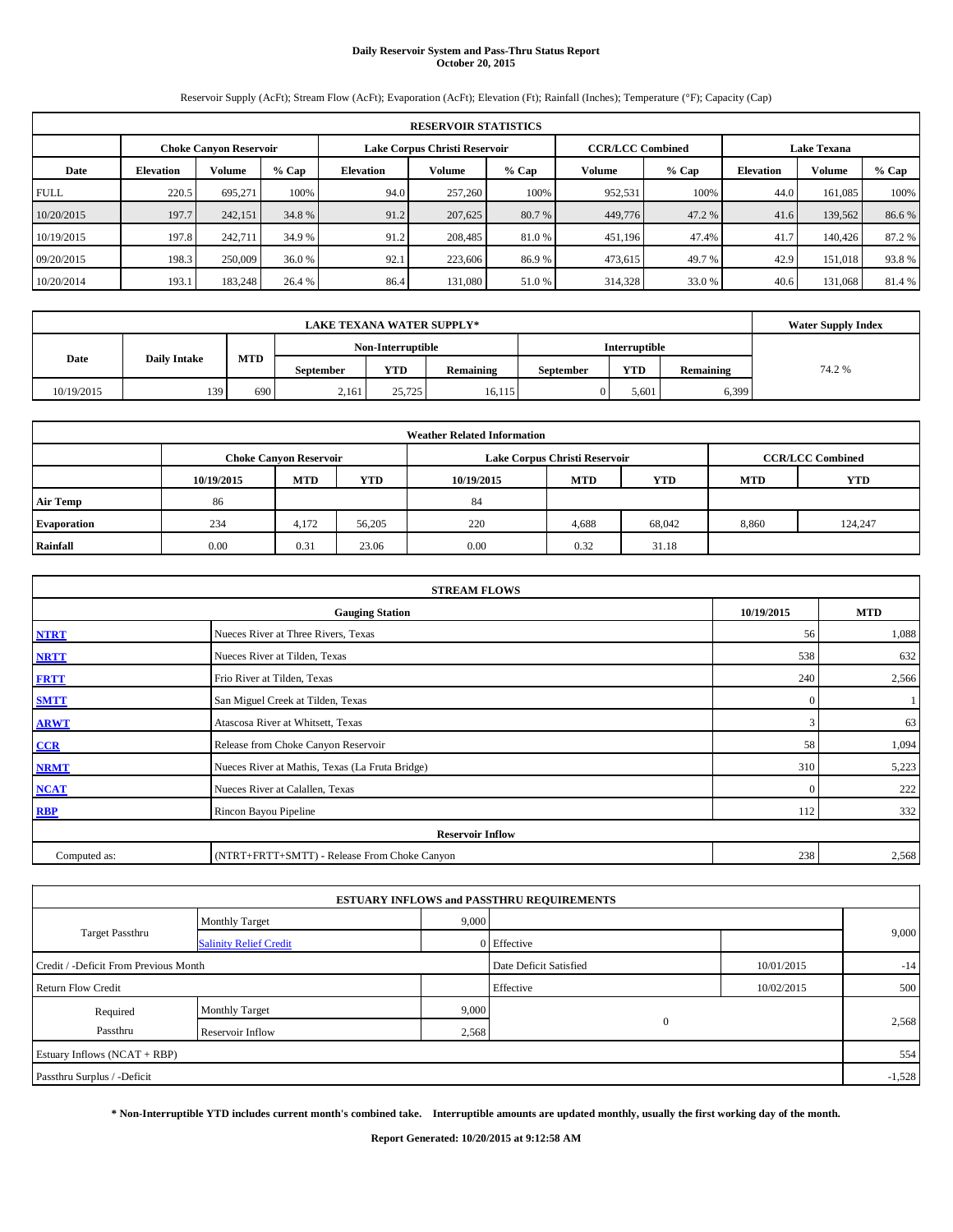## **Daily Reservoir System and Pass-Thru Status Report October 21, 2015**

Reservoir Supply (AcFt); Stream Flow (AcFt); Evaporation (AcFt); Elevation (Ft); Rainfall (Inches); Temperature (°F); Capacity (Cap)

|             | <b>RESERVOIR STATISTICS</b>                                                                                     |               |         |           |         |        |         |        |                  |         |         |  |  |  |  |
|-------------|-----------------------------------------------------------------------------------------------------------------|---------------|---------|-----------|---------|--------|---------|--------|------------------|---------|---------|--|--|--|--|
|             | Lake Corpus Christi Reservoir<br><b>CCR/LCC Combined</b><br><b>Lake Texana</b><br><b>Choke Canvon Reservoir</b> |               |         |           |         |        |         |        |                  |         |         |  |  |  |  |
| Date        | <b>Elevation</b>                                                                                                | <b>Volume</b> | $%$ Cap | Elevation | Volume  | % Cap  | Volume  | % Cap  | <b>Elevation</b> | Volume  | $%$ Cap |  |  |  |  |
| <b>FULL</b> | 220.5                                                                                                           | 695.271       | 100%    | 94.0      | 257,260 | 100%   | 952,531 | 100%   | 44.0             | 161.085 | 100%    |  |  |  |  |
| 10/21/2015  | 197.7                                                                                                           | 242.291       | 34.8 %  | 91.2      | 207,109 | 80.5 % | 449,400 | 47.2 % | 41.5             | 138,700 | 86.1%   |  |  |  |  |
| 10/20/2015  | 197.7                                                                                                           | 242,151       | 34.8 %  | 91.2      | 207,625 | 80.7 % | 449,776 | 47.2%  | 41.6             | 139.562 | 86.6 %  |  |  |  |  |
| 09/21/2015  | 198.2                                                                                                           | 249,298       | 35.9 %  | 92.1      | 223,255 | 86.8%  | 472,553 | 49.6 % | 42.9             | 151,018 | 93.8%   |  |  |  |  |
| 10/21/2014  | 193.0                                                                                                           | 182,785       | 26.3%   | 86.3      | 130,943 | 50.9%  | 313,728 | 32.9 % | 40.6             | 131.068 | 81.4 %  |  |  |  |  |

|            | <b>Water Supply Index</b> |                  |                  |                   |                  |                  |               |           |        |
|------------|---------------------------|------------------|------------------|-------------------|------------------|------------------|---------------|-----------|--------|
|            |                           |                  |                  | Non-Interruptible |                  |                  | Interruptible |           |        |
| Date       | <b>Daily Intake</b>       | <b>MTD</b>       | <b>September</b> | <b>YTD</b>        | <b>Remaining</b> | <b>September</b> | <b>YTD</b>    | Remaining | 74.1 % |
| 10/20/2015 | 49                        | 740 <sub>1</sub> | 2,161            | 25,775            | 16.065           |                  | 5,601         | 6,399     |        |

|                    |            |                                                                                           |        | <b>Weather Related Information</b> |            |            |            |         |  |  |  |  |  |
|--------------------|------------|-------------------------------------------------------------------------------------------|--------|------------------------------------|------------|------------|------------|---------|--|--|--|--|--|
|                    |            | <b>CCR/LCC Combined</b><br>Lake Corpus Christi Reservoir<br><b>Choke Canyon Reservoir</b> |        |                                    |            |            |            |         |  |  |  |  |  |
|                    | 10/20/2015 | <b>MTD</b>                                                                                | YTD    | 10/20/2015                         | <b>MTD</b> | <b>YTD</b> | <b>MTD</b> | YTD     |  |  |  |  |  |
| <b>Air Temp</b>    | 88         |                                                                                           |        | 87                                 |            |            |            |         |  |  |  |  |  |
| <b>Evaporation</b> | 202        | 4,374                                                                                     | 56,407 | 250                                | 4,938      | 68,292     | 9,312      | 124,699 |  |  |  |  |  |
| Rainfall           | 0.00       | 0.31                                                                                      | 23.06  | 0.00                               | 0.32       | 31.18      |            |         |  |  |  |  |  |

|                                                    | <b>STREAM FLOWS</b>                             |          |       |  |  |  |  |  |  |  |
|----------------------------------------------------|-------------------------------------------------|----------|-------|--|--|--|--|--|--|--|
| 10/20/2015<br><b>MTD</b><br><b>Gauging Station</b> |                                                 |          |       |  |  |  |  |  |  |  |
| <b>NTRT</b>                                        | Nueces River at Three Rivers, Texas             | 183      | 1,270 |  |  |  |  |  |  |  |
| <b>NRTT</b>                                        | Nueces River at Tilden, Texas                   | 961      | 1,592 |  |  |  |  |  |  |  |
| <b>FRTT</b>                                        | Frio River at Tilden, Texas                     | 95       | 2,661 |  |  |  |  |  |  |  |
| <b>SMTT</b>                                        | San Miguel Creek at Tilden, Texas               | $\Omega$ |       |  |  |  |  |  |  |  |
| <b>ARWT</b>                                        | Atascosa River at Whitsett, Texas               | 3        | 66    |  |  |  |  |  |  |  |
| CCR                                                | Release from Choke Canyon Reservoir             | 58       | 1,151 |  |  |  |  |  |  |  |
| <b>NRMT</b>                                        | Nueces River at Mathis, Texas (La Fruta Bridge) | 389      | 5,612 |  |  |  |  |  |  |  |
| <b>NCAT</b>                                        | Nueces River at Calallen, Texas                 | $\Omega$ | 222   |  |  |  |  |  |  |  |
| <b>RBP</b>                                         | Rincon Bayou Pipeline                           | 70       | 402   |  |  |  |  |  |  |  |
|                                                    | <b>Reservoir Inflow</b>                         |          |       |  |  |  |  |  |  |  |
| Computed as:                                       | (NTRT+FRTT+SMTT) - Release From Choke Canyon    | 220      | 2,788 |  |  |  |  |  |  |  |

|                                       |                               |       | <b>ESTUARY INFLOWS and PASSTHRU REQUIREMENTS</b> |            |          |
|---------------------------------------|-------------------------------|-------|--------------------------------------------------|------------|----------|
|                                       | <b>Monthly Target</b>         | 9,000 |                                                  |            |          |
| Target Passthru                       | <b>Salinity Relief Credit</b> |       | 0 Effective                                      |            | 9,000    |
| Credit / -Deficit From Previous Month |                               |       | Date Deficit Satisfied                           | 10/01/2015 | $-14$    |
| <b>Return Flow Credit</b>             |                               |       | Effective                                        | 10/02/2015 | 500      |
| Required                              | <b>Monthly Target</b>         | 9,000 |                                                  |            |          |
| Passthru                              | Reservoir Inflow              | 2,788 | $\mathbf{0}$                                     |            | 2,788    |
| Estuary Inflows (NCAT + RBP)          |                               |       |                                                  |            | 624      |
| Passthru Surplus / -Deficit           |                               |       |                                                  |            | $-1,678$ |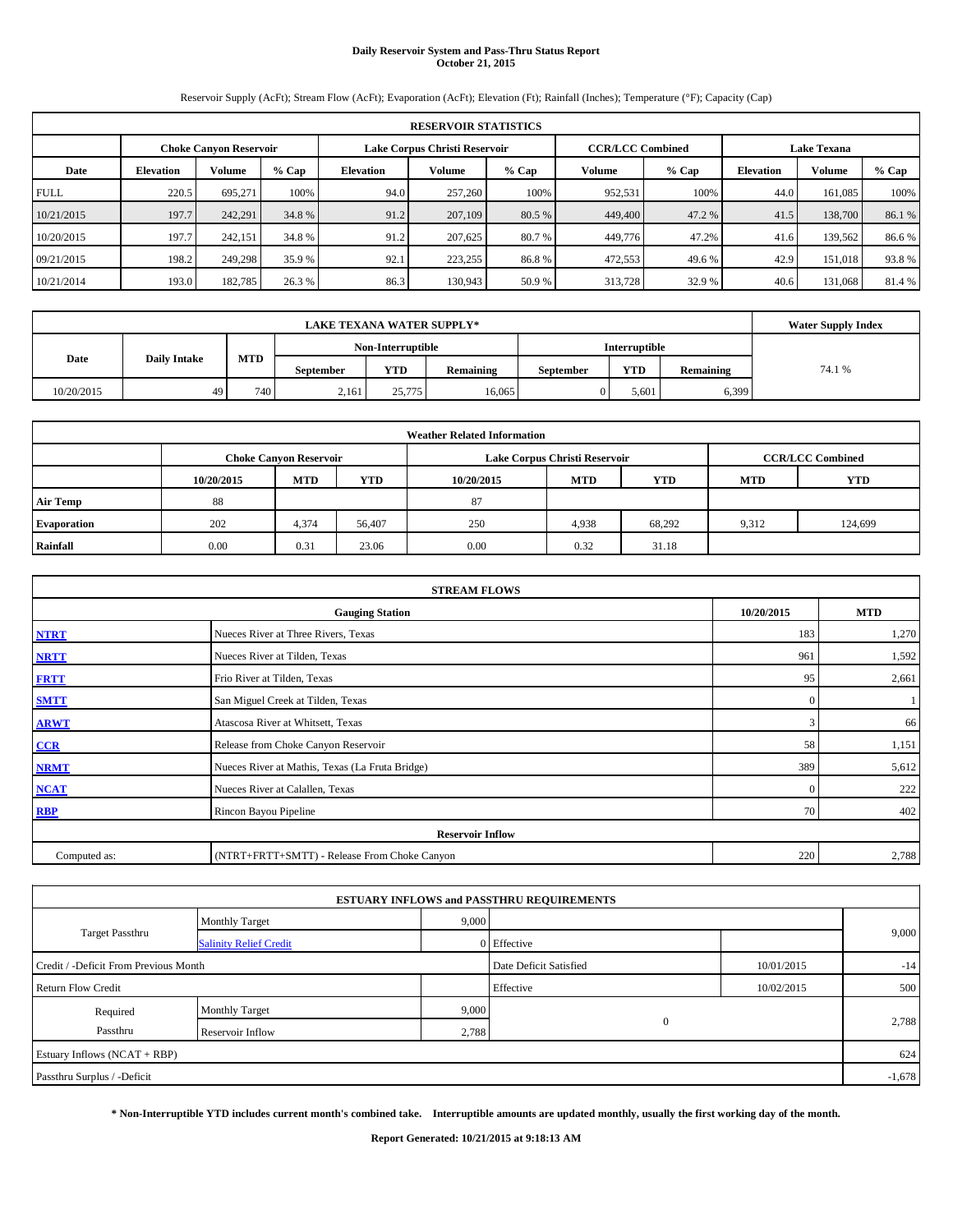## **Daily Reservoir System and Pass-Thru Status Report October 22, 2015**

Reservoir Supply (AcFt); Stream Flow (AcFt); Evaporation (AcFt); Elevation (Ft); Rainfall (Inches); Temperature (°F); Capacity (Cap)

|             | <b>RESERVOIR STATISTICS</b>                                                                                     |               |         |           |         |        |         |        |                  |         |         |  |  |  |  |
|-------------|-----------------------------------------------------------------------------------------------------------------|---------------|---------|-----------|---------|--------|---------|--------|------------------|---------|---------|--|--|--|--|
|             | Lake Corpus Christi Reservoir<br><b>CCR/LCC Combined</b><br><b>Lake Texana</b><br><b>Choke Canvon Reservoir</b> |               |         |           |         |        |         |        |                  |         |         |  |  |  |  |
| Date        | <b>Elevation</b>                                                                                                | <b>Volume</b> | $%$ Cap | Elevation | Volume  | % Cap  | Volume  | % Cap  | <b>Elevation</b> | Volume  | $%$ Cap |  |  |  |  |
| <b>FULL</b> | 220.5                                                                                                           | 695.271       | 100%    | 94.0      | 257,260 | 100%   | 952,531 | 100%   | 44.0             | 161.085 | 100%    |  |  |  |  |
| 10/22/2015  | 197.7                                                                                                           | 241,460       | 34.7 %  | 91.2      | 207,281 | 80.6 % | 448,741 | 47.1 % | 41.5             | 138,700 | 86.1%   |  |  |  |  |
| 10/21/2015  | 197.7                                                                                                           | 242,291       | 34.8 %  | 91.2      | 207,109 | 80.5 % | 449,400 | 47.2%  | 41.5             | 138,700 | 86.1 %  |  |  |  |  |
| 09/22/2015  | 198.2                                                                                                           | 249,155       | 35.8 %  | 92.1      | 222,729 | 86.6%  | 471,884 | 49.5 % | 42.5             | 147,442 | 91.5 %  |  |  |  |  |
| 10/22/2014  | 193.0                                                                                                           | 182,785       | 26.3%   | 86.3      | 130,533 | 50.7%  | 313,318 | 32.9 % | 40.5             | 130.232 | 80.8%   |  |  |  |  |

|            | <b>Water Supply Index</b> |     |                  |                   |                  |                  |               |           |        |
|------------|---------------------------|-----|------------------|-------------------|------------------|------------------|---------------|-----------|--------|
|            |                           |     |                  | Non-Interruptible |                  |                  | Interruptible |           |        |
| Date       | <b>Daily Intake</b>       | MTD | <b>September</b> | <b>YTD</b>        | <b>Remaining</b> | <b>September</b> | <b>YTD</b>    | Remaining | 74.0 % |
| 10/21/2015 |                           | 740 | 2,161            | 25,775            | 16.065           |                  | 5,601         | 6,399     |        |

|                    |            |                                                                                           |        | <b>Weather Related Information</b> |            |            |            |            |  |  |  |  |  |
|--------------------|------------|-------------------------------------------------------------------------------------------|--------|------------------------------------|------------|------------|------------|------------|--|--|--|--|--|
|                    |            | Lake Corpus Christi Reservoir<br><b>CCR/LCC Combined</b><br><b>Choke Canyon Reservoir</b> |        |                                    |            |            |            |            |  |  |  |  |  |
|                    | 10/21/2015 | <b>MTD</b>                                                                                | YTD    | 10/21/2015                         | <b>MTD</b> | <b>YTD</b> | <b>MTD</b> | <b>YTD</b> |  |  |  |  |  |
| <b>Air Temp</b>    | 90         |                                                                                           |        | 89                                 |            |            |            |            |  |  |  |  |  |
| <b>Evaporation</b> | 161        | 4,535                                                                                     | 56,568 | -90                                | 5.028      | 68,382     | 9,563      | 124,950    |  |  |  |  |  |
| Rainfall           | 0.05       | 0.36                                                                                      | 23.11  | 0.19                               | 0.51       | 31.37      |            |            |  |  |  |  |  |

|              | <b>STREAM FLOWS</b>                             |              |            |  |  |  |  |  |  |  |
|--------------|-------------------------------------------------|--------------|------------|--|--|--|--|--|--|--|
|              | <b>Gauging Station</b>                          | 10/21/2015   | <b>MTD</b> |  |  |  |  |  |  |  |
| <b>NTRT</b>  | Nueces River at Three Rivers, Texas             | 844          | 2,114      |  |  |  |  |  |  |  |
| <b>NRTT</b>  | Nueces River at Tilden, Texas                   | 1,149        | 2,742      |  |  |  |  |  |  |  |
| <b>FRTT</b>  | Frio River at Tilden, Texas                     | 56           | 2,716      |  |  |  |  |  |  |  |
| <b>SMTT</b>  | San Miguel Creek at Tilden, Texas               | $\mathbf{0}$ |            |  |  |  |  |  |  |  |
| <b>ARWT</b>  | Atascosa River at Whitsett, Texas               | 3            | 69         |  |  |  |  |  |  |  |
| CCR          | Release from Choke Canyon Reservoir             | 58           | 1,209      |  |  |  |  |  |  |  |
| <b>NRMT</b>  | Nueces River at Mathis, Texas (La Fruta Bridge) | 399          | 6,011      |  |  |  |  |  |  |  |
| <b>NCAT</b>  | Nueces River at Calallen, Texas                 | $\mathbf{0}$ | 222        |  |  |  |  |  |  |  |
| <b>RBP</b>   | Rincon Bayou Pipeline                           | 28           | 430        |  |  |  |  |  |  |  |
|              | <b>Reservoir Inflow</b>                         |              |            |  |  |  |  |  |  |  |
| Computed as: | (NTRT+FRTT+SMTT) - Release From Choke Canyon    | 842          | 3,630      |  |  |  |  |  |  |  |

|                                       |                               |       | <b>ESTUARY INFLOWS and PASSTHRU REQUIREMENTS</b> |            |       |  |  |
|---------------------------------------|-------------------------------|-------|--------------------------------------------------|------------|-------|--|--|
|                                       | <b>Monthly Target</b>         | 9,000 |                                                  |            |       |  |  |
| <b>Target Passthru</b>                | <b>Salinity Relief Credit</b> |       | 0 Effective                                      |            | 9,000 |  |  |
| Credit / -Deficit From Previous Month |                               |       | Date Deficit Satisfied                           | 10/01/2015 | $-14$ |  |  |
| <b>Return Flow Credit</b>             |                               |       | Effective                                        | 10/02/2015 | 500   |  |  |
| Required                              | Monthly Target                | 9,000 |                                                  |            | 3,630 |  |  |
| Passthru                              | Reservoir Inflow              | 3,630 | $\mathbf{0}$                                     |            |       |  |  |
| Estuary Inflows (NCAT + RBP)          |                               |       |                                                  |            | 652   |  |  |
| Passthru Surplus / -Deficit           |                               |       |                                                  |            |       |  |  |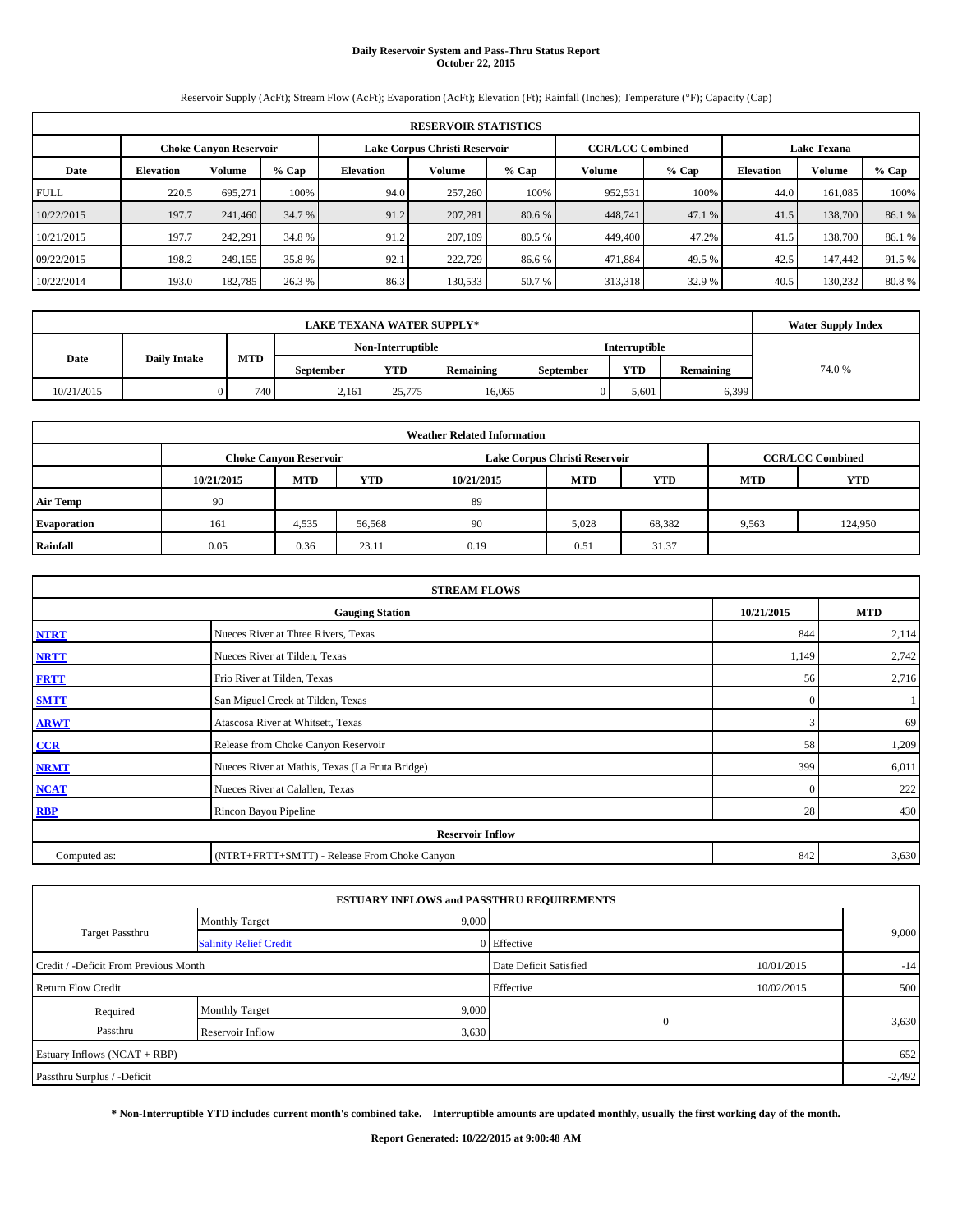# **Daily Reservoir System and Pass-Thru Status Report October 23, 2015**

Reservoir Supply (AcFt); Stream Flow (AcFt); Evaporation (AcFt); Elevation (Ft); Rainfall (Inches); Temperature (°F); Capacity (Cap)

|             | <b>RESERVOIR STATISTICS</b> |                               |         |           |                               |        |                         |        |                    |         |         |  |  |
|-------------|-----------------------------|-------------------------------|---------|-----------|-------------------------------|--------|-------------------------|--------|--------------------|---------|---------|--|--|
|             |                             | <b>Choke Canvon Reservoir</b> |         |           | Lake Corpus Christi Reservoir |        | <b>CCR/LCC Combined</b> |        | <b>Lake Texana</b> |         |         |  |  |
| Date        | <b>Elevation</b>            | <b>Volume</b>                 | $%$ Cap | Elevation | Volume                        | % Cap  | Volume                  | % Cap  | <b>Elevation</b>   | Volume  | $%$ Cap |  |  |
| <b>FULL</b> | 220.5                       | 695.271                       | 100%    | 94.0      | 257,260                       | 100%   | 952,531                 | 100%   | 44.0               | 161.085 | 100%    |  |  |
| 10/23/2015  | 197.6                       | 241,185                       | 34.7 %  | 91.2      | 207,625                       | 80.7 % | 448,810                 | 47.1 % | 41.5               | 138,700 | 86.1%   |  |  |
| 10/22/2015  | 197.7                       | 241,460                       | 34.7 %  | 91.2      | 207.281                       | 80.6 % | 448,741                 | 47.1%  | 41.5               | 138,700 | 86.1 %  |  |  |
| 09/23/2015  | 198.1                       | 247,612                       | 35.6 %  | 92.0      | 222,203                       | 86.4 % | 469,815                 | 49.3 % | 42.4               | 146,555 | 91.0%   |  |  |
| 10/23/2014  | 192.9                       | 181,628                       | 26.1 %  | 86.3      | 130,124                       | 50.6%  | 311,752                 | 32.7 % | 40.4               | 129,400 | 80.3%   |  |  |

|            | <b>Water Supply Index</b> |     |                  |                   |                  |                  |               |           |        |
|------------|---------------------------|-----|------------------|-------------------|------------------|------------------|---------------|-----------|--------|
|            |                           |     |                  | Non-Interruptible |                  |                  | Interruptible |           |        |
| Date       | <b>Daily Intake</b>       | MTD | <b>September</b> | <b>YTD</b>        | <b>Remaining</b> | <b>September</b> | <b>YTD</b>    | Remaining | 74.0 % |
| 10/22/2015 |                           | 740 | 2,161            | 25,775            | 16.065           |                  | 5,601         | 6,399     |        |

|                    | <b>Weather Related Information</b> |                               |        |            |                               |                         |            |            |  |  |  |  |
|--------------------|------------------------------------|-------------------------------|--------|------------|-------------------------------|-------------------------|------------|------------|--|--|--|--|
|                    |                                    | <b>Choke Canyon Reservoir</b> |        |            | Lake Corpus Christi Reservoir | <b>CCR/LCC Combined</b> |            |            |  |  |  |  |
|                    | 10/22/2015                         | <b>MTD</b>                    | YTD    | 10/22/2015 | <b>MTD</b>                    | <b>YTD</b>              | <b>MTD</b> | <b>YTD</b> |  |  |  |  |
| <b>Air Temp</b>    | 81                                 |                               |        | 80         |                               |                         |            |            |  |  |  |  |
| <b>Evaporation</b> | 64                                 | 4,599                         | 56,632 | 30         | 5,058                         | 68,412                  | 9,657      | 125,044    |  |  |  |  |
| Rainfall           | 0.11                               | 0.47                          | 23.22  | 0.05       | 0.56                          | 31.42                   |            |            |  |  |  |  |

|              | <b>STREAM FLOWS</b>                             |              |            |  |  |  |  |  |  |  |
|--------------|-------------------------------------------------|--------------|------------|--|--|--|--|--|--|--|
|              | <b>Gauging Station</b>                          | 10/22/2015   | <b>MTD</b> |  |  |  |  |  |  |  |
| <b>NTRT</b>  | Nueces River at Three Rivers, Texas             | 1,042        | 3,156      |  |  |  |  |  |  |  |
| <b>NRTT</b>  | Nueces River at Tilden, Texas                   | 1,258        | 4,000      |  |  |  |  |  |  |  |
| <b>FRTT</b>  | Frio River at Tilden, Texas                     | 28           | 2,744      |  |  |  |  |  |  |  |
| <b>SMTT</b>  | San Miguel Creek at Tilden, Texas               | $\mathbf{0}$ |            |  |  |  |  |  |  |  |
| <b>ARWT</b>  | Atascosa River at Whitsett, Texas               |              | 71         |  |  |  |  |  |  |  |
| CCR          | Release from Choke Canyon Reservoir             | 58           | 1,266      |  |  |  |  |  |  |  |
| <b>NRMT</b>  | Nueces River at Mathis, Texas (La Fruta Bridge) | 429          | 6,439      |  |  |  |  |  |  |  |
| <b>NCAT</b>  | Nueces River at Calallen, Texas                 | $\mathbf{0}$ | 222        |  |  |  |  |  |  |  |
| <b>RBP</b>   | Rincon Bayou Pipeline                           | 109          | 539        |  |  |  |  |  |  |  |
|              | <b>Reservoir Inflow</b>                         |              |            |  |  |  |  |  |  |  |
| Computed as: | (NTRT+FRTT+SMTT) - Release From Choke Canyon    | 1,012        | 4,642      |  |  |  |  |  |  |  |

|                                       |                               |       | <b>ESTUARY INFLOWS and PASSTHRU REQUIREMENTS</b> |            |          |  |
|---------------------------------------|-------------------------------|-------|--------------------------------------------------|------------|----------|--|
|                                       | <b>Monthly Target</b>         | 9,000 |                                                  |            |          |  |
| <b>Target Passthru</b>                | <b>Salinity Relief Credit</b> |       | 0 Effective                                      |            | 9,000    |  |
| Credit / -Deficit From Previous Month |                               |       | Date Deficit Satisfied                           | 10/01/2015 | $-14$    |  |
| <b>Return Flow Credit</b>             |                               |       | Effective                                        | 10/02/2015 | 500      |  |
| Required                              | Monthly Target                | 9,000 |                                                  |            | 4,642    |  |
| Passthru                              | Reservoir Inflow              | 4,642 | $\mathbf{0}$                                     |            |          |  |
| Estuary Inflows (NCAT + RBP)          |                               |       |                                                  |            | 761      |  |
| Passthru Surplus / -Deficit           |                               |       |                                                  |            | $-3,395$ |  |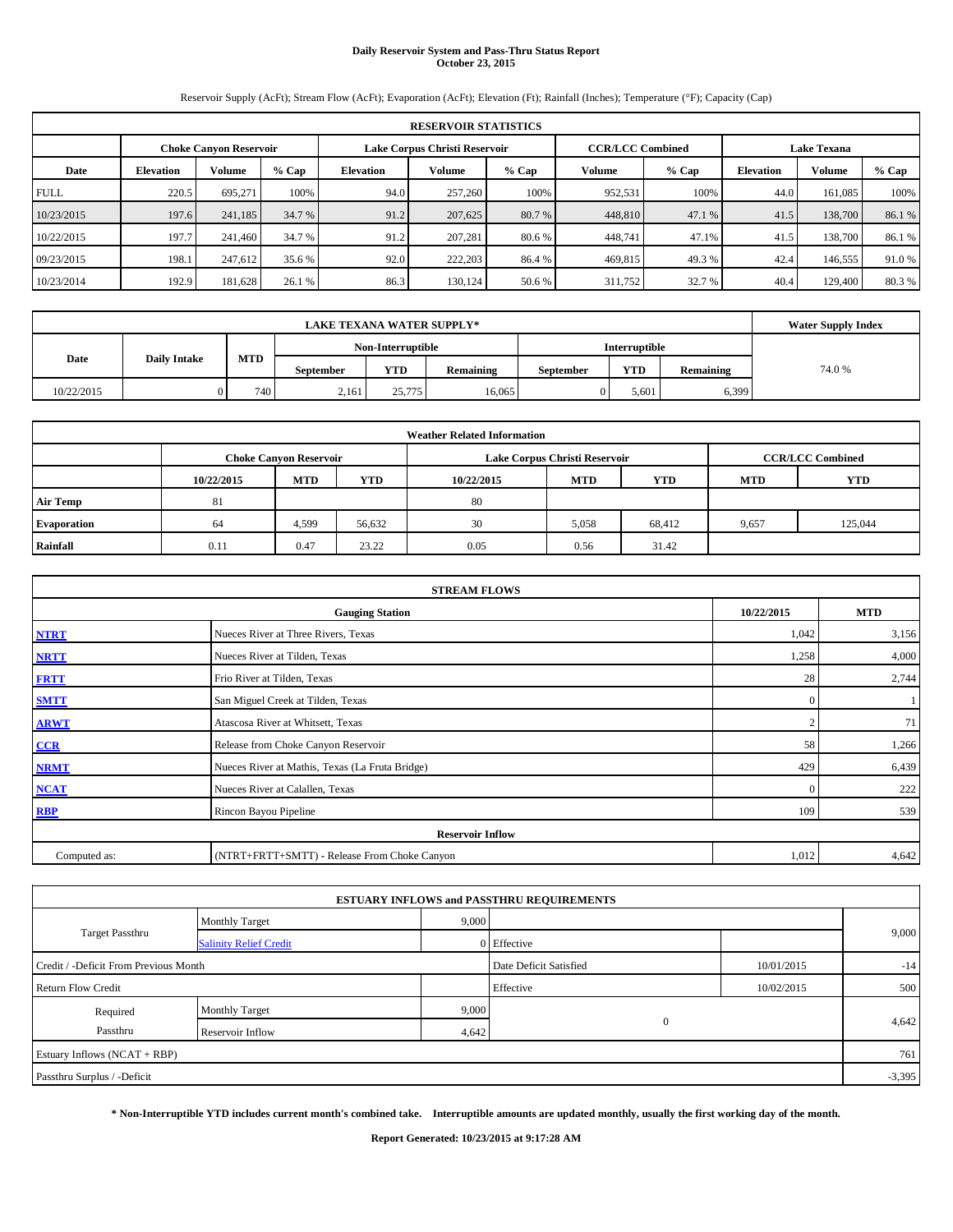# **Daily Reservoir System and Pass-Thru Status Report October 24, 2015**

Reservoir Supply (AcFt); Stream Flow (AcFt); Evaporation (AcFt); Elevation (Ft); Rainfall (Inches); Temperature (°F); Capacity (Cap)

|             | <b>RESERVOIR STATISTICS</b>   |               |         |                               |         |         |                         |         |                    |         |        |  |  |
|-------------|-------------------------------|---------------|---------|-------------------------------|---------|---------|-------------------------|---------|--------------------|---------|--------|--|--|
|             | <b>Choke Canyon Reservoir</b> |               |         | Lake Corpus Christi Reservoir |         |         | <b>CCR/LCC Combined</b> |         | <b>Lake Texana</b> |         |        |  |  |
| Date        | <b>Elevation</b>              | <b>Volume</b> | $%$ Cap | <b>Elevation</b>              | Volume  | $%$ Cap | Volume                  | $%$ Cap | <b>Elevation</b>   | Volume  | % Cap  |  |  |
| <b>FULL</b> | 220.5                         | 695.271       | 100%    | 94.0                          | 257,260 | 100%    | 952,531                 | 100%    | 44.0               | 161.085 | 100%   |  |  |
| 10/24/2015  | 197.8                         | 244,112       | 35.1%   | 91.3                          | 209,347 | 81.4 %  | 453,459                 | 47.6 %  | 41.5               | 138,700 | 86.1%  |  |  |
| 10/23/2015  | 197.6                         | 241.185       | 34.7 %  | 91.2                          | 207,625 | 80.7 %  | 448,810                 | 47.1%   | 41.5               | 138,700 | 86.1 % |  |  |
| 09/24/2015  | 198.1                         | 248,172       | 35.7 %  | 92.0                          | 221,678 | 86.2%   | 469,850                 | 49.3 %  | 42.4               | 146,555 | 91.0%  |  |  |
| 10/24/2014  | 193.0                         | 182,321       | 26.2 %  | 86.3                          | 129,852 | 50.5 %  | 312,173                 | 32.8%   | 40.4               | 129,400 | 80.3%  |  |  |

|            | <b>Water Supply Index</b> |            |                  |                   |                  |                  |               |                  |       |
|------------|---------------------------|------------|------------------|-------------------|------------------|------------------|---------------|------------------|-------|
|            |                           |            |                  | Non-Interruptible |                  |                  | Interruptible |                  |       |
| Date       | <b>Daily Intake</b>       | <b>MTD</b> | <b>September</b> | <b>YTD</b>        | <b>Remaining</b> | <b>September</b> | <b>YTD</b>    | <b>Remaining</b> | 74.8% |
| 10/23/2015 | 65                        | 805        | 2,161            | 25,840            | 16,000           |                  | 5,601         | 6,399            |       |

| <b>Weather Related Information</b> |                               |            |            |            |                               |                         |            |            |  |  |  |
|------------------------------------|-------------------------------|------------|------------|------------|-------------------------------|-------------------------|------------|------------|--|--|--|
|                                    | <b>Choke Canyon Reservoir</b> |            |            |            | Lake Corpus Christi Reservoir | <b>CCR/LCC Combined</b> |            |            |  |  |  |
|                                    | 10/23/2015                    | <b>MTD</b> | <b>YTD</b> | 10/23/2015 | <b>MTD</b>                    | <b>YTD</b>              | <b>MTD</b> | <b>YTD</b> |  |  |  |
| <b>Air Temp</b>                    | 89                            |            |            | 85         |                               |                         |            |            |  |  |  |
| <b>Evaporation</b>                 | 146                           | 4,745      | 56,778     | 251        | 5,309                         | 68,663                  | 10,054     | 125,441    |  |  |  |
| Rainfall                           | 4.09                          | 4.56       | 27.31      | 0.88       | 1.44                          | 32.30                   |            |            |  |  |  |

|              | <b>STREAM FLOWS</b>                             |              |            |  |  |  |  |  |  |  |  |
|--------------|-------------------------------------------------|--------------|------------|--|--|--|--|--|--|--|--|
|              | <b>Gauging Station</b>                          | 10/23/2015   | <b>MTD</b> |  |  |  |  |  |  |  |  |
| <b>NTRT</b>  | Nueces River at Three Rivers, Texas             | 1,161        | 4,317      |  |  |  |  |  |  |  |  |
| <b>NRTT</b>  | Nueces River at Tilden, Texas                   | 1,350        | 5,350      |  |  |  |  |  |  |  |  |
| <b>FRTT</b>  | Frio River at Tilden, Texas                     | 17           | 2,761      |  |  |  |  |  |  |  |  |
| <b>SMTT</b>  | San Miguel Creek at Tilden, Texas               | $\mathbf{0}$ |            |  |  |  |  |  |  |  |  |
| <b>ARWT</b>  | Atascosa River at Whitsett, Texas               | 3            | 74         |  |  |  |  |  |  |  |  |
| $CCR$        | Release from Choke Canyon Reservoir             | 58           | 1,324      |  |  |  |  |  |  |  |  |
| <b>NRMT</b>  | Nueces River at Mathis, Texas (La Fruta Bridge) | 429          | 6,868      |  |  |  |  |  |  |  |  |
| <b>NCAT</b>  | Nueces River at Calallen, Texas                 | $\Omega$     | 222        |  |  |  |  |  |  |  |  |
| <b>RBP</b>   | Rincon Bayou Pipeline                           | 101          | 640        |  |  |  |  |  |  |  |  |
|              | <b>Reservoir Inflow</b>                         |              |            |  |  |  |  |  |  |  |  |
| Computed as: | (NTRT+FRTT+SMTT) - Release From Choke Canyon    | 1,121        | 5,763      |  |  |  |  |  |  |  |  |

| <b>ESTUARY INFLOWS and PASSTHRU REQUIREMENTS</b> |                               |                        |             |            |       |  |  |  |  |  |  |
|--------------------------------------------------|-------------------------------|------------------------|-------------|------------|-------|--|--|--|--|--|--|
|                                                  | <b>Monthly Target</b>         | 9,000                  |             |            |       |  |  |  |  |  |  |
| Target Passthru                                  | <b>Salinity Relief Credit</b> |                        | 0 Effective |            | 9,000 |  |  |  |  |  |  |
| Credit / -Deficit From Previous Month            |                               | Date Deficit Satisfied | 10/01/2015  | $-14$      |       |  |  |  |  |  |  |
| <b>Return Flow Credit</b>                        |                               |                        | Effective   | 10/02/2015 | 500   |  |  |  |  |  |  |
| Required                                         | Monthly Target                | 9,000                  |             |            |       |  |  |  |  |  |  |
| Passthru                                         | Reservoir Inflow              | 5,763                  | $\Omega$    |            | 5,763 |  |  |  |  |  |  |
| Estuary Inflows (NCAT + RBP)                     |                               |                        |             |            |       |  |  |  |  |  |  |
| Passthru Surplus / -Deficit                      |                               |                        |             |            |       |  |  |  |  |  |  |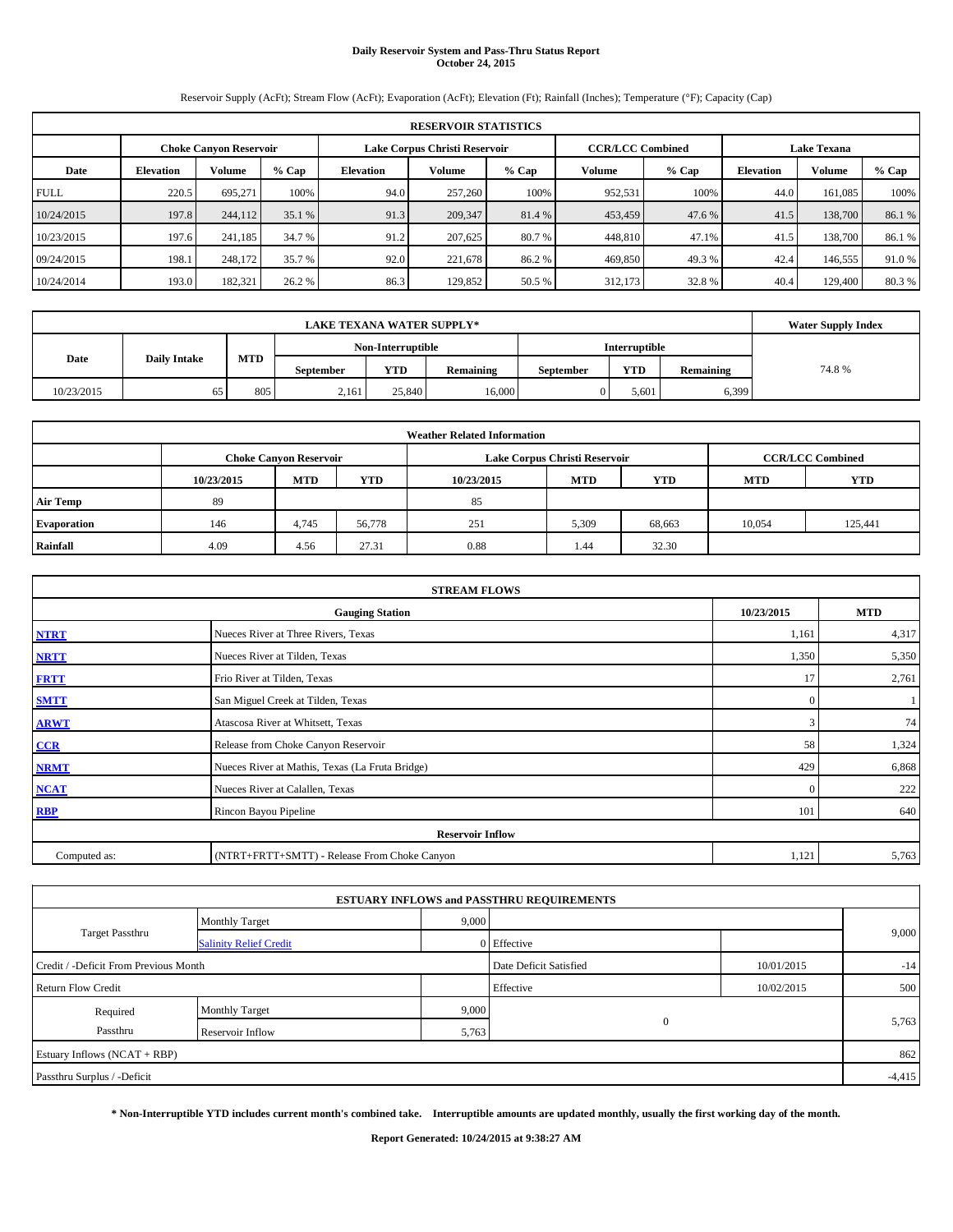# **Daily Reservoir System and Pass-Thru Status Report October 25, 2015**

Reservoir Supply (AcFt); Stream Flow (AcFt); Evaporation (AcFt); Elevation (Ft); Rainfall (Inches); Temperature (°F); Capacity (Cap)

| <b>RESERVOIR STATISTICS</b> |                                                                                                                 |         |        |           |         |        |         |        |                  |         |         |  |
|-----------------------------|-----------------------------------------------------------------------------------------------------------------|---------|--------|-----------|---------|--------|---------|--------|------------------|---------|---------|--|
|                             | Lake Corpus Christi Reservoir<br><b>CCR/LCC Combined</b><br><b>Lake Texana</b><br><b>Choke Canvon Reservoir</b> |         |        |           |         |        |         |        |                  |         |         |  |
| Date                        | <b>Volume</b><br>$%$ Cap<br><b>Elevation</b>                                                                    |         |        | Elevation | Volume  | % Cap  | Volume  | % Cap  | <b>Elevation</b> | Volume  | $%$ Cap |  |
| <b>FULL</b>                 | 220.5                                                                                                           | 695.271 | 100%   | 94.0      | 257,260 | 100%   | 952,531 | 100%   | 44.0             | 161.085 | 100%    |  |
| 10/25/2015                  | 198.0                                                                                                           | 245,792 | 35.4 % | 91.8      | 218,534 | 84.9%  | 464,326 | 48.7 % | 41.5             | 138,700 | 86.1%   |  |
| 10/24/2015                  | 197.8                                                                                                           | 244,112 | 35.1 % | 91.3      | 209,347 | 81.4 % | 453,459 | 47.6%  | 41.5             | 138,700 | 86.1 %  |  |
| 09/25/2015                  | 198.1                                                                                                           | 247,052 | 35.5 % | 92.0      | 221,328 | 86.0%  | 468,380 | 49.2 % | 42.4             | 146,555 | 91.0%   |  |
| 10/25/2014                  | 192.9                                                                                                           | 181,282 | 26.1 % | 86.2      | 129,580 | 50.4 % | 310,862 | 32.6 % | 40.4             | 129,400 | 80.3%   |  |

|            | <b>Water Supply Index</b> |     |                  |                   |           |                  |               |           |       |
|------------|---------------------------|-----|------------------|-------------------|-----------|------------------|---------------|-----------|-------|
|            |                           |     |                  | Non-Interruptible |           |                  | Interruptible |           |       |
| Date       | <b>Daily Intake</b>       | MTD | <b>September</b> | <b>YTD</b>        | Remaining | <b>September</b> | <b>YTD</b>    | Remaining | 76.6% |
| 10/24/2015 | 131                       | 936 | 2,161            | 25,970            | 15,870    |                  | 5,601         | 6,399     |       |

| <b>Weather Related Information</b> |                                                                                  |                               |        |      |                               |                         |        |            |  |  |  |
|------------------------------------|----------------------------------------------------------------------------------|-------------------------------|--------|------|-------------------------------|-------------------------|--------|------------|--|--|--|
|                                    |                                                                                  | <b>Choke Canyon Reservoir</b> |        |      | Lake Corpus Christi Reservoir | <b>CCR/LCC Combined</b> |        |            |  |  |  |
|                                    | <b>MTD</b><br><b>YTD</b><br><b>MTD</b><br><b>YTD</b><br>10/24/2015<br>10/24/2015 |                               |        |      |                               |                         |        | <b>YTD</b> |  |  |  |
| <b>Air Temp</b>                    | 75                                                                               |                               |        | 75   |                               |                         |        |            |  |  |  |
| <b>Evaporation</b>                 | 16                                                                               | 4,761                         | 56,794 |      | 5,308                         | 68,662                  | 10,069 | 125,456    |  |  |  |
| Rainfall                           | 1.65                                                                             | 6.21                          | 28.96  | 2.07 | 3.51                          | 34.37                   |        |            |  |  |  |

| <b>STREAM FLOWS</b>                                |                                                 |       |                  |  |  |  |  |  |  |
|----------------------------------------------------|-------------------------------------------------|-------|------------------|--|--|--|--|--|--|
| 10/24/2015<br><b>MTD</b><br><b>Gauging Station</b> |                                                 |       |                  |  |  |  |  |  |  |
| <b>NTRT</b>                                        | Nueces River at Three Rivers, Texas             | 1,455 | 5,772            |  |  |  |  |  |  |
| <b>NRTT</b>                                        | Nueces River at Tilden, Texas                   | 1,487 | 6,837            |  |  |  |  |  |  |
| <b>FRTT</b>                                        | Frio River at Tilden, Texas                     | 15    | 2,777            |  |  |  |  |  |  |
| <b>SMTT</b>                                        | San Miguel Creek at Tilden, Texas               |       | $\boldsymbol{2}$ |  |  |  |  |  |  |
| <b>ARWT</b>                                        | Atascosa River at Whitsett, Texas               | 28    | 102              |  |  |  |  |  |  |
| CCR                                                | Release from Choke Canyon Reservoir             | 58    | 1,382            |  |  |  |  |  |  |
| <b>NRMT</b>                                        | Nueces River at Mathis, Texas (La Fruta Bridge) | 447   | 7,315            |  |  |  |  |  |  |
| <b>NCAT</b>                                        | Nueces River at Calallen, Texas                 | 113   | 335              |  |  |  |  |  |  |
| <b>RBP</b>                                         | Rincon Bayou Pipeline                           | 100   | 741              |  |  |  |  |  |  |
|                                                    | <b>Reservoir Inflow</b>                         |       |                  |  |  |  |  |  |  |
| Computed as:                                       | (NTRT+FRTT+SMTT) - Release From Choke Canyon    |       |                  |  |  |  |  |  |  |

|                                       |                               |       | <b>ESTUARY INFLOWS and PASSTHRU REQUIREMENTS</b> |            |       |  |  |  |
|---------------------------------------|-------------------------------|-------|--------------------------------------------------|------------|-------|--|--|--|
|                                       | <b>Monthly Target</b>         | 9,000 |                                                  |            |       |  |  |  |
| <b>Target Passthru</b>                | <b>Salinity Relief Credit</b> |       | 0 Effective                                      |            | 9,000 |  |  |  |
| Credit / -Deficit From Previous Month |                               |       | Date Deficit Satisfied                           | 10/01/2015 | $-14$ |  |  |  |
| <b>Return Flow Credit</b>             |                               |       | Effective                                        | 10/02/2015 | 500   |  |  |  |
| Required                              | Monthly Target                | 9,000 |                                                  |            |       |  |  |  |
| Passthru                              | Reservoir Inflow              | 7,177 | $\mathbf{0}$                                     |            | 7,177 |  |  |  |
| Estuary Inflows (NCAT + RBP)          |                               |       |                                                  |            |       |  |  |  |
| Passthru Surplus / -Deficit           |                               |       |                                                  |            |       |  |  |  |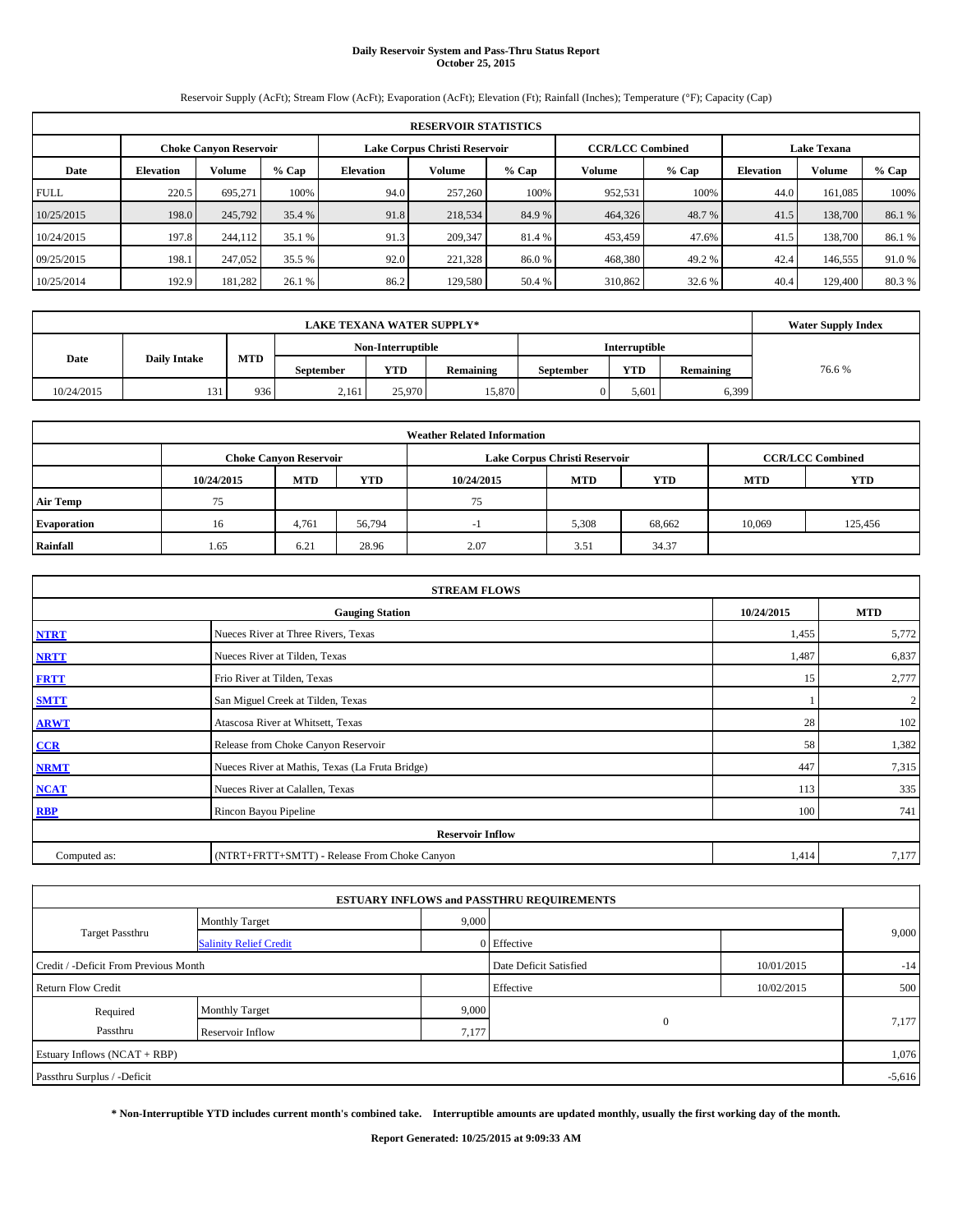## **Daily Reservoir System and Pass-Thru Status Report October 26, 2015**

Reservoir Supply (AcFt); Stream Flow (AcFt); Evaporation (AcFt); Elevation (Ft); Rainfall (Inches); Temperature (°F); Capacity (Cap)

|             | <b>RESERVOIR STATISTICS</b>                                                                                     |         |         |                  |         |         |         |         |                  |         |        |  |
|-------------|-----------------------------------------------------------------------------------------------------------------|---------|---------|------------------|---------|---------|---------|---------|------------------|---------|--------|--|
|             | <b>CCR/LCC Combined</b><br>Lake Corpus Christi Reservoir<br><b>Lake Texana</b><br><b>Choke Canyon Reservoir</b> |         |         |                  |         |         |         |         |                  |         |        |  |
| Date        | <b>Volume</b><br><b>Elevation</b>                                                                               |         | $%$ Cap | <b>Elevation</b> | Volume  | $%$ Cap | Volume  | $%$ Cap | <b>Elevation</b> | Volume  | % Cap  |  |
| <b>FULL</b> | 220.5                                                                                                           | 695.271 | 100%    | 94.0             | 257,260 | 100%    | 952,531 | 100%    | 44.0             | 161.085 | 100%   |  |
| 10/26/2015  | 198.0                                                                                                           | 246,352 | 35.4 %  | 91.7             | 216,444 | 84.1 %  | 462,796 | 48.6 %  | 43.6             | 157,385 | 97.7 % |  |
| 10/25/2015  | 198.0                                                                                                           | 245,792 | 35.4 %  | 91.8             | 218,534 | 84.9 %  | 464,326 | 48.7%   | 41.5             | 138,700 | 86.1 % |  |
| 09/26/2015  | 198.1                                                                                                           | 247,472 | 35.6 %  | 92.0             | 220.629 | 85.8%   | 468,101 | 49.1 %  | 42.2             | 144,790 | 89.9%  |  |
| 10/26/2014  | 193.0                                                                                                           | 181,975 | 26.2 %  | 86.2             | 129,173 | 50.2 %  | 311,148 | 32.7 %  | 40.3             | 128,570 | 79.8%  |  |

|            | <b>Water Supply Index</b>  |      |                  |                   |           |                  |                      |           |        |
|------------|----------------------------|------|------------------|-------------------|-----------|------------------|----------------------|-----------|--------|
|            |                            |      |                  | Non-Interruptible |           |                  | <b>Interruptible</b> |           |        |
| Date       | MTD<br><b>Daily Intake</b> |      | <b>September</b> | <b>YTD</b>        | Remaining | <b>September</b> | <b>YTD</b>           | Remaining | 76.3 % |
| 10/25/2015 | 83                         | .018 | 2,161            | 26.053            | 15.787    | 0                | 5,601                | 6,399     |        |

| <b>Weather Related Information</b> |                                                                           |                               |        |      |                               |                         |            |            |  |  |  |
|------------------------------------|---------------------------------------------------------------------------|-------------------------------|--------|------|-------------------------------|-------------------------|------------|------------|--|--|--|
|                                    |                                                                           | <b>Choke Canyon Reservoir</b> |        |      | Lake Corpus Christi Reservoir | <b>CCR/LCC Combined</b> |            |            |  |  |  |
|                                    | <b>MTD</b><br>YTD<br><b>MTD</b><br><b>YTD</b><br>10/25/2015<br>10/25/2015 |                               |        |      |                               |                         | <b>MTD</b> | <b>YTD</b> |  |  |  |
| <b>Air Temp</b>                    | 75                                                                        |                               |        | 74   |                               |                         |            |            |  |  |  |
| <b>Evaporation</b>                 | 90                                                                        | 4,851                         | 56,884 | 192  | 5,500                         | 68,854                  | 10,351     | 125,738    |  |  |  |
| Rainfall                           | 0.04                                                                      | 6.25                          | 29.00  | 0.00 | 3.51                          | 34.37                   |            |            |  |  |  |

| <b>STREAM FLOWS</b> |                                                    |              |                |  |  |  |  |  |  |  |
|---------------------|----------------------------------------------------|--------------|----------------|--|--|--|--|--|--|--|
|                     | 10/25/2015<br><b>MTD</b><br><b>Gauging Station</b> |              |                |  |  |  |  |  |  |  |
| <b>NTRT</b>         | Nueces River at Three Rivers, Texas                | 1,779        | 7,551          |  |  |  |  |  |  |  |
| <b>NRTT</b>         | Nueces River at Tilden, Texas                      | 1,644        | 8,480          |  |  |  |  |  |  |  |
| <b>FRTT</b>         | Frio River at Tilden, Texas                        | 11           | 2,788          |  |  |  |  |  |  |  |
| <b>SMTT</b>         | San Miguel Creek at Tilden, Texas                  | $\mathbf{0}$ | $\overline{2}$ |  |  |  |  |  |  |  |
| <b>ARWT</b>         | Atascosa River at Whitsett, Texas                  | 397          | 499            |  |  |  |  |  |  |  |
| CCR                 | Release from Choke Canyon Reservoir                | 58           | 1,439          |  |  |  |  |  |  |  |
| <b>NRMT</b>         | Nueces River at Mathis, Texas (La Fruta Bridge)    | 476          | 7,791          |  |  |  |  |  |  |  |
| <b>NCAT</b>         | Nueces River at Calallen, Texas                    | 250          | 585            |  |  |  |  |  |  |  |
| <b>RBP</b>          | Rincon Bayou Pipeline                              | 145          | 886            |  |  |  |  |  |  |  |
|                     | <b>Reservoir Inflow</b>                            |              |                |  |  |  |  |  |  |  |
| Computed as:        | (NTRT+FRTT+SMTT) - Release From Choke Canyon       |              |                |  |  |  |  |  |  |  |

|                                       |                               |       | <b>ESTUARY INFLOWS and PASSTHRU REQUIREMENTS</b> |            |       |  |  |  |
|---------------------------------------|-------------------------------|-------|--------------------------------------------------|------------|-------|--|--|--|
|                                       | <b>Monthly Target</b>         | 9,000 |                                                  |            |       |  |  |  |
| <b>Target Passthru</b>                | <b>Salinity Relief Credit</b> |       | 0 Effective                                      |            | 9,000 |  |  |  |
| Credit / -Deficit From Previous Month |                               |       | Date Deficit Satisfied                           | 10/01/2015 | $-14$ |  |  |  |
| <b>Return Flow Credit</b>             |                               |       | Effective                                        | 10/02/2015 | 500   |  |  |  |
| Required                              | Monthly Target                | 9,000 |                                                  |            |       |  |  |  |
| Passthru                              | Reservoir Inflow              | 8,909 | $\mathbf{0}$                                     |            | 8,909 |  |  |  |
| Estuary Inflows (NCAT + RBP)          |                               |       |                                                  |            |       |  |  |  |
| Passthru Surplus / -Deficit           |                               |       |                                                  |            |       |  |  |  |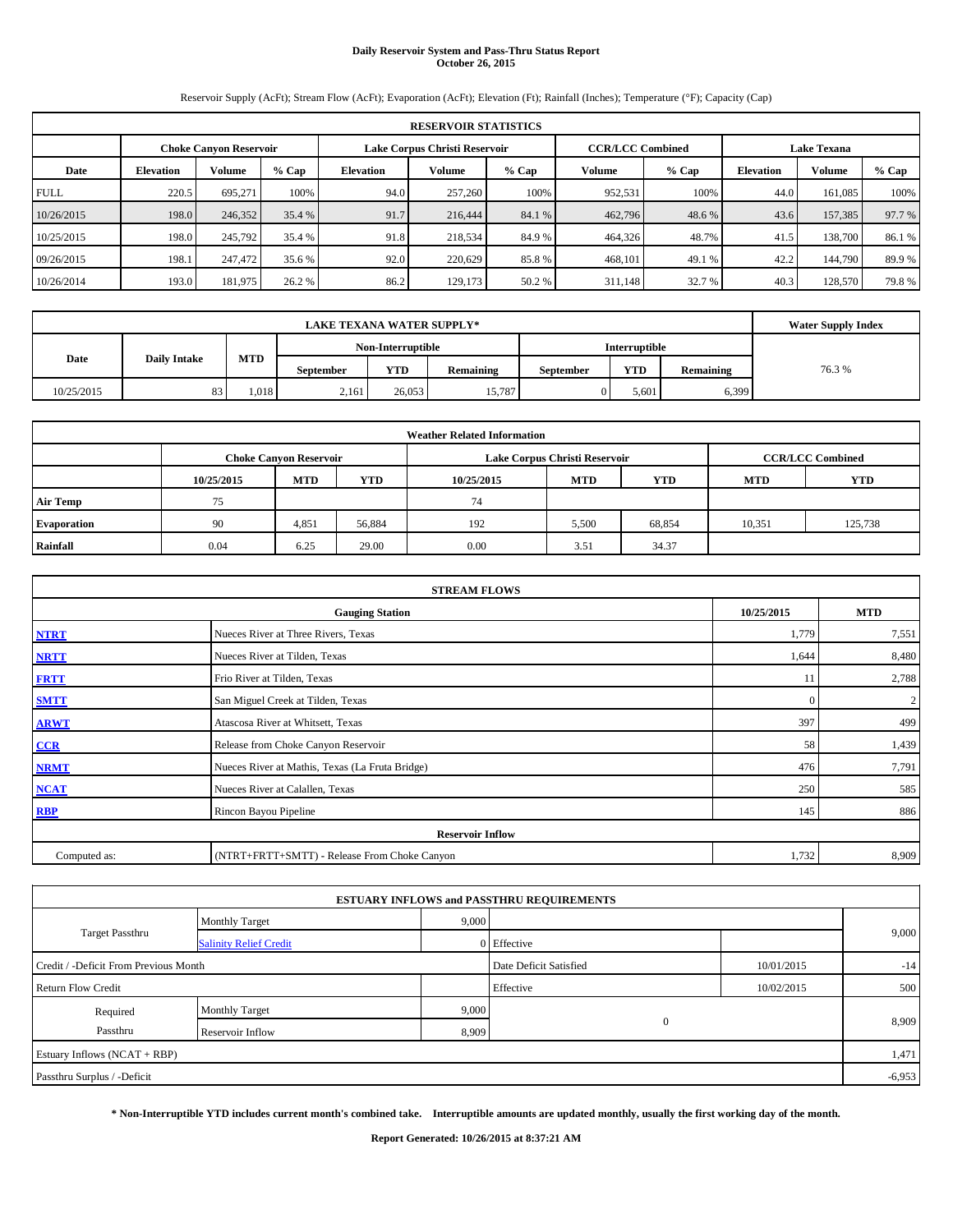## **Daily Reservoir System and Pass-Thru Status Report October 27, 2015**

Reservoir Supply (AcFt); Stream Flow (AcFt); Evaporation (AcFt); Elevation (Ft); Rainfall (Inches); Temperature (°F); Capacity (Cap)

| <b>RESERVOIR STATISTICS</b> |                                                                                                                 |         |        |           |         |        |         |        |                  |         |         |  |
|-----------------------------|-----------------------------------------------------------------------------------------------------------------|---------|--------|-----------|---------|--------|---------|--------|------------------|---------|---------|--|
|                             | Lake Corpus Christi Reservoir<br><b>CCR/LCC Combined</b><br><b>Lake Texana</b><br><b>Choke Canvon Reservoir</b> |         |        |           |         |        |         |        |                  |         |         |  |
| Date                        | <b>Volume</b><br>$%$ Cap<br><b>Elevation</b>                                                                    |         |        | Elevation | Volume  | % Cap  | Volume  | % Cap  | <b>Elevation</b> | Volume  | $%$ Cap |  |
| <b>FULL</b>                 | 220.5                                                                                                           | 695.271 | 100%   | 94.0      | 257,260 | 100%   | 952,531 | 100%   | 44.0             | 161.085 | 100%    |  |
| 10/27/2015                  | 197.9                                                                                                           | 245,092 | 35.3 % | 91.8      | 217,140 | 84.4 % | 462,232 | 48.5 % | 43.7             | 158,306 | 98.3%   |  |
| 10/26/2015                  | 198.0                                                                                                           | 246,352 | 35.4 % | 91.7      | 216,444 | 84.1 % | 462,796 | 48.6%  | 43.6             | 157,385 | 97.7 %  |  |
| 09/27/2015                  | 198.1                                                                                                           | 247,892 | 35.7 % | 91.9      | 220,279 | 85.6%  | 468,171 | 49.2 % | 42.2             | 144,790 | 89.9%   |  |
| 10/27/2014                  | 192.9                                                                                                           | 180,705 | 26.0 % | 86.2      | 128,767 | 50.1 % | 309,472 | 32.5 % | 40.3             | 128,570 | 79.8%   |  |

|            | <b>Water Supply Index</b> |            |                  |                   |           |           |                      |                  |       |
|------------|---------------------------|------------|------------------|-------------------|-----------|-----------|----------------------|------------------|-------|
|            |                           |            |                  | Non-Interruptible |           |           | <b>Interruptible</b> |                  |       |
| Date       | <b>Daily Intake</b>       | <b>MTD</b> | <b>September</b> | <b>YTD</b>        | Remaining | September | <b>YTD</b>           | <b>Remaining</b> | 76.2% |
| 10/26/2015 | 140                       | 1,159      | 2,161            | 26.193            | 15,647    |           | 5,601                | 5,399            |       |

| <b>Weather Related Information</b> |            |                               |        |            |                               |                         |            |            |  |  |
|------------------------------------|------------|-------------------------------|--------|------------|-------------------------------|-------------------------|------------|------------|--|--|
|                                    |            | <b>Choke Canyon Reservoir</b> |        |            | Lake Corpus Christi Reservoir | <b>CCR/LCC Combined</b> |            |            |  |  |
|                                    | 10/26/2015 | <b>MTD</b>                    | YTD    | 10/26/2015 | <b>MTD</b>                    | <b>YTD</b>              | <b>MTD</b> | <b>YTD</b> |  |  |
| <b>Air Temp</b>                    | 80         |                               |        | 77         |                               |                         |            |            |  |  |
| <b>Evaporation</b>                 | 147        | 4.998                         | 57,031 | 213        | 5.713                         | 69,067                  | 10,711     | 126,098    |  |  |
| Rainfall                           | 0.00       | 6.25                          | 29.00  | 0.00       | 3.51                          | 34.37                   |            |            |  |  |

| <b>STREAM FLOWS</b> |                                                 |          |                  |  |  |  |  |  |  |
|---------------------|-------------------------------------------------|----------|------------------|--|--|--|--|--|--|
|                     | <b>Gauging Station</b>                          |          |                  |  |  |  |  |  |  |
| <b>NTRT</b>         | Nueces River at Three Rivers, Texas             | 2,184    | 9,734            |  |  |  |  |  |  |
| <b>NRTT</b>         | Nueces River at Tilden, Texas                   | 1,796    | 10,277           |  |  |  |  |  |  |
| <b>FRTT</b>         | Frio River at Tilden, Texas                     |          | 2,794            |  |  |  |  |  |  |
| <b>SMTT</b>         | San Miguel Creek at Tilden, Texas               | $\Omega$ | $\boldsymbol{2}$ |  |  |  |  |  |  |
| <b>ARWT</b>         | Atascosa River at Whitsett, Texas               | 786      | 1,285            |  |  |  |  |  |  |
| $CCR$               | Release from Choke Canyon Reservoir             | 58       | 1,497            |  |  |  |  |  |  |
| <b>NRMT</b>         | Nueces River at Mathis, Texas (La Fruta Bridge) | 443      | 8,234            |  |  |  |  |  |  |
| <b>NCAT</b>         | Nueces River at Calallen, Texas                 | 206      | 792              |  |  |  |  |  |  |
| <b>RBP</b>          | Rincon Bayou Pipeline                           | 145      | 1,119            |  |  |  |  |  |  |
|                     | <b>Reservoir Inflow</b>                         |          |                  |  |  |  |  |  |  |
| Computed as:        | (NTRT+FRTT+SMTT) - Release From Choke Canyon    | 2,133    | 11,042           |  |  |  |  |  |  |

|                                       |                               |        | <b>ESTUARY INFLOWS and PASSTHRU REQUIREMENTS</b> |            |          |
|---------------------------------------|-------------------------------|--------|--------------------------------------------------|------------|----------|
|                                       | <b>Monthly Target</b>         | 9,000  |                                                  |            |          |
| Target Passthru                       | <b>Salinity Relief Credit</b> |        | 0 Effective                                      |            | 9,000    |
| Credit / -Deficit From Previous Month |                               |        | Date Deficit Satisfied                           | 10/01/2015 | $-14$    |
| <b>Return Flow Credit</b>             |                               |        | Effective                                        | 10/02/2015 | 500      |
| Required                              | <b>Monthly Target</b>         | 9,000  |                                                  |            |          |
| Passthru                              | Reservoir Inflow              | 11,042 | $\mathbf{0}$                                     |            | 9,000    |
| Estuary Inflows (NCAT + RBP)          |                               |        |                                                  |            | 1,911    |
| Passthru Surplus / -Deficit           |                               |        |                                                  |            | $-6,603$ |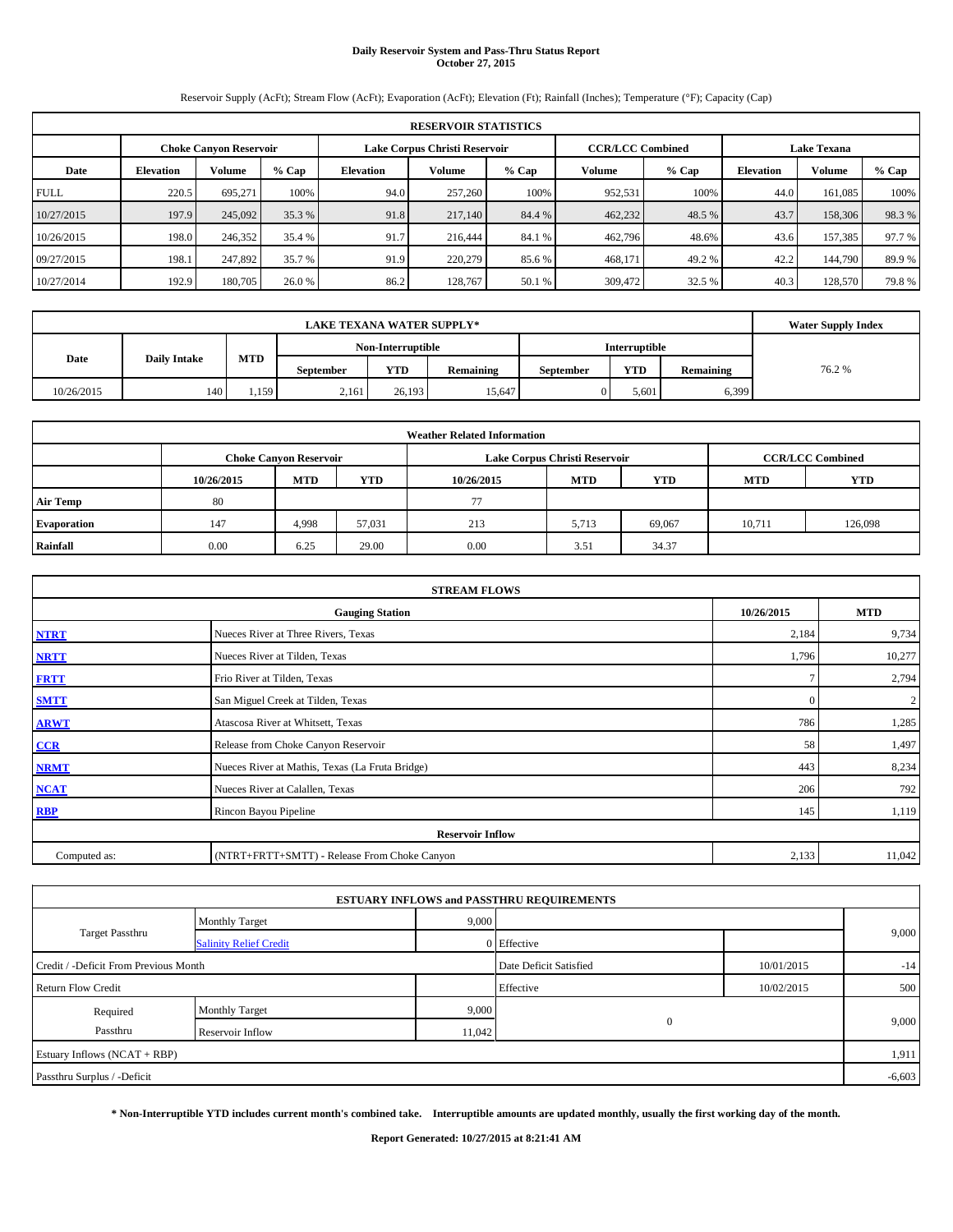# **Daily Reservoir System and Pass-Thru Status Report October 28, 2015**

Reservoir Supply (AcFt); Stream Flow (AcFt); Evaporation (AcFt); Elevation (Ft); Rainfall (Inches); Temperature (°F); Capacity (Cap)

| <b>RESERVOIR STATISTICS</b> |                                                         |         |         |                  |         |        |                                               |         |                  |               |         |
|-----------------------------|---------------------------------------------------------|---------|---------|------------------|---------|--------|-----------------------------------------------|---------|------------------|---------------|---------|
|                             | Lake Corpus Christi Reservoir<br>Choke Canvon Reservoir |         |         |                  |         |        | <b>CCR/LCC Combined</b><br><b>Lake Texana</b> |         |                  |               |         |
| Date                        | <b>Elevation</b>                                        | Volume  | $%$ Cap | <b>Elevation</b> | Volume  | % Cap  | <b>Volume</b>                                 | $%$ Cap | <b>Elevation</b> | <b>Volume</b> | % Cap   |
| <b>FULL</b>                 | 220.5                                                   | 695.271 | 100%    | 94.0             | 257,260 | 100%   | 952,531                                       | 100%    | 44.0             | 161.085       | 100%    |
| 10/28/2015                  | 197.9                                                   | 245,372 | 35.3 %  | 91.8             | 218,359 | 84.9 % | 463,731                                       | 48.7 %  | 44.3             | 164,106       | 101.9 % |
| 10/27/2015                  | 197.9                                                   | 245,092 | 35.3 %  | 91.8             | 217,140 | 84.4 % | 462,232                                       | 48.5%   | 43.7             | 158,306       | 98.3%   |
| 09/28/2015                  | 198.1                                                   | 247,332 | 35.6 %  | 91.9             | 219,406 | 85.3 % | 466,738                                       | 49.0 %  | 42.2             | 144,790       | 89.9%   |
| 10/28/2014                  | 192.9                                                   | 181.051 | 26.0 %  | 86.2             | 128,496 | 49.9 % | 309,547                                       | 32.5 %  | 40.2             | 128,570       | 79.8%   |

|            | <b>Water Supply Index</b> |            |                  |                   |           |           |                      |           |        |
|------------|---------------------------|------------|------------------|-------------------|-----------|-----------|----------------------|-----------|--------|
|            |                           |            |                  | Non-Interruptible |           |           | <b>Interruptible</b> |           |        |
| Date       | <b>Daily Intake</b>       | <b>MTD</b> | <b>September</b> | <b>YTD</b>        | Remaining | September | <b>YTD</b>           | Remaining | 76.5 % |
| 10/27/2015 | 140                       | 1,299      | 2,161            | 26.333            | 15,507    |           | 5,601                | 5,399     |        |

| <b>Weather Related Information</b> |            |                               |        |            |                               |                         |            |            |  |  |
|------------------------------------|------------|-------------------------------|--------|------------|-------------------------------|-------------------------|------------|------------|--|--|
|                                    |            | <b>Choke Canyon Reservoir</b> |        |            | Lake Corpus Christi Reservoir | <b>CCR/LCC Combined</b> |            |            |  |  |
|                                    | 10/27/2015 | <b>MTD</b>                    | YTD    | 10/27/2015 | <b>MTD</b>                    | <b>YTD</b>              | <b>MTD</b> | <b>YTD</b> |  |  |
| <b>Air Temp</b>                    | 83         |                               |        | 85         |                               |                         |            |            |  |  |
| <b>Evaporation</b>                 | 155        | 5,153                         | 57.186 | 223        | 5,936                         | 69,290                  | 11,089     | 126,476    |  |  |
| Rainfall                           | 0.00       | 6.25                          | 29.00  | 0.00       | 3.51                          | 34.37                   |            |            |  |  |

| <b>STREAM FLOWS</b> |                                                 |          |                  |  |  |  |  |  |  |
|---------------------|-------------------------------------------------|----------|------------------|--|--|--|--|--|--|
|                     | <b>Gauging Station</b>                          |          |                  |  |  |  |  |  |  |
| <b>NTRT</b>         | Nueces River at Three Rivers, Texas             | 2,283    | 12,017           |  |  |  |  |  |  |
| <b>NRTT</b>         | Nueces River at Tilden, Texas                   | 1,981    | 12,258           |  |  |  |  |  |  |
| <b>FRTT</b>         | Frio River at Tilden, Texas                     |          | 2,799            |  |  |  |  |  |  |
| <b>SMTT</b>         | San Miguel Creek at Tilden, Texas               | $\Omega$ | $\boldsymbol{2}$ |  |  |  |  |  |  |
| <b>ARWT</b>         | Atascosa River at Whitsett, Texas               | 238      | 1,523            |  |  |  |  |  |  |
| CCR                 | Release from Choke Canyon Reservoir             | 58       | 1,554            |  |  |  |  |  |  |
| <b>NRMT</b>         | Nueces River at Mathis, Texas (La Fruta Bridge) | 441      | 8,674            |  |  |  |  |  |  |
| <b>NCAT</b>         | Nueces River at Calallen, Texas                 | 131      | 923              |  |  |  |  |  |  |
| <b>RBP</b>          | Rincon Bayou Pipeline                           | 192      | 1,311            |  |  |  |  |  |  |
|                     | <b>Reservoir Inflow</b>                         |          |                  |  |  |  |  |  |  |
| Computed as:        | (NTRT+FRTT+SMTT) - Release From Choke Canyon    | 2,230    | 13,271           |  |  |  |  |  |  |

|                                       |                               |        | <b>ESTUARY INFLOWS and PASSTHRU REQUIREMENTS</b> |            |          |
|---------------------------------------|-------------------------------|--------|--------------------------------------------------|------------|----------|
|                                       | <b>Monthly Target</b>         | 9,000  |                                                  |            |          |
| Target Passthru                       | <b>Salinity Relief Credit</b> |        | 0 Effective                                      |            | 9,000    |
| Credit / -Deficit From Previous Month |                               |        | Date Deficit Satisfied                           | 10/01/2015 | $-14$    |
| <b>Return Flow Credit</b>             |                               |        | Effective                                        | 10/02/2015 | 500      |
| Required                              | <b>Monthly Target</b>         | 9,000  |                                                  |            |          |
| Passthru                              | Reservoir Inflow              | 13,271 | $\mathbf{0}$                                     |            | 9,000    |
| Estuary Inflows (NCAT + RBP)          |                               |        |                                                  |            | 2,234    |
| Passthru Surplus / -Deficit           |                               |        |                                                  |            | $-6,280$ |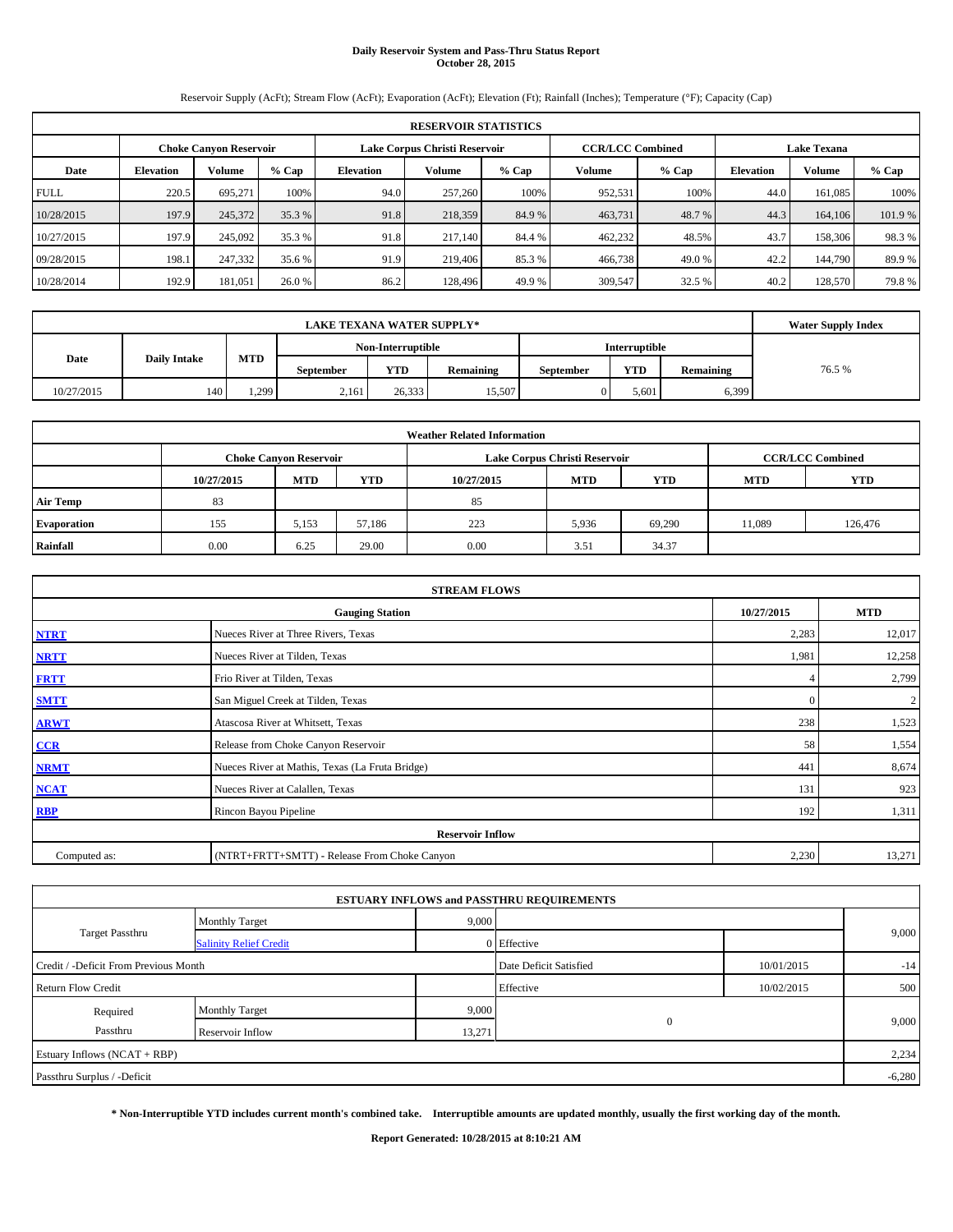## **Daily Reservoir System and Pass-Thru Status Report October 29, 2015**

Reservoir Supply (AcFt); Stream Flow (AcFt); Evaporation (AcFt); Elevation (Ft); Rainfall (Inches); Temperature (°F); Capacity (Cap)

| <b>RESERVOIR STATISTICS</b> |                                                         |         |         |                  |         |         |                         |         |                    |               |         |
|-----------------------------|---------------------------------------------------------|---------|---------|------------------|---------|---------|-------------------------|---------|--------------------|---------------|---------|
|                             | Lake Corpus Christi Reservoir<br>Choke Canvon Reservoir |         |         |                  |         |         | <b>CCR/LCC Combined</b> |         | <b>Lake Texana</b> |               |         |
| Date                        | <b>Elevation</b>                                        | Volume  | $%$ Cap | <b>Elevation</b> | Volume  | $%$ Cap | <b>Volume</b>           | $%$ Cap | <b>Elevation</b>   | <b>Volume</b> | % Cap   |
| <b>FULL</b>                 | 220.5                                                   | 695.271 | 100%    | 94.0             | 257,260 | 100%    | 952,531                 | 100%    | 44.0               | 161.085       | 100%    |
| 10/29/2015                  | 198.0                                                   | 245,652 | 35.3 %  | 91.9             | 219,406 | 85.3 %  | 465,058                 | 48.8%   | 44.2               | 163.121       | 101.3 % |
| 10/28/2015                  | 197.9                                                   | 245,372 | 35.3 %  | 91.8             | 218,359 | 84.9 %  | 463,731                 | 48.7%   | 44.3               | 164,106       | 101.9 % |
| 09/29/2015                  | 198.0                                                   | 246,072 | 35.4 %  | 91.9             | 219,231 | 85.2 %  | 465,303                 | 48.8%   | 42.2               | 144,790       | 89.9%   |
| 10/29/2014                  | 192.9                                                   | 181,166 | 26.1 %  | 86.2             | 128,361 | 49.9 %  | 309,527                 | 32.5 %  | 40.2               | 127,743       | 79.3 %  |

|            | <b>Water Supply Index</b> |       |           |                   |           |                  |                      |           |       |
|------------|---------------------------|-------|-----------|-------------------|-----------|------------------|----------------------|-----------|-------|
|            |                           |       |           | Non-Interruptible |           |                  | <b>Interruptible</b> |           |       |
| Date       | <b>Daily Intake</b>       | MTD   | September | <b>YTD</b>        | Remaining | <b>September</b> | <b>YTD</b>           | Remaining | 76.7% |
| 10/28/2015 | 140                       | 1.439 | 2,161     | 26.473            | 15,367    |                  | 5,601                | 6,399     |       |

| <b>Weather Related Information</b> |            |                               |            |            |                               |                         |            |            |  |  |
|------------------------------------|------------|-------------------------------|------------|------------|-------------------------------|-------------------------|------------|------------|--|--|
|                                    |            | <b>Choke Canyon Reservoir</b> |            |            | Lake Corpus Christi Reservoir | <b>CCR/LCC Combined</b> |            |            |  |  |
|                                    | 10/28/2015 | <b>MTD</b>                    | <b>YTD</b> | 10/28/2015 | <b>MTD</b>                    | <b>YTD</b>              | <b>MTD</b> | <b>YTD</b> |  |  |
| <b>Air Temp</b>                    | 88         |                               |            | 90         |                               |                         |            |            |  |  |
| <b>Evaporation</b>                 | 122        | 5,275                         | 57,308     | 244        | 6,180                         | 69,534                  | 11,455     | 126,842    |  |  |
| Rainfall                           | 0.00       | 6.25                          | 29.00      | 0.00       | 3.51                          | 34.37                   |            |            |  |  |

| <b>STREAM FLOWS</b> |                                                 |              |                |  |  |  |  |  |  |
|---------------------|-------------------------------------------------|--------------|----------------|--|--|--|--|--|--|
|                     | <b>Gauging Station</b>                          |              |                |  |  |  |  |  |  |
| <b>NTRT</b>         | Nueces River at Three Rivers, Texas             | 2,045        | 14,062         |  |  |  |  |  |  |
| <b>NRTT</b>         | Nueces River at Tilden, Texas                   | 1,894        | 14,152         |  |  |  |  |  |  |
| <b>FRTT</b>         | Frio River at Tilden, Texas                     | 3            | 2,801          |  |  |  |  |  |  |
| <b>SMTT</b>         | San Miguel Creek at Tilden, Texas               | $\mathbf{0}$ | $\overline{c}$ |  |  |  |  |  |  |
| <b>ARWT</b>         | Atascosa River at Whitsett, Texas               | 89           | 1,612          |  |  |  |  |  |  |
| $CCR$               | Release from Choke Canyon Reservoir             | 58           | 1,612          |  |  |  |  |  |  |
| <b>NRMT</b>         | Nueces River at Mathis, Texas (La Fruta Bridge) | 474          | 9,149          |  |  |  |  |  |  |
| <b>NCAT</b>         | Nueces River at Calallen, Texas                 | 81           | 1,004          |  |  |  |  |  |  |
| <b>RBP</b>          | Rincon Bayou Pipeline                           | 192          | 1,503          |  |  |  |  |  |  |
|                     | <b>Reservoir Inflow</b>                         |              |                |  |  |  |  |  |  |
| Computed as:        | (NTRT+FRTT+SMTT) - Release From Choke Canyon    | 1,990        | 15,261         |  |  |  |  |  |  |

|                                       |                                                              |                        | <b>ESTUARY INFLOWS and PASSTHRU REQUIREMENTS</b> |            |          |  |
|---------------------------------------|--------------------------------------------------------------|------------------------|--------------------------------------------------|------------|----------|--|
|                                       | <b>Monthly Target</b>                                        | 9,000                  |                                                  |            |          |  |
| Target Passthru                       | <b>Salinity Relief Credit</b>                                |                        | 0 Effective                                      |            | 9,000    |  |
| Credit / -Deficit From Previous Month |                                                              | Date Deficit Satisfied | 10/01/2015                                       | $-14$      |          |  |
| <b>Return Flow Credit</b>             |                                                              |                        | Effective                                        | 10/02/2015 | 500      |  |
| Required                              | 9,000<br><b>Monthly Target</b><br>15,261<br>Reservoir Inflow |                        |                                                  |            |          |  |
| Passthru                              |                                                              |                        | $\mathbf{0}$                                     |            | 9,000    |  |
| Estuary Inflows (NCAT + RBP)          |                                                              |                        |                                                  |            | 2,507    |  |
| Passthru Surplus / -Deficit           |                                                              |                        |                                                  |            | $-6,007$ |  |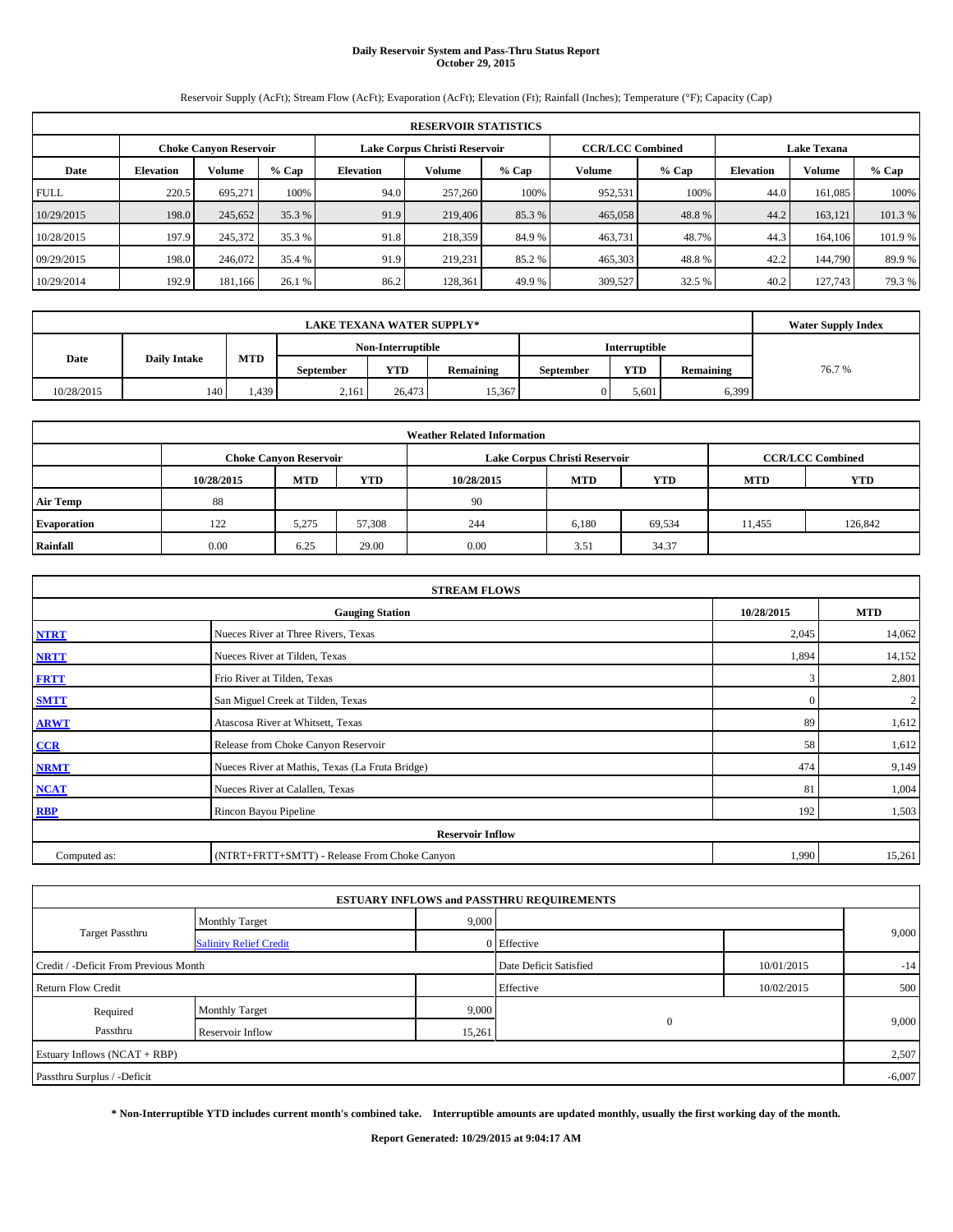### **Daily Reservoir System and Pass-Thru Status Report October 30, 2015**

Reservoir Supply (AcFt); Stream Flow (AcFt); Evaporation (AcFt); Elevation (Ft); Rainfall (Inches); Temperature (°F); Capacity (Cap)

|             | <b>RESERVOIR STATISTICS</b>                             |         |         |                  |                         |        |                    |         |                  |               |         |  |
|-------------|---------------------------------------------------------|---------|---------|------------------|-------------------------|--------|--------------------|---------|------------------|---------------|---------|--|
|             | Lake Corpus Christi Reservoir<br>Choke Canvon Reservoir |         |         |                  | <b>CCR/LCC Combined</b> |        | <b>Lake Texana</b> |         |                  |               |         |  |
| Date        | <b>Elevation</b>                                        | Volume  | $%$ Cap | <b>Elevation</b> | Volume                  | % Cap  | <b>Volume</b>      | $%$ Cap | <b>Elevation</b> | <b>Volume</b> | % Cap   |  |
| <b>FULL</b> | 220.5                                                   | 695.271 | 100%    | 94.0             | 257,260                 | 100%   | 952,531            | 100%    | 44.0             | 161.085       | 100%    |  |
| 10/30/2015  | 197.9                                                   | 244,252 | 35.1 %  | 91.8             | 218,708                 | 85.0 % | 462,960            | 48.6 %  | 44.3             | 164,106       | 101.9 % |  |
| 10/29/2015  | 198.0                                                   | 245,652 | 35.3 %  | 91.9             | 219,406                 | 85.3%  | 465,058            | 48.8%   | 44.2             | 163.121       | 101.3 % |  |
| 09/30/2015  | 198.0                                                   | 245,932 | 35.4 %  | 91.8             | 218,359                 | 84.9%  | 464,291            | 48.7 %  | 42.              | 143,911       | 89.3%   |  |
| 10/30/2014  | 192.9                                                   | 181.051 | 26.0 %  | 86.1             | 128,226                 | 49.8%  | 309,277            | 32.5 %  | 40.2             | 127,743       | 79.3 %  |  |

|            | <b>Water Supply Index</b> |            |                  |                   |           |           |                      |           |       |
|------------|---------------------------|------------|------------------|-------------------|-----------|-----------|----------------------|-----------|-------|
|            |                           |            |                  | Non-Interruptible |           |           | <b>Interruptible</b> |           |       |
| Date       | <b>Daily Intake</b>       | <b>MTD</b> | <b>September</b> | <b>YTD</b>        | Remaining | September | <b>YTD</b>           | Remaining | 76.3% |
| 10/29/2015 | 140                       | 1.578      | 2,161            | 26.613            | 15,227    |           | 5,601                | 5,399     |       |

|                    | <b>Weather Related Information</b> |                               |        |            |                               |                         |            |            |  |  |  |  |
|--------------------|------------------------------------|-------------------------------|--------|------------|-------------------------------|-------------------------|------------|------------|--|--|--|--|
|                    |                                    | <b>Choke Canyon Reservoir</b> |        |            | Lake Corpus Christi Reservoir | <b>CCR/LCC Combined</b> |            |            |  |  |  |  |
|                    | 10/29/2015                         | <b>MTD</b>                    | YTD    | 10/29/2015 | <b>MTD</b>                    | <b>YTD</b>              | <b>MTD</b> | <b>YTD</b> |  |  |  |  |
| <b>Air Temp</b>    | 82                                 |                               |        | 84         |                               |                         |            |            |  |  |  |  |
| <b>Evaporation</b> | 16                                 | 5.291                         | 57.324 | 152        | 6,332                         | 69,686                  | 11.623     | 127,010    |  |  |  |  |
| Rainfall           | 0.09                               | 6.34                          | 29.09  | 0.03       | 3.54                          | 34.40                   |            |            |  |  |  |  |

| <b>STREAM FLOWS</b> |                                                 |            |                |  |  |  |  |  |  |
|---------------------|-------------------------------------------------|------------|----------------|--|--|--|--|--|--|
|                     | <b>Gauging Station</b>                          | 10/29/2015 | <b>MTD</b>     |  |  |  |  |  |  |
| <b>NTRT</b>         | Nueces River at Three Rivers, Texas             | 1,981      | 16,043         |  |  |  |  |  |  |
| <b>NRTT</b>         | Nueces River at Tilden, Texas                   | 1,354      | 15,505         |  |  |  |  |  |  |
| <b>FRTT</b>         | Frio River at Tilden, Texas                     |            | 2,803          |  |  |  |  |  |  |
| <b>SMTT</b>         | San Miguel Creek at Tilden, Texas               | $\Omega$   | $\overline{c}$ |  |  |  |  |  |  |
| <b>ARWT</b>         | Atascosa River at Whitsett, Texas               | 50         | 1,662          |  |  |  |  |  |  |
| $CCR$               | Release from Choke Canyon Reservoir             | 58         | 1,669          |  |  |  |  |  |  |
| <b>NRMT</b>         | Nueces River at Mathis, Texas (La Fruta Bridge) | 520        | 9,669          |  |  |  |  |  |  |
| <b>NCAT</b>         | Nueces River at Calallen, Texas                 | 119        | 1,123          |  |  |  |  |  |  |
| <b>RBP</b>          | Rincon Bayou Pipeline                           | 192        | 1,695          |  |  |  |  |  |  |
|                     | <b>Reservoir Inflow</b>                         |            |                |  |  |  |  |  |  |
| Computed as:        | (NTRT+FRTT+SMTT) - Release From Choke Canyon    | 1,925      | 17,186         |  |  |  |  |  |  |

|                                       |                               |       | <b>ESTUARY INFLOWS and PASSTHRU REQUIREMENTS</b> |            |          |  |
|---------------------------------------|-------------------------------|-------|--------------------------------------------------|------------|----------|--|
|                                       | <b>Monthly Target</b>         | 9,000 |                                                  |            |          |  |
| Target Passthru                       | <b>Salinity Relief Credit</b> |       | 0 Effective                                      |            | 9,000    |  |
| Credit / -Deficit From Previous Month |                               |       | Date Deficit Satisfied                           | 10/01/2015 | $-14$    |  |
| <b>Return Flow Credit</b>             |                               |       | Effective                                        | 10/02/2015 | 500      |  |
| Required                              | <b>Monthly Target</b>         | 9,000 |                                                  |            |          |  |
| Passthru                              | 17,186<br>Reservoir Inflow    |       | $\mathbf{0}$                                     |            | 9,000    |  |
| Estuary Inflows (NCAT + RBP)          |                               |       |                                                  |            | 2,818    |  |
| Passthru Surplus / -Deficit           |                               |       |                                                  |            | $-5,696$ |  |